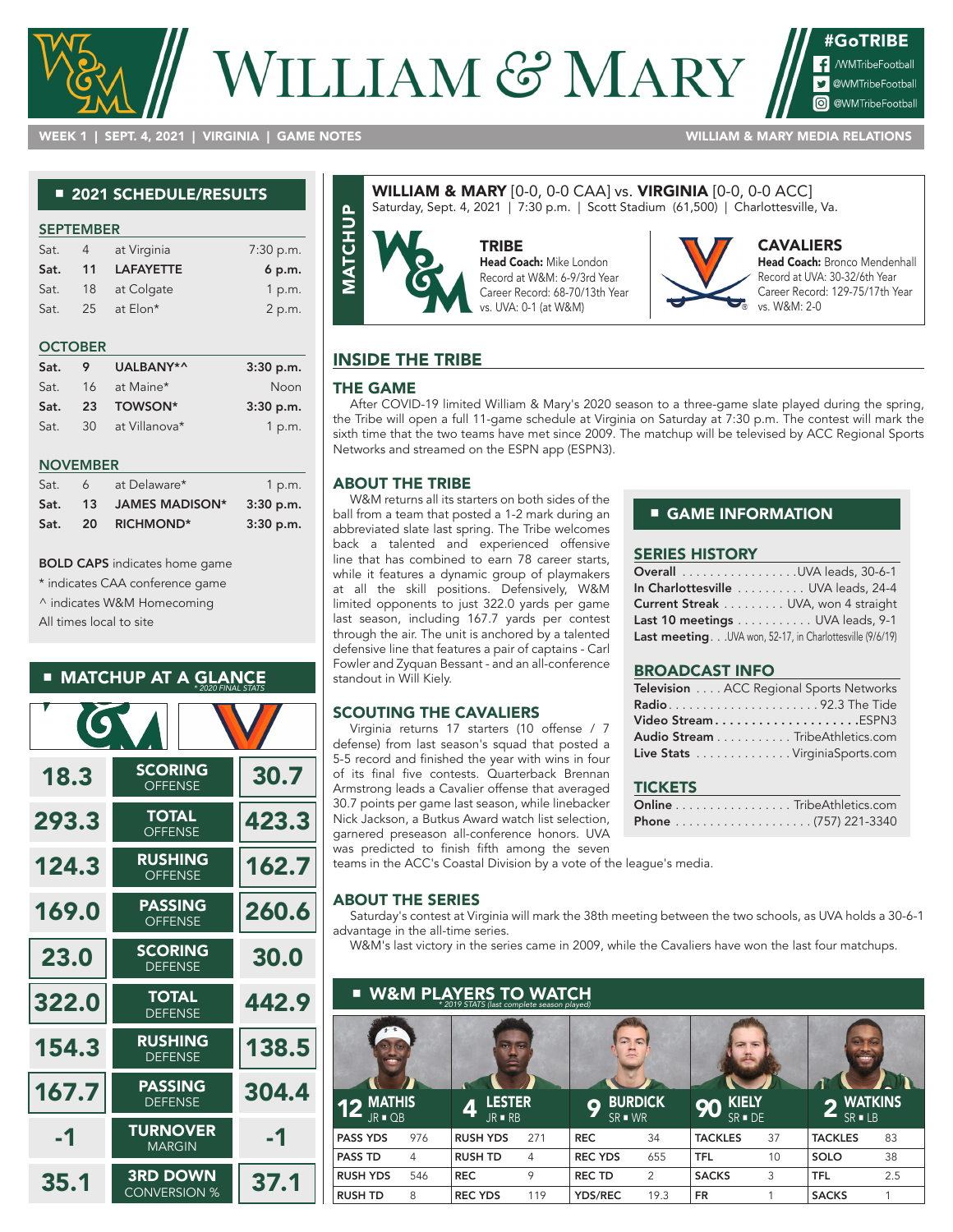#### ■ QUICK FACTS

| <b>THE BASICS</b>                                    |
|------------------------------------------------------|
| Location Williamsburg, Va.                           |
|                                                      |
|                                                      |
|                                                      |
|                                                      |
| <b>Colors</b> Green, Gold and Silver                 |
| <b>President.</b> Katherine A. Rowe                  |
| <b>Chancellor</b> Robert M. Gates                    |
| <b>Athletics Director</b> Brian Mann                 |
| <b>Stadium</b> Walter J. Zable Stadium at Cary Field |
| Capacity11,646                                       |
| <b>Surface</b> FieldTurf Revolution 360              |
| <b>NCAA AffiliationDivision I FCS</b>                |
| <b>Conference</b> Colonial Athletic Association      |
|                                                      |
| Website. TribeAthletics.com                          |

#### **HISTORY**

| Seasons of W&M Football 127                         |
|-----------------------------------------------------|
| All-Time Record 583-580-41                          |
| All-Time CAA Record 116-104                         |
| CAA Championships 5                                 |
| $\ldots \ldots \ldots 1996, 2001, 2004, 2009, 2015$ |
|                                                     |
| $\ldots \ldots \ldots 1986, 1989, 1990, 1993, 1996$ |
| $\ldots \ldots \ldots 2001, 2004, 2009, 2010, 2015$ |
|                                                     |
|                                                     |
| NCAA Postseason Record. 7-10                        |

#### COACHING STAFF

| Vincent Brown Assoc. HC/DC/LB         |
|---------------------------------------|
|                                       |
| Gordon Sammis OL/Run Game Coord.      |
|                                       |
| Mike London Jr. WR/Video Coord.       |
|                                       |
|                                       |
| Bo Revell. ILB/Rec. Coord.            |
| Darryl Blackstock OLB                 |
|                                       |
| Bill Cole. Asst. AD, Dir. for FB Ops. |

#### TEAM CAPTAINS

| Zyquan Bessant Senior, DL |  |
|---------------------------|--|
| Zach Burdick Senior, WR   |  |
|                           |  |
|                           |  |
|                           |  |

#### SPRING 2020 REVIEW

| Home Record 1-1              |
|------------------------------|
|                              |
| <b>2021 TEAM INFO</b>        |
| Off. Starters Ret./Lost 11/0 |
| Def. Starters Ret./Lost 11/0 |
|                              |

# ■ WILLIAM & MARY DEPTH CHART

#### OFFENSE: WEEK 1 (VIRGINIA)

|     |                | Pos. No. Name        | Elg  | Ht.      | Wt. | <b>Notes</b>                                     |
|-----|----------------|----------------------|------|----------|-----|--------------------------------------------------|
| WR. | 9              | Zach Burdick         | Sr.  | $6 - 1$  | 200 | Captain; averaged 19.3 yds/catch in 2019         |
|     | 83             | <b>Tyler Rose</b>    | RFr. | $6 - 1$  | 195 | Played in 2 of 3 games during spring             |
| WR. | 14             | Cole Blackman        | Sr.  | 6-4      | 205 | Averaged 16.2 yds/catch last spring              |
|     | 1              | Kane Everson         | Jr.  | $5 - 11$ | 150 | Freshman All-America in '19; missed spring       |
| TE  | 81             | Lachlan Pitts        | Sr.  | 6-6      | 255 | Appeared in 17 games with 2 starts               |
|     | 7              | Anthony Mague        | Sr.  | $6 - 3$  | 200 | Started all 3 games last spring (8 rec./100 yds) |
| LΤ  | 79             | Andrew Trainer       | Sr.  | $6 - 7$  | 320 | All-CAA 2nd Team in 2019                         |
| or  | 78             | Marcus Crowell       | Jr.  | $6 - 5$  | 295 | Played in 17 games with 3 career starts          |
| LG  | 66             | Dan Evers            | Sr.  | $6-5$    | 315 | Entering his 4th season as a starter             |
|     | 61             | Rian Haigler         | So.  | $6-4$    | 315 | Made collegiate debut vs. Elon last spring       |
| C   | 72             | Ryan Ripley          | Sr.  | $6 - 2$  | 285 | Captain; 2021 Campbell Trophy nominee            |
|     | 63             | <b>Bart Francois</b> | So.  | $6 - 3$  | 285 | Played in 6 games the last two seasons           |
| RG  | 61             | Rian Haigler         | So.  | $6-4$    | 315 | Made collegiate debut vs. Elon last spring       |
| or  | 51             | Cory Ryder           | Sr.  | $6 - 5$  | 270 | Started all 3 games at RG last spring            |
| RT  | 65             | Colby Sorsdal        | Sr.  | $6-6$    | 300 | Earned 23 career starts at RT                    |
|     | 71             | Griffin Gilder       | Sr.  | 6-4      | 300 | Reserve who has appeared in 9 games              |
| QB  | 12             | Hollis Mathis        | Jr.  | $6 - 2$  | 175 | Led CAA in total offense last spring (232.0)     |
|     | 10             | Darius Wilson        | Fr.  | $6 - 3$  | 185 | 2nd Team All-State at Iona Prep (NY)             |
| RB  | $\overline{4}$ | Donavyn Lester       | Jr.  | $6 - 2$  | 210 | Rushed for 271 yds with 4 TD in 2019             |
|     | 16             | Bronson Yoder        | Jr.  | $5 - 11$ | 195 | Freshman All-America in 2019                     |
|     | 11             | DreSean Kendrick     | RFr. | $5-8$    | 190 | Former WR who played in all 3 games in spring    |
| FB  | 40             | Joey Nameth          | Jr.  | $6 - 3$  | 230 | Converted LB who played in 3 games last spring   |

#### DEFENSE: WEEK 1 (VIRGINIA)

|            |                | Pos. No. Name         | Elg  | Ht.      | Wt. | <b>Notes</b>                                       |
|------------|----------------|-----------------------|------|----------|-----|----------------------------------------------------|
| DE         | 90             | Will Kiely            | Sr.  | $6-4$    | 275 | All-CAA 2nd Team in 2019; 4th season starting      |
|            | 99             | Nate Lynn             | Jr.  | $6 - 3$  | 265 | Played in all 15 games the last 2 seasons          |
| <b>NT</b>  | 0              | Zyquan Bessant        | Sr.  | $5 - 10$ | 280 | Captain; started all 3 games last season           |
|            | 97             | Evan De Buglio        | So.  | 6-4      | 280 | Looking to make his collegaite debut               |
| DE         | 9              | Carl Fowler           | Sr.  | $6-4$    | 275 | Captain; 2nd-year Law Student                      |
|            | 96             | <b>Thomas Creed</b>   | Jr.  | $6-5$    | 250 | Reserve who has played in 6 games                  |
| <b>OLB</b> | 55             | John Pius             | RFr. | $6 - 2$  | 220 | Expected to make his first career start at UVA     |
|            | 98             | Marteise Phipps       | Jr.  | $6 - 2$  | 235 | Reserve who has played in 14 games                 |
| or         | 59             | Jonathan Eqwuatu      | RFr. | $6-4$    | 235 | Looking to make his collegiate debut               |
| <b>OLB</b> | 19             | Kevin Jarrell         | Jr.  | 6-1      | 240 | Converted QB who started 2 games last spring       |
|            | 44             | James Jennette        | RFr. | $6-5$    | 220 | Played in 2 games as a TFR last spring             |
| <b>ILB</b> | 2              | <b>Trey Watkins</b>   | Sr.  | $6-0$    | 230 | Led team in tackles in 2019 (83)                   |
|            | 48             | Brayden Staib         | So.  | $6 - 3$  | 215 | Started all 3 games last spring; led team in tack. |
| <b>ILB</b> | 30             | Isaiah Jones          | Jr.  | $6 - 1$  | 225 | Started all 3 games last spring                    |
|            | 35             | Quinn Osborne         | RFr. | $6 - 2$  | 215 | Appeared in all 3 games as a TFR last season       |
| FC         | 6              | Ryan Poole            | Jr.  | $5 - 11$ | 185 | Started all 3 games last spring                    |
|            | 24             | Jaedon Joyner         | So.  | $6-0$    | 185 | Made collegiate debut at Richmond last spring      |
| <b>FS</b>  | $\overline{7}$ | Marcus Barnes         | So.  | $6 - 3$  | 190 | Started all 3 games last spring                    |
|            | 17             | <b>Tye Freeland</b>   | Sr.  | $5 - 11$ | 175 | All-MEAC at Howard University (transfer)           |
| <b>BS</b>  | 5              | Malcolm Spencer       | Jr.  | $6 - 3$  | 205 | Ranked T5th in CAA with 1.0 PBU/game in spring     |
|            | 8              | Gage Herdman          | Sr.  | $6 - 3$  | 225 | Earned 6 career starts; missed the spring          |
| BC         | 21             | Tate Haynes           | Sr.  | $6 - 1$  | 190 | Boston College transfer; played in 24 games at BC  |
|            | 23             | <b>Gregory Cuffey</b> | Jr.  | $6 - 1$  | 200 | Earned 1st career start at Richmond last spring    |

#### SPECIAL TEAMS: WEEK 1 (VIRGINIA)

|            |    | Pos. No. Name        | Elq  | Ht.      | Wt. | <b>Notes</b>                                |
|------------|----|----------------------|------|----------|-----|---------------------------------------------|
| PК         | 47 | Ethan Chang          | RFr. | $5 - 10$ | 185 | Made 2-of-3 FG as a TFR last spring         |
|            | 29 | Will Whitehurst      | Jr.  | $6 - 3$  | 180 | Starting punter; no FG attempts             |
| KO.        | 47 | Ethan Chang          | RFr. | $5 - 10$ | 185 | Averaged 59.0 yds/kickoff last season       |
|            | 29 | Will Whitehurst      | Jr.  | $6 - 3$  | 180 | Career average of 43.3 yds/kickoff          |
| P          | 29 | Will Whitehurst      | Jr.  | $6 - 3$  | 180 | Starting punter last spring (39.2 yds/punt) |
| or         | 80 | Will Michael         | Sr.  | $5 - 10$ | 175 | Career average of 36.8 yds/punt             |
| KR.        | 16 | <b>Bronson Yoder</b> | Jr.  | $5 - 11$ | 195 | School-record 913 ko/ret. yds in 2019       |
|            | 4  | Donavyn Lester       | Jr.  | $6 - 2$  | 210 | Looking to record first career KO           |
| <b>PR</b>  |    | Kane Everson         | .Jr. | $5 - 11$ | 150 | Looking to record first career punt         |
|            | 16 | Bronson Yoder        | Jr.  | $5 - 11$ | 195 | Preseason All-CAA selection at PR           |
| н          | 80 | Will Michael         | Sr.  | $5 - 10$ | 175 | Enters 1st season as starting holder        |
| <b>SNP</b> | 19 | Kevin Jarrell        | .Jr. | $6-1$    | 240 | Enters 1st season as starting snapper       |
|            | 51 | Cory Ryder           | Sr.  | $6 - 5$  | 270 | Started all 3 games at RG last spring       |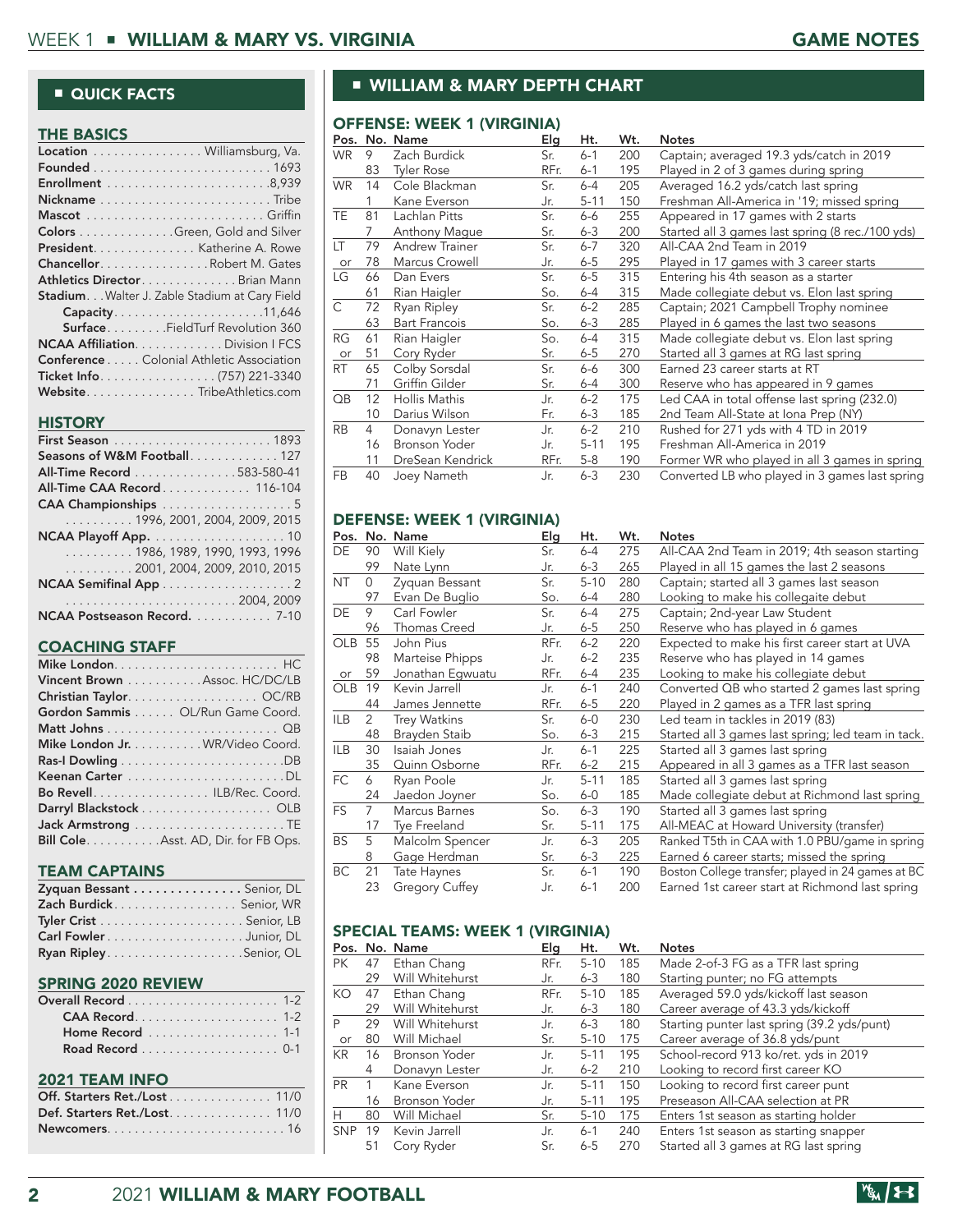#### ■ W&M/UVA NOTES

#### **CONNECTIONS**

In addition to head coach Mike London, who spent time at Virginia as both the head coach and as an assistant, six other members of the Tribe's coaching staff either played and/or coached at UVA.

Defensive coordinator Vincent Brown served as an assistant with the Cavaliers, while Matt Johns and Gordon Sammis played and worked as graduate assistants at Virginia. Ras-I Dowling, Keenan Carter and Darryl Blackstock all played at UVA.

One of W&M's starting wide receivers, Cole Blackman, began his playing career at Virginia and spent three seasons with the Cavaliers (2016-18).

#### A LOOK BACK AT THE WIN IN 2009

One of W&M's most memorable victories in recent years was the 2009 season-opening victory at Virginia (26-14), which helped propel the Tribe to an outstanding season that eventually ended in the NCAA Semifinals.

W&M's defensive effort was outstanding all night, as it caused seven turnovers and held the Cavaliers scoreless in the second half. Additionally, the Tribe limited Virginia to just 269 yards of total offense and 12 first downs, with just 79 yards and four first downs coming in the second half. W&M also dominated the time of possession, winning the battle by more than 11 minutes (35:36-24:24).

Cornerback B.W. Webb intercepted three passes, including a 50-yard pick-six late in the fourth quarter to help punctuate the win.

Six Tribe players who participated in the win went on to earn roster spots with NFL teams - Sean Lissemore (DT), Jonathan Grimes (RB), B.W. Webb (CB), Adrian Tracy (DE), R.J. Archer (QB) and David Caldwell (S).

#### SUCCESS VS. THE FBS

W&M has performed well in many of its recent contests against FBS opponents. In addition to defeating UVA in 2009, W&M has owned second half leads in multiple games against FBS foes.

Below is a quick look at some of those recent matchups.

#### 2015 Virginia L, 35-29

Had chance for go-ahead TD, but final drive stalled at UVA's 30 with 1:27 left in 4Q

2013 West Virginia L, 24-17

W&M led by 10 midway through 3Q

2012 Maryland L, 7-6 W&M held UM scoreless until 9:52 remaining

2010 North Carolina L, 21-17 W&M led by 10 with less than 10 minutes left

2009 Virginia W, 26-14 W&M held UVA to just 269 total yds

# W&M vs. THE ACC

Since the league was formed in 1953, W&M has gone 11-43 against opponents from the ACC.

Saturday's game will mark the 15th time in the last 18 seasons that W&M has faced an ACC team.

If games against current ACC members Florida State, Louisville, Miami, Pitt, Syracuse and Virginia Tech before they joined the league are taken into account, the Tribe's all-time record against current ACC teams is 19-84-1.

The Tribe's last two wins versus ACC opposition have come in Charlottesville. Prior to the victory in 2009, W&M also downed UVA in 1986, when the Tribe handed the Cavaliers a 41-37 setback.

### LAST MEETING

W&M opened its road slate with a 52-17 setback at Virginia on Sept. 7, 2019.

Although W&M was outscored by just three points in the second half, it was unable to overcome a 35-3 halftime deficit.

The Tribe's defense was successful generating turnovers for the second consecutive week, as it forced the Cavaliers into four miscues – highlighted by a 47-yard pick-six by linebacker Arman Jones late in the third quarter.

# ■ **TEAM NOTES**

#### **GRADUATES**

More than 20 percent of W&M's roster is comprised of student-athletes who have already earned their undergraduate degrees (19 total players).

Highlighting the impressive group is second-year Law student Carl Fowler, who serves as a Colonial Athletic Association (CAA) representative on the NCAA Football Student-Athlete Connection Group.

#### RETURNING STARTERS

In addition to boasting 19 graduates on its roster, W&M returns all 22 starters from last seasons team. The Tribe's offensive line is especially experienced, as the group has combined to total 78 career starts.

## 20 IS THE MAGIC NUMBER

W&M owns an 11-3 record during the last three seasons in games in which it scored more than 20 points.

#### WINNING THE TURNOVER BATTLE

During the last three seasons, W&M is 7-2 when it commits fewer turnovers than its opponents, while it is 1-9 when it loses the turnover battle during the recent stretch. The lone win came against Elon earlier this season.

## LEADING AT HALFTIME

Dating back to the 2014 season, the Tribe has won 18 of its last 22 games when leading at halftime.

Three of those setbacks came against Towson (2016, 2017, 2018), while the other was at UAlbany (2019).

## HOLDING ON TO LEADS

Dating back to the start of the 2013 season, W&M owns a 34-4 record when leading after three quarters.

The three losses came against UAlbany, 2019; Delaware, 2015; JMU, 2014; Villanova, 2013.

# ■ TRIBE BY THE NUMBERS

# 2

Former W&M players who are currently head coaches in the NFL – Mike Tomlin '95 (Pittsburgh Steelers) and Sean McDermott '98 (Buffalo Bills). The two teams are scheduled to meet in a Week 1 matchup.

# 4

Of the Tribe's five captains who began their careers at W&M as walk-ons. The lone captain to begin his career on scholarship is Carl Fowler, who is currently in his second year of Law School.

7

Members of W&M's coaching staff who played and/or coached at Virginia.

# 10

Games in which W&M has allowed more than 300 passing yards in its last 150 contests.

19 Student-athletes on W&M's roster who have already earned their undergraduate degrees.

22

Starters returning for the Tribe, as all 11 starters from both sides of the ball are back this season.

78

Career starts by W&M's returning offensive linemen.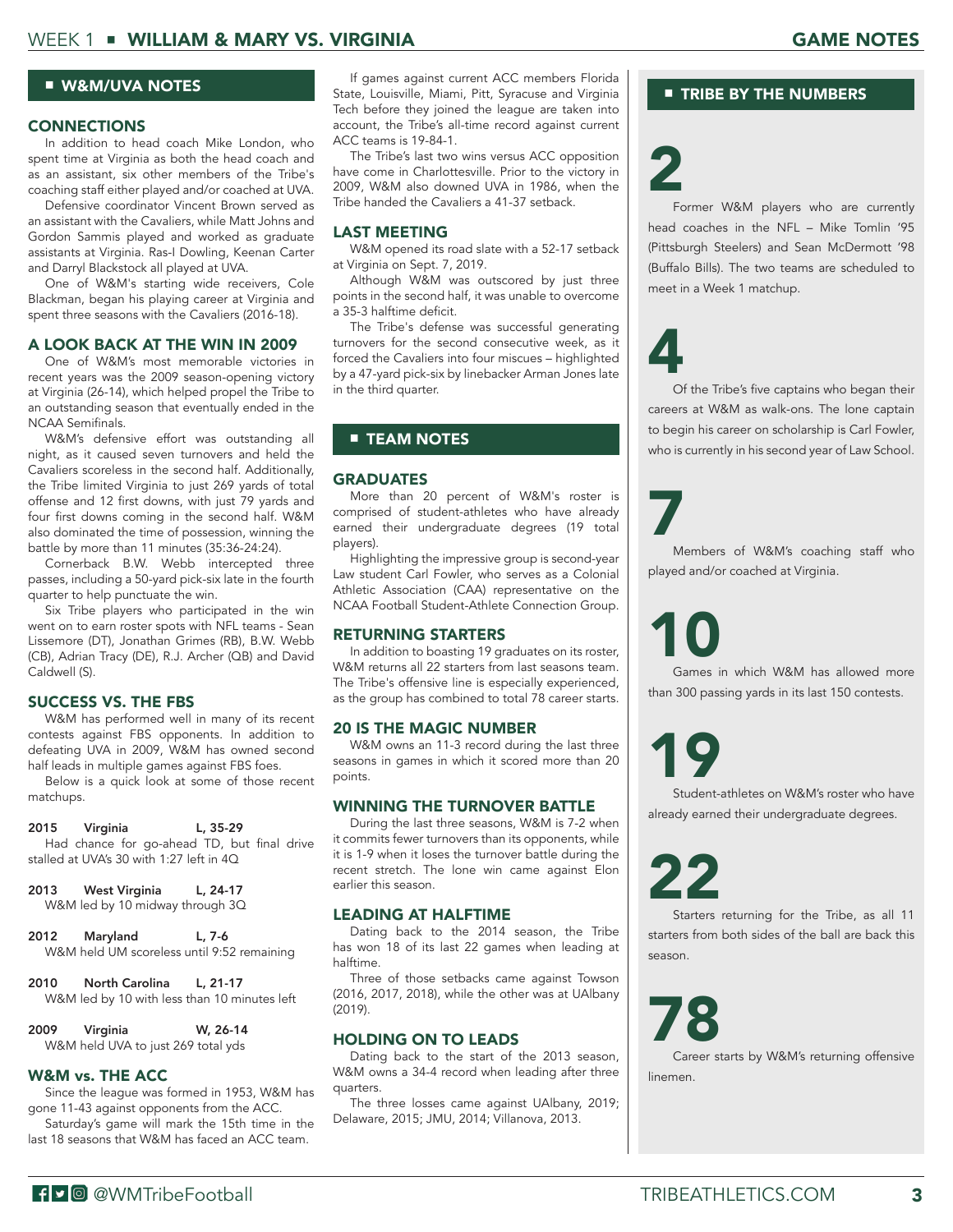#### ■ 2021 CAA STANDINGS

|                    | <b>CAA</b> | <b>OVR</b> | н       | A       |
|--------------------|------------|------------|---------|---------|
| Elon               | $0 - 0$    | $0 - 0$    | $0 - 0$ | $0 - 0$ |
| Delaware           | $0 - 0$    | $0-0$      | $0 - 0$ | $0-0$   |
| James Madison      | $0 - 0$    | N-0        | $0 - 0$ | $0 - 0$ |
| Maine              | 0-0        | 0-0        | $0 - 0$ | 0-0     |
| New Hampshire      | $0 - 0$    | $0-0$      | $0 - 0$ | $0-0$   |
| Rhode Island       | $0-0$      | $0-0$      | $0 - 0$ | $0-0$   |
| Richmond           | $0 - 0$    | N-0        | $0 - 0$ | N-0     |
| <b>Stony Brook</b> | $0-0$      | $0-0$      | $0 - 0$ | 0-0     |
| Towson             | $0 - 0$    | $0-0$      | $0 - 0$ | $0-0$   |
| UAlbany            | $0 - 0$    | $0 - 0$    | $0 - 0$ | N-0     |
| Villanova          | $0 - 0$    | N-0        | $0 - 0$ | N-0     |
| William & Mary     | ი-ი        | ი-ი        | ი-ი     | ი-ი     |

#### AROUND THE CAA THIS WEEK

| Thursday, Sept. 2               |             |
|---------------------------------|-------------|
| New Hampshire at Stony Brook    | 6 p.m.      |
| Delaware at Maine               | 7 p.m.      |
|                                 |             |
| Saturday, Sept. 4               |             |
| Villanova at Lehigh             | Noon        |
| Howard at Richmond              | 2 p.m.      |
| Wofford at Elon                 | 2 p.m.      |
| UAlbany at North Dakota State   | 3:30 p.m.   |
| Towson at Morgan State          | 4 p.m.      |
| Morehead State at James Madison | 6 p.m.      |
| Bryant at Rhode Island          | 6 p.m.      |
| William & Mary at Virginia      | $7:30$ p.m. |

#### ■ PRONUNCIATION GUIDE

| Zyquan Bessant          | zi-kwan                  |
|-------------------------|--------------------------|
| Davin Dzidzienyo        | duh-zen-ee-oh            |
| Jonathan <b>Egwuatu</b> | ee-gwa-too               |
| Bart <b>Francois</b>    | fran-swah                |
| Rian <b>Haigler</b>     | hay-glur                 |
| Garrett <b>Huyck</b>    | hi-eck                   |
| Malachi <b>Imoh</b>     | ee-mo                    |
| Kevin <b>Jarrell</b>    | ju-rell                  |
| Will Kiely              | ky-lee                   |
| Mattijs Lasore          | muh-tee-us               |
| Anthony Mague           | mah-gew                  |
| Aaron <b>Maisus</b>     | may-sus                  |
| lfeanyi Ogudo           | in-fahn-yay oh-goo-dough |
| David Roulley           | rowl-ee                  |
| Zach <b>Shumate</b>     | shoe-mate                |
| Drew <b>Sotka</b>       | saht-ka                  |
| Brayden Staib           | stibe                    |
| <b>Amonyae</b> Watson   | ah-mon-yay               |
| Momen Zahid             | moe-men zah-eed          |
| Trey Zgombic            | zom-bic                  |
| David <b>Zhu</b>        | ZOO                      |
|                         |                          |

#### CAPTAINS

Serving as team captains this season are five seniors - defensive tackle Zyquan Bessant, wide receiver Zach Burdick, linebacker Tyler Crist, defensive end Carl Fowler and offensive lineman Ryan Ripley.

Crist, Fowler and Ripley served as captains last season.

Of the five, only Fowler was recruited as a scholarship player.

#### TRIBE IN THE NFL

Three former Tribe standouts are on NFL rosters this season - DeAndre Houston-Carson (Bears), Luke Rhodes (Colts) and Bill Murray (Patriots).

Additionally, a pair of former Tribe players are currently serving as NFL head coaches - Mike Tomlin '95 (Pittsburgh Steelers, head coach) and Sean McDermott '98 (Buffalo Bills), while Joe Brady '13 is currently the Carolina Panthers offensive coordinator.

Also noteworthy is a pair of former W&M head coaches who went on to have extraordinary Hall of Fame careers - Marv Levy and Lou Holtz. Levy served as W&M's head coach from 1964-68 and was followed by Holtz from 1969-71.

#### ■ TEAM OFFENSIVE NOTES

#### EVERYONE'S BACK

W&M returns all its offensive starters from last spring and welcomes back multiple key players who finished the abbreviated slate with injuries.

The offensive line is expected to be a strength of the unit, which has combined to total 78 career starts and is led by all-conference left tackle Andrew Trainer, captain Ryan Ripley (C) and four-year starters Colby Sorsdal (RT) and Dan Evers (LG).

#### **EXPERIENCE**

Seven of W&M's Week 1 projected starters are seniors, while three others are juniors.

The other spot is currently listed as "or" and features a senior and sophomore competing for the starting role.

#### BIG-PLAY THREATS AT WR

W&M boasts multiple big-play threats at wide receiver this year. Although Zach Burdick and Kane Everson were both limited by injury in the spring, Burdick averaged 19.3 yards per catch in 2019 while Everson garnered Freshman All-America honors by Phil Steele. Cole Blackman emerged as a starter last spring and averaged 16.2 yards per catch.

#### PLAYMAKER AT QB

Leading the Tribe under center this season will be third-year starter Hollis Mathis. After becoming just the third true freshman to start at quarterback in school history in 2019, he led the CAA in total offense per game last spring (232.0).

As a freshman, he set single-season true freshman school records for total offense (1,522), passing yards (976) and rushing touchdowns (8).

#### FOURTH DOWN CONVERSIONS

The Tribe converted on four of its five fourth down attempts during last season's three-game spring slate.

#### GROUND GAME PRODUCTION IS KEY

Since joining the CAA in 1993, W&M has rushed for at least 200 yards 81 times and posted a 76-5 record in those contests.

Additionally, W&M is 31-4 when out-rushing the opposition since 2013.

#### STAT TO WATCH

Dating back through the 2011 season, W&M has struggled to win games in which it has thrown at least 30 passes and owns an 11-26 mark in such contests.

#### **E TEAM DEFENSIVE NOTES**

#### WE'RE BACK

As is the case on the offensive side, W&M returns all its defensive starters from last spring and welcomes back multiple key players who finished the abbreviated slate with injuries.

Highlighting the defensive unit is the line, which features two captains - Carl Fowler and Zyquan Bessant - and an all-conference standout in Will Kiely.

#### LIMITING BIG PLAYS ON THE GROUND

W&M allowed just one rush of more than 20 yards last season, a 24-yard carry by Kaelon Black in the setback against James Madison.

#### TOUGH TO SCORE THROUGH THE AIR

Since the start of the start of the 2016 season, a span of 47 games, just 14 opponents have scored more than one passing touchdown against W&M.

#### SHUTTING DOWN THE PASS

Since the start of the 2007 season, a span of 150 games, the Tribe has allowed more than 300 passing yards just 10 times.

#### TOUGH DEFENSE AT ZABLE STADIUM

The Tribe defense has been outstanding in home games since the start of the 2009 season and is allowing just 18.9 points per game at Zable Stadium during the stretch.

During the stretch of 61 games (1,156 points), W&M has posted six shutouts.

W&M owns a 39-22 record at home during that span.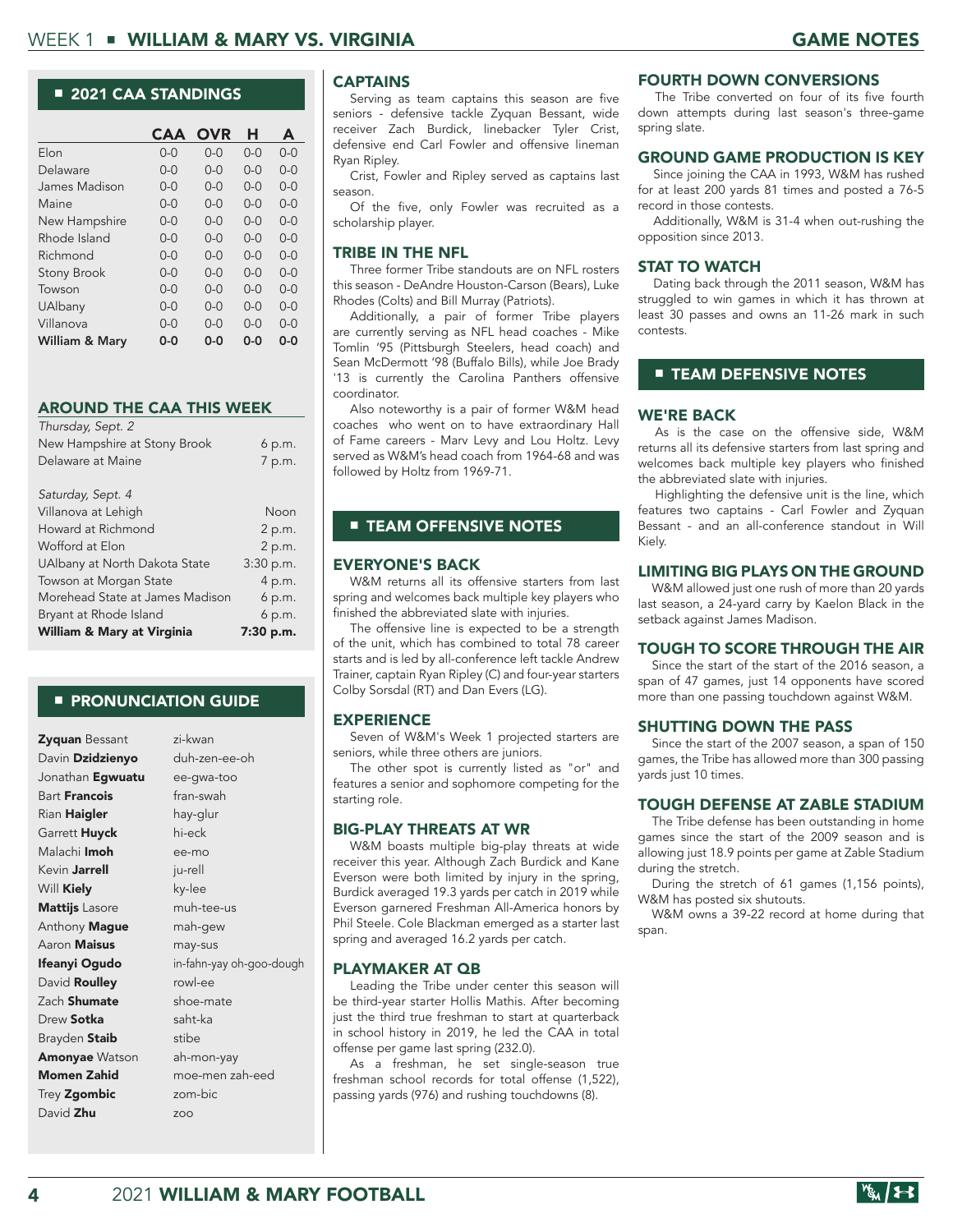#### WEEK 1 ■ WILLIAM & MARY VS. VIRGINIA GAME NOTES GAME NOTES

#### ■ PLAYER NOTES

#### **QUARTERBACKS**

#### HOLLIS MATHIS

■ Led the CAA in total offense per game (232.0) in 2021

■ Ranked second in the conference in yards per completion (12.2), third in passing yards per game (189.5) and completion percentage (60.8), and fourth in passing efficiency (136.1) last season

■ Did not throw an interception last season; has zero interceptions in his last 92 passing attempts; thrown just one interception in the last nine games in which he has played dating back to last season (170 passing attempts)

■ Set true freshman single-season school records for total offense (1,522), passing yards (976) and rushing touchdowns (8) in 2019

■ His eight rushing scores are the third most of any quarterback in school history

■ His 546 rushing yards were the most ever by a W&M true freshman quarterback and the most by a Tribe true freshman since Jonathan Grimes (2008)

■ Rushed for 127 yards in the win versus Lafayette last season, which marked the most yards on the ground by a W&M quarterback in school history

■ Became W&M's first true freshman quarterback to start a season opener in 2019

■ Earned CAA Commissioner's Academic Honor Roll accolades

#### DARIUS WILSON

■ True freshman who enters the season as the backup quarterback behind returning starter Hollis Mathis

■ Two-time team captain at Iona Prep (N.Y.) where he earned second-team all-state honors as a junior after totaling more than 2,800 all-purpose yards with 28 touchdowns and just three interceptions

#### **RUNNING BACKS**

#### DONAVYN LESTER

■ Started the only game in which he played last season, rushing for 26 yards on six carries in the season opener at Richmond

■ Finished his true freshman season with 271 rushing yards on 66 carries with four touchdowns in 2019

■ Earned CAA Commissioner's Academic Honor Roll accolades

#### BRONSON YODER

■ Moves to running back after playing safety last spring

■ Preseason All-CAA selection as a punt returner; also garnered preseason first-team all-conference accolades by Phil Steele

■ Earned HERO Sports Preseason All-America honors as a specialist in 2020

■ Freshman All-America selection by Phil Steele in 2019, garnering third-team honors as a kick returner and fourth-team accolades as an allpurpose performer

■ Earned Freshman All-America Honorable Mention accolades by Hero Sports as a kick returner in 2019

■ Set a single-season school record with 913 kickoff return yards, which ranked second in the country, in 2019

■ Returned a pair of kickoffs for touchdowns in 2019, which tied for the nation's top total; his two kickoff returns for a touchdown were the most by a W&M player since 1946 (Bob Longacre)

■ Ranked 11th nationally in kickoff return average (26.9) in 2019, which ranks third in school history

■ Ranked sixth in the CAA in all-purpose yards per game (112.2) in 2019

■ Earned CAA Commissioner's Academic Honor Roll accolades

#### DRESEAN KENDRICK

■ Moves to running back after appearing in all three games as a wide receiver during his true freshman season last spring

■ Earned CAA Commissioner's Academic Honor Roll accolades

■ His father, Andre, played running back at Virginia Tech

#### MALACHI IMOH

■ Preseason All-CAA Third-Team selection by Phil Steele

■ Earned VaSID All-State Second Team honors last season

■ Ranked sixth in the CAA in rushing yards per game (74.0), tied for sixth in rushing touchdowns (3) and seventh in all-purpose yards per game (85.0) last season

■ Averaged 9.2 yards per carry

■ Honored as the CAA Rookie of the Week and earned honorable mention STATS National Rookie of the Week distinction after rushing for 137 yards on just 10 carries with three touchdowns in W&M's win against Elon last spring; highlighting his performance were touchdown runs of 65 and 38 yards

■ Earned CAA Commissioner's Academic Honor Roll accolades

■ Uncle, Mike Imoh, played football at Virginia Tech and professionally in the CFL

#### ELIJAH BURNS

■ Saw action in all three games last season and earned a pair of starts; finished the season with 72 rushing yards on 28 carries

#### WIDE RECEIVERS

#### ZACH BURDICK

■ Team captain who came to W&M as a walk-on ■ Preseason All-CAA Third-Team selection by Phil Steele

■ Appeared in just one game last spring and recorded three catches for 48 yards in the season opener at Richmond

■ Ranked fourth in the CAA and 16th nationally with 19.3 yards per catch in 2019

■ Led the team with 655 receiving yards in 2019

■ Earned CAA Commissioner's Academic Honor Roll accolades

#### ■ THE TRIBE IN 2021 (SPRING)

#### OVERALL

| Vs. ranked opponents 0-1 |
|--------------------------|
|                          |
|                          |
|                          |
|                          |

#### **CAA**

#### BY MONTH

#### WHEN W&M ...

| Opponent scores first                                    | $0 - 2$ |
|----------------------------------------------------------|---------|
| $1 - 1$                                                  |         |
| Trailing at half<br>$0 - 2$                              |         |
|                                                          | $0 - 0$ |
| Leading after 3 quarters                                 | $1 - 0$ |
| Trailing after $3$ quarters                              | $0 - 2$ |
| Tied after 3 quarters                                    | $0 - 0$ |
|                                                          | $0 - 0$ |
| Scoring 20 points or less<br>$0 - 2$                     |         |
| Scoring 20+ points.                                      | $1 - 0$ |
| Scoring 30+ points.                                      | $1 - 0$ |
| Allowing 21 points or less                               | $1 - 1$ |
| Allowing 10 points or less                               | $1 - 0$ |
| Out-passing opponent<br>$1 - 1$                          |         |
| Out-rushing opponent                                     | $1 - 0$ |
| Out-gaining opponent (total off.). $\dots$ .             | $1 - 0$ |
| Out-gained by opponent. $\ldots$<br>$0 - 2$              |         |
| Leading time of possession                               | $0 - 0$ |
| Trailing time of possession                              | $1 - 2$ |
| With an individual 100-yd rusher $\dots\dots$            | $1 - 0$ |
| With an individual 200-yd passer<br>$0 - 1$              |         |
| With opponent 100-yd rusher<br>$0 - 1$                   |         |
| With opponent 200-yd passer $\dots\dots\dots$<br>$0 - 1$ |         |
| When leading turnover ratio 0-1                          |         |
| When trailing turnover ratio 1-0                         |         |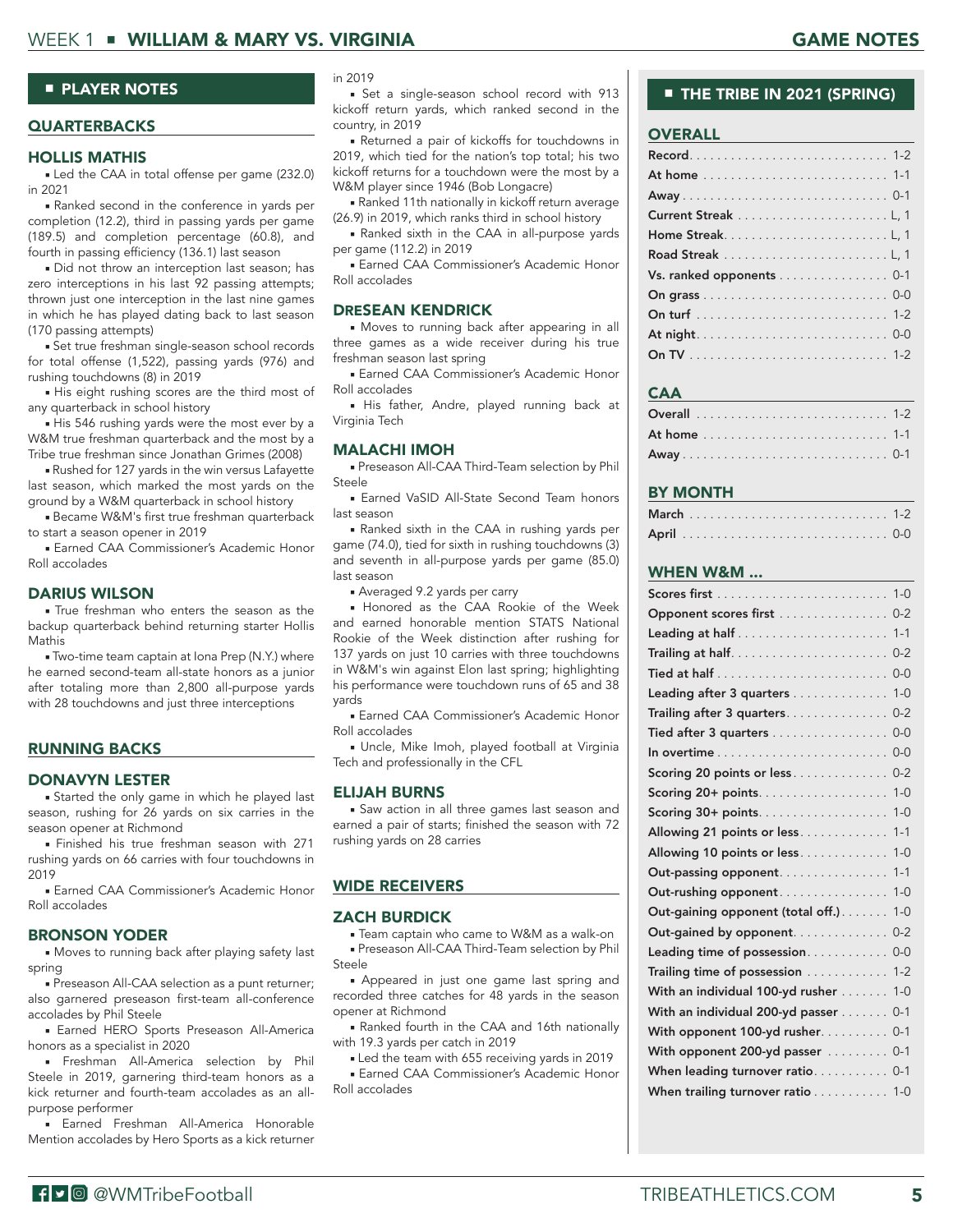#### ■ START CHART

#### **OFFENSE**

| Player             | 2021 | Streak         | Career         |
|--------------------|------|----------------|----------------|
| Sorsdal (RT)       |      | 6              | 23             |
| Evers (LG/RT)      |      | $\overline{2}$ | 22             |
| Crist (FB)         |      |                | 15             |
| A. Trainer (LT/RT) |      | 15             | 15             |
| Mathis (QB/WR)     |      |                | 13             |
| Ripley (LG/C)      |      | 3              | 11             |
| Burdick (WR)       |      |                | 10             |
| Mague (TE/WR)      |      | 3              | 9              |
| Everson (WR)       |      |                | 6              |
| Crowell (LT)       |      |                | 3              |
| Dunn (WR)          |      |                | 3              |
| Lester (RB)        |      |                | 3              |
| Pitts (TE)         |      |                | 3              |
| Blackman (WR)      |      | 3              | 3              |
| Ryder (RG)         |      | 3              | 3              |
| Burns (RB)         |      | $\overline{2}$ | $\overline{2}$ |
| Yoder (RB)         |      |                | $\overline{2}$ |
| Yates (TE)         |      | 1              | 1              |
| Gilder (LT)        |      |                | 1              |

#### DEFENSE

| Player        | 2021 | Streak         | Career         |
|---------------|------|----------------|----------------|
| Kiely (DT)    |      | 25             | 26             |
| Fowler (DE)   |      | 18             | 21             |
| Watkins (LB)  |      |                | 13             |
| Herdman (S)   |      |                | 6              |
| I. Jones (LB) |      | 4              | 4              |
| Bessant (DT)  |      | 3              | 4              |
| Poole (CB)    |      | 3              | 4              |
| Crist (LB)    |      | 3              | 3              |
| Staib (LB)    |      | 3              | 3              |
| Barnes (S)    |      | 3              | 3              |
| Spencer (CB)  |      | 1              | $\overline{2}$ |
| Jarrell       |      | $\overline{2}$ | $\mathfrak{D}$ |
| Smith         |      | $\overline{2}$ | $\overline{2}$ |
| Cuffey (CB)   |      |                | 1              |
| Yoder (S)     |      |                | 1              |
|               |      |                |                |

#### LONGEST ACTIVE STREAKS

| Fowler (DE) $\ldots \ldots \ldots \ldots \ldots \ldots \ldots \ldots 18$ |
|--------------------------------------------------------------------------|
|                                                                          |

#### MOST CAREER STARTS (Active)

#### COLE BLACKMAN

■ Started all three games last season

■ Ranked third in the CAA in receiving yards per game (64.7), fourth in yards per catch (16.2) and tied for ninth in receptions per game (4.0) last season

■ Led the team in receptions (12), receiving yards (194) and touchdown receptions (1)

■ Earned CAA Commissioner's Academic Honor Roll accolades

■ Transfered from Illinois State after beginning his career at Virginia

#### KANE EVERSON

■ Did not appear in any games last spring due to injury

■ Freshman All-America Fourth Team selection by Phil Steele in 2019

■ Led the team in receptions (46) and touchdown catches (3) in 2019

■ His reception total and 585 receiving yards are school records for a true freshman

■ Totaled at more than 100 receiving yards in three games in 2019

■ Recorded 18 catches for 252 yards with three touchdowns during a two-game stretch versus UAlbany and No. 5/8 Villanova in 2019

■ Posted 11 receptions for 131 yards with two touchdowns versus Villanova, marking the most catches by a W&M player since Tre McBride (2014) and ranks sixth in school history

**Earned CAA Commissioner's Academic Honor** Roll accolades

#### TIGHT ENDS

#### LACHLAN PITTS

■ Enters Week 1 atop the depth chart at tight end

■ Appeared in 17 games and earned three starts

**Earned CAA Commissioner's Academic Honor** Roll accolades

#### ANTHONY MAGUE

■ Started all three games last season and has earned nine career starts

■ Ranked second on the team in receptions (8) and receiving yards (100) last season

■ Averaged 18.2 yards per catch in 2019

#### OFFENSIVE LINE

#### ANDREW TRAINER

■ Preseason All-CAA honorable mention; also earned preseason All-CAA first-team accolades by Phil Steele

- All-CAA Second Team selection last season
- In his third season as the starting LT

■ Selected as a semifinalist for the 2020 National Football Foundation Campbell Trophy (Academic Heisman), which honors the absolute best football scholar-athlete in the nation

■ Earned CAA Commissioner's Academic Honor Roll distinction

- Grad transfer from Illinois
- Appeared in one game at Illinois
- Two-time Academic All-Big Ten

#### COLBY SORSDAL

■ In his fourth season as the starting right tackle

■ Became just the second W&M true freshman offensive lineman to start dating back to 1983 when he started in 2018

■ Earned CAA Commissioner's Academic Honor Roll accolades

#### RYAN RIPLEY

■ Team captain for the second consecutive season; came to W&M as a walk-on

■ Nominee for the 2021 National Football Foundation Campbell Trophy (Academic Heisman), which honors the absolute best football scholarathlete in the nation

■ In his third season as a starter

■ Earned CAA Commissioner's Academic Honor Roll distinction

#### DAN EVERS

■ In his fourth season as the starting left guard ■ Earned CAA Commissioner's Academic Honor Roll distinction

#### CORY RYDER

■ Started all three games last season at right guard

■ Earned CAA Commissioner's Academic Honor Roll distinction

#### MARCUS CROWELL

■ Appeared in 17 games with three career starts

■ Became just the fourth W&M offensive lineman to play as a true freshman when he appeared in the season-opening win at Bucknell in 2018

■ Earned CAA Commissioner's Academic Honor Roll distinction

#### DEFENSIVE LINE

#### WILL KIELY

■ Preseason All-CAA honorable mention; also garnered preseason first-team all-conference honors by Phil Steele

- All-CAA Second Team selection last season
- In his fourth season as a starter

■ Career stats include 133 tackles, 25.5 TFL and 9.0 sacks

#### CARL FOWLER

■ Team captain for the second consecutive season

■ Preseason third-team all-conference selection by Phil Steele

■ In his fourth season as a starter

■ Graduate who is in his second year of Law School

■ CAA representative on the NCAA Football Student-Athlete Connection Group

■ Earned CAA Commissioner's Academic Honor Roll distinction three times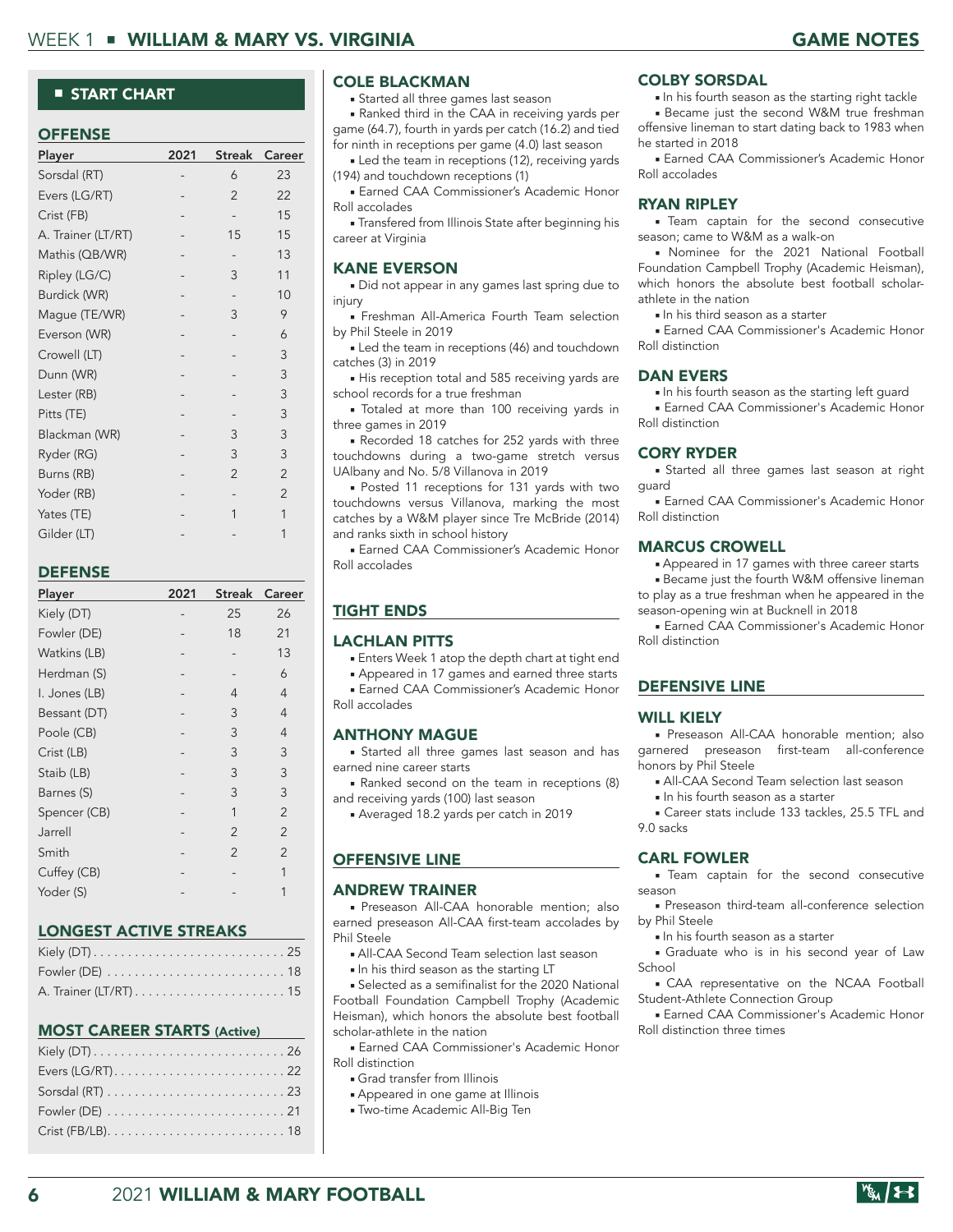### WEEK 1 ■ WILLIAM & MARY VS. VIRGINIA GAME NOTES GAME NOTES

#### ZYQUAN BESSANT

- Team captain who came to W&M as a walk-on
- Started all three games last spring
- First player in school history to wear jersey #0
- **Earned CAA Commissioner's Academic Honor** Roll distinction

#### NATE LYNN

■ Reserve defensive lineman who has appeared in all 15 games the last two seasons

#### **LINEBACKERS**

#### TYLER CRIST

■ Team captain for the second consecutive season; came to W&M as a walk-on

- Started all three games last season
- Three-time All-CAA fullback who converted to linebacker midway through 2019 season
- Finished last season with 22 tackles, 3.0 sacks, 4.5 TFL, a forced fumble and two fumble recoveries

■ Earned CAA Commissioner's Academic Honor Roll distinction

#### TREY WATKINS

■ Recorded a career-high 12 tackles, including eight solo stops, with a TFL in the season opener at Richmond; missed the remainder of the spring due to injury

- In his third season as a starter
- Led the team with 83 tackles in 2019

■ Earned CAA Commissioner's Academic Honor Roll distinction

#### ISAIAH JONES

■ In his second season as a starter

■ Ranked second on the team with 14 tackles last season

■ Honored as the 2019 Capital Cup MVP in the season-ending victory at Richmond after posting nine tackles, 2.0 sacks, 4.0 TFL, a forced fumble, fumble recovery and a PBU; also honored as the CAA Rookie of the Week and earned STATS FCS National Rookie of the Week honorable mention distinction following his impressive performance versus the Spiders

#### KEVIN JARRELL

■ Converted quarterback who has appeared in all 15 games the last two seasons and started in a pair of contests last spring

■ Earned CAA Commissioner's Academic Honor Roll distinction

#### JOHN PIUS

■ Expected to make his first career start at UVA on Saturday

■ Appeared in all three games last season as a true freshman and posted seven tackles, 2.0 TFL and a sack

#### BRAYDEN STAIB

■ Started all three games last spring and led the team with 17 tackles

#### DEFENSIVE BACKS

#### RYAN POOLE

■ In his second season as a full-time starter

■ Earned CAA Commissioner's Academic Honor Roll distinction

#### MALCOLM SPENCER

■ Ranks tied for fifth in the CAA in passes defended per game (1.0) last season

■ Appeared in all three games last season and earned two starts

■ Earned CAA Commissioner's Academic Honor Roll distinction

#### MARCUS BARNES

■ Started all three contests last spring and ranked tied for second on the team with 14 tackles; also posted two PBU and a TFL

■ Earned CAA Commissioner's Academic Honor Roll distinction

#### SPECIAL TEAMS

#### ETHAN CHANG

■ Enters second season as the starting placekicker ■ Connected on 2-of-3 field goal attempts with a

long of 29 yards last season ■ Earned CAA Commissioner's Academic Honor

Roll distinction

#### WILL WHITEHURST

■ Averaged 39.2 yards per punt as the starting punter last spring

■ Earned CAA Commissioner's Academic Honor Roll distinction

#### WILL MICHAEL

■ Career average of 36.8 yards per punt ■ Earned CAA Commissioner's Academic Honor Roll distinction

#### ■ **MEDIA RELATIONS**

#### FB MEDIA RELATIONS STAFF

| Sr. Asst. AD, Public Affairs Pete Clawson         |  |
|---------------------------------------------------|--|
| Email pmclaw@wm.edu                               |  |
| Phone. (O) 757-221-3369                           |  |
|                                                   |  |
| <b>Sr. Assoc. Media Relations Dir.</b> Rob Turner |  |
| Email rrturn@wm.edu                               |  |
| Phone(O) 757-221-3370                             |  |
|                                                   |  |
|                                                   |  |

#### SOCIAL MEDIA

| WebsiteTribeAthletics.com     |  |
|-------------------------------|--|
| Twitter@TribeAthletics        |  |
| FB Twitter @WMTribeFootball   |  |
| Instagram @ TribeAthletics    |  |
| FB Instagram @WMTribeFootball |  |
| Facebook WMTribeAthletics     |  |
| FB Facebook WMTribeFootball   |  |
| YouTube TribeAthletics        |  |

#### DIRECTORY INFO

| Zable Stadium Press Box757-221-3414    |  |
|----------------------------------------|--|
| Media Relations Phone 757-221-3344     |  |
| <b>Media Relations Fax757-221-2989</b> |  |
| Mailing Address 751 Ukrop Way          |  |
| Williamsburg, VA 23185                 |  |

#### GAME CREDENTIALS

Please make all media and photo requests at least one week in advance. Credentials and parking passes can be mailed with one week's notice. If not, credentials can be picked up, with proper credentials, at the Will Call Window at Zable Stadium on the morning of the game.

#### MEDIA PARKING

Parking for members of the working press is available just southeast of Zable Stadium in front of the University Center. Space is limited in the lot, please arrive early. For directions to Zable Stadium, visit TribeAthletics.com and click on the Facilities link.

#### INTERVIEWS

All requests for interviews must be directed through the Media Relations Office. Players are available Monday morning until noon Thursday.

#### WEEKLY PRESS CONFERENCE

A press conference with head coach Mike London and selected players will be held every Tuesday at noon via Zoom this season. Please confirm your attendance with Pete Clawson in the Media Relations Office at least 24 hours in advance at (757) 221-3369 to receive a link.

#### WEEKLY CAA TELECONFERENCE

CAA football coaches will participate in teleconferences for the media every Monday beginning at 10 a.m. (EST). Each coach will have a 10-minute slot to discuss his team and answer questions from the media. Coach London is slotted for 11:50 a.m. For the access number and password, contact Rob Washburn in the CAA office at (804) 525-1219.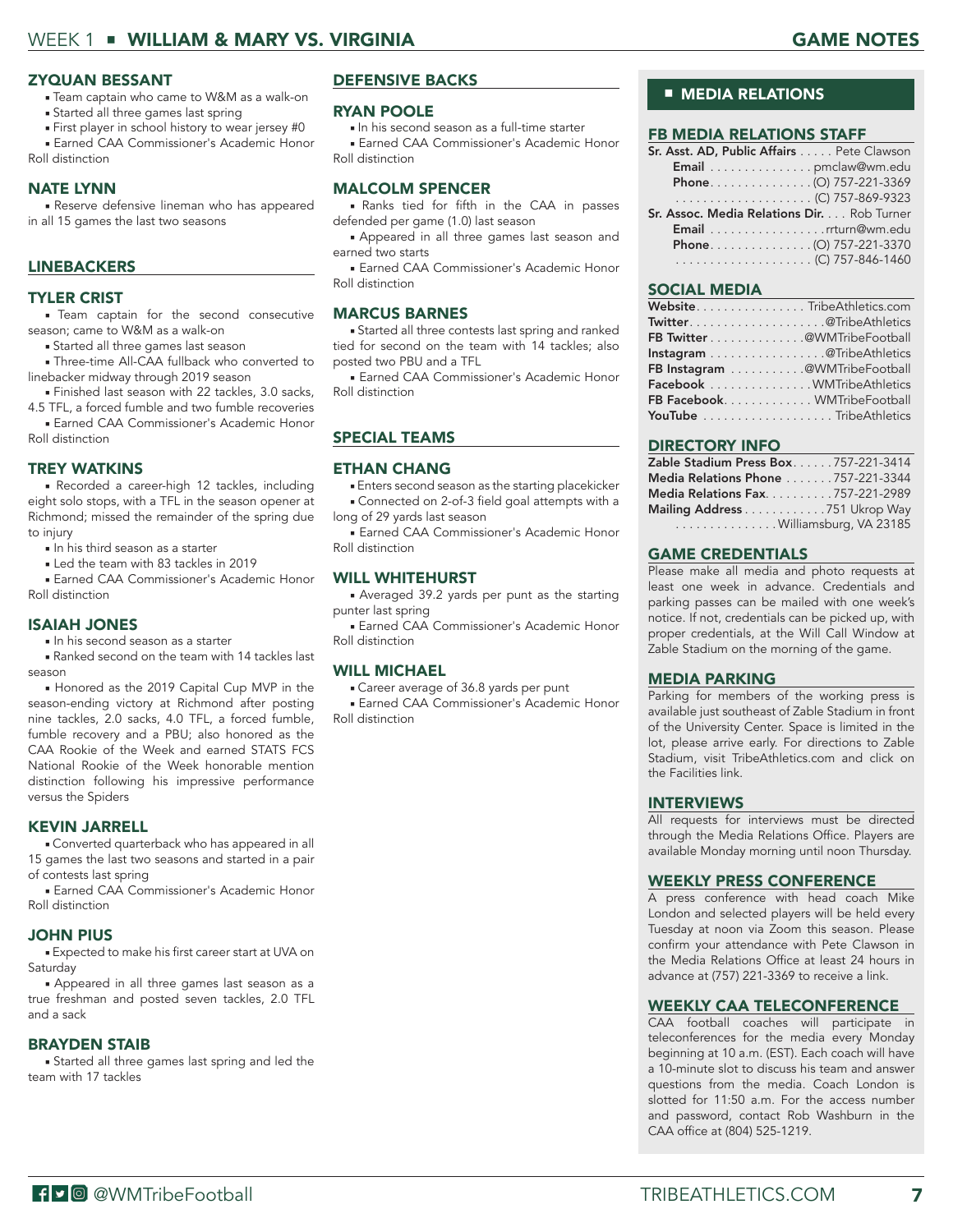

#### **THE LONDON FILE**

#### COACHING CAREER

| 1989-90Richmond (OLB)                    |
|------------------------------------------|
| 1991-94 William & Mary (DL)              |
| 1995-96 Richmond (OLB/Rec. Coord.)       |
| 1997-00 Boston College (DL)              |
|                                          |
| 2002-04 Virginia (DL/Rec. Coord.)        |
| 2005. Houston Texans (DL)                |
| 2006-07 Virginia (Def. Coord./DL)        |
| 2008. Richmond (Head Coach)              |
| 2010-15 Virginia (Head Coach)            |
| 2016. Maryland (Assoc. HC/DL)            |
| 2017-18 Howard (Head Coach)              |
| 2019-present William & Mary (Head Coach) |
|                                          |

#### COACHING HIGHLIGHTS

2008. . . . . NCAA FCS National Championship 2008. . . . .AFCA FCS National Coach of the Year 2011. . . . . . . . . . . . . . ACC Coach of the Year 2017. . . . .FCS Eddie Robinson Award Finalist 2017. . . . .AFCA Regional Coach of the Year

#### PLAYING CAREER

| 1979-82 University of Richmond |
|--------------------------------|
| 1983. Dallas Cowboys           |

#### PERSONAL

| Born. West Point, N.Y. (1960)          |
|----------------------------------------|
| Alma Mater Univ. of Richmond (1983)    |
| Bachelor's Degree in Sociology         |
| WifeRegina                             |
| Children Michael Jr., Brandon, Kristen |
| Ticynn, Korben, Jaicyn, Madicyn        |

# MIKE LONDON HEAD COACH

# 2008 FCS NATIONAL CHAMPION HEAD COACH ■ 2008 AFCA FCS NATIONAL COACH OF THE YEAR ■ 2011 ACC COACH OF THE YEAR ■ 2017 FCS EDDIE ROBINSON AWARD FINALIST ■ 2017 AFCA REGIONAL COACH OF THE YEAR

Tremendously successful and widely respected, Mike London enters his third year as head coach of the William & Mary football program.

Although the COVID-19 global pandemic limited last season's campaign to a three-game slate during the spring, London successfully guided the program through the challenges. A pair of standouts – left tackle Andrew Trainer and defensive end Will Kiely – both earned all-conference honors, while standout freshman running back Malachi Imoh garnered allstate distinction.

The team also continued its tradition of academic excellence, as a program-record 69 players earned CAA Commissioner's Academic Honor Roll Accolades during the fall semester.

London's first season leading the Tribe provided a glimpse of the program's bright future, as the squad concluded the 2019 campaign with wins in three of its final four games – including a Capital Cup victory at long-time rival Richmond in the season finale. In addition to helping five W&M standouts earn allconference honors, defensive tackle Bill Murray garnered All-America distinction and signed a free agent contract with the New England Patriots. Additionally, four members of the squad earned Freshman All-America honors.

Under London's leadership, the Tribe also dramatically improved in a number of offensive statistical categories during his first season in Williamsburg. In addition to nearly doubling its scoring production from the previous year (25.2), W&M increased its total offense by nearly 100 yards per game. The Tribe also increased its rushing average by more than 130 yards per contest and more than quadrupled its rushing touchdown total (26) – an impressive figure that ranked just outside the program's all-time top-10 list.

The Tribe also excelled academically under London's leadership, as a then-program-record 51 student-athletes earned CAA Commissioner's Academic Honor Roll distinction during the spring semester.

London, a former assistant under longtime Tribe head coach Jimmye Laycock, returned to Williamsburg with an impressive list of accomplishments as a head coach that includes winning a national title at the University of Richmond (2008) and earning Atlantic Coast Conference Coach of the Year distinction at the University of Virginia (2011).

Howard University's head coach from 2017-18, London's tenure leading the Bison was highlighted with his selection as a finalist for the 2017 STATS Football Championship Subdivision (FCS) Eddie Robinson Award, which is bestowed upon the nation's top head coach. Additionally, he earned the 2017 American Football Coaches Association (AFCA) Regional Coach of the Year award after guiding Howard to a 6-2 conference record – the program's first winning season since 2012. His inaugural campaign at HU featured a season-opening win at UNLV, which ESPN lauded as one of college football's greatest upsets.

Prior to his two-year stint at HU, London served as an associate head coach/defensive line coach at the University of Maryland in 2016 where he helped lead the Terps to an appearance in the Quick Lane Bowl.

In addition to garnering ACC Coach of the Year honors at UVA in 2011, London led the Cavaliers to the Chick-Fil-A Bowl. En route to earning the postseason bowl bid, he guided UVA to road wins at Miami and Florida State – becoming the first program in the nation to accomplish the feat in the same season.

London gained his first head coaching experience at Richmond, his alma mater, where he amassed a 24-5 record and guided the Spiders to the 2008 FCS national title during his initial campaign. His efforts were recognized by the AFCA, which selected him as the FCS National Coach of the Year. After leading the Spiders to an 8-0 start the following season, UR became just the third FCS school to receive a vote in the Associated Press (AP) Poll.

London landed the head coaching job at UR after an exceptional two-year stint as UVA's defensive coordinator (2006-07). During his first season, the Cavaliers allowed just 289.5 yards per game – the program's best figure in 27 years. The following season, London's defense ranked sixth nationally in sacks and among the nation's top 20 in scoring defense and rushing defense. London oversaw the development of an outstanding group of All-ACC honorees, highlighted by 2007 unanimous All-America standout Chris Long, who was the second overall pick in the 2008 NFL Draft.

Before returning to UVA, where he was an assistant from 2001-04, London spent the 2005 season in the NFL as the Houston Texans' defensive line coach. London's first stint with the Cavaliers also included serving as the program's recruiting coordinator from 2002-04.

London, a native of Hampton, Va., began his coaching career as the outside linebackers coach at Richmond in 1988 before coaching the defensive line at William & Mary under Jimmye Laycock (1991-94). He then returned to UR for two more years (1995- 96) as the outside linebackers coach and recruiting coordinator before taking on the defensive line coaching duties at Boston College from 1997-00.

A standout defensive back at Richmond (1979-82), London served as a team captain his senior season and was signed by the Dallas Cowboys as a free agent in 1983.

London graduated from UR in 1983 with a bachelor's degree in sociology and a year later earned a degree in law enforcement from the Richmond Police Academy. He served as a detective from 1985-87.

London and his wife, Regina, have four children: daughters Ticynn, Jaicyn and Madicyn and son Korben. He has three children from a previous marriage: sons Michael Jr. and Brandon, and daughter Kristen.

|--|--|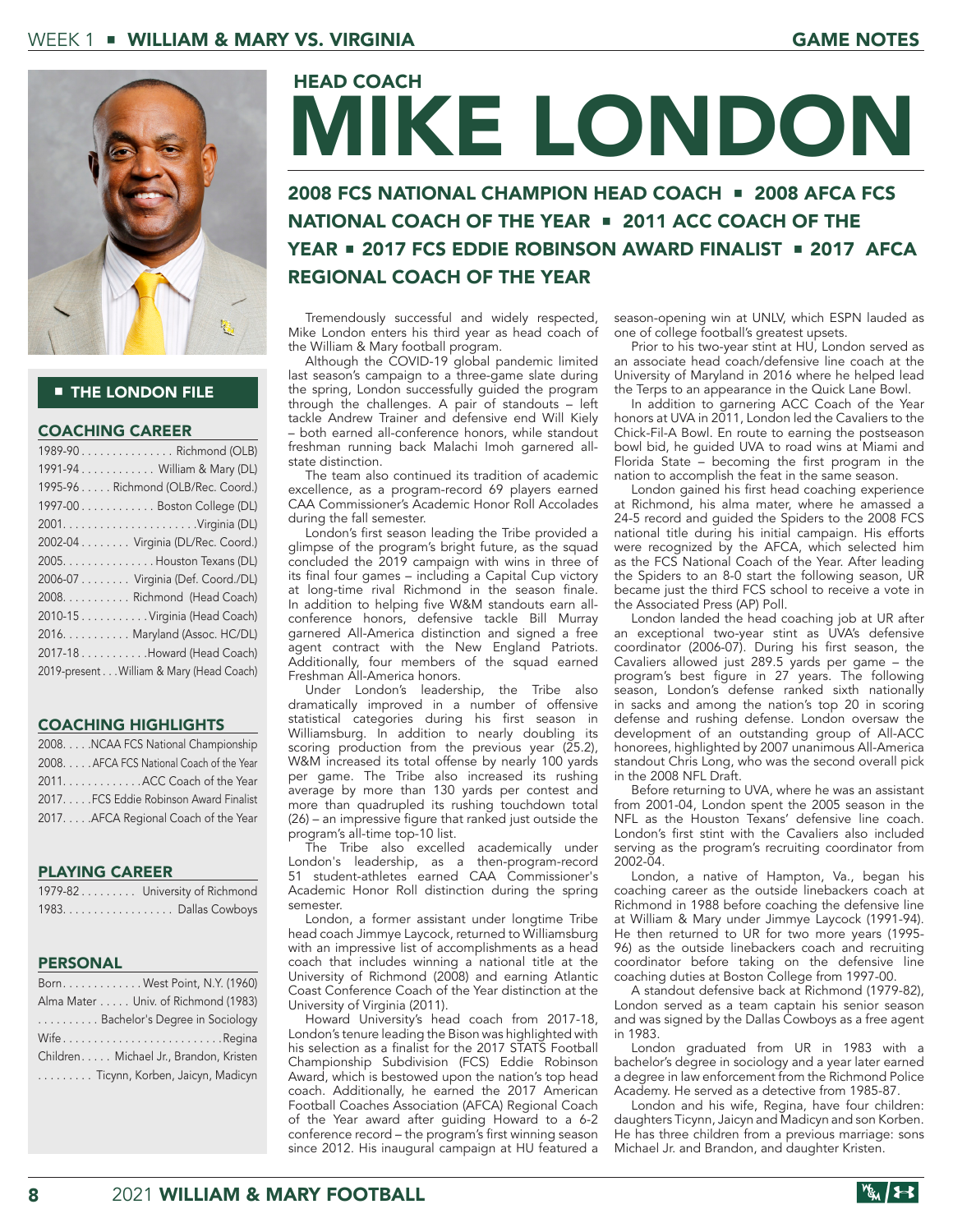# WEEK 1 ■ WILLIAM & MARY VS. VIRGINIA GAME NOTES

# ■ WILLIAM & MARY ROSTER

|          | No. Name                       | Pos.                  | Elg.        | Ht.                | Wt.        | Hometown (High/Prep School)                                                      |
|----------|--------------------------------|-----------------------|-------------|--------------------|------------|----------------------------------------------------------------------------------|
| 0        | Zyquan Bessant                 | DL                    | Sr.         | $5 - 10$           | 280        | Norfolk, Va. (Norview)                                                           |
| 1        | Kane Everson                   | <b>WR</b>             | Jr.         | $5 - 11$           | 150        | Harrisburg, Pa. (Harrisburg)                                                     |
| 2        | <b>Trey Watkins</b>            | LВ                    | Sr.         | $6-0$              | 230        | Fredericksburg, Va. (Massaponax)                                                 |
| 3        | <b>Tyler Crist</b>             | LВ                    | Sr.         | $6-0$              | 245        | Hampton, Va. (Kecoughtan)                                                        |
| 4        | Donavyn Lester                 | RB                    | Jr.         | $6 - 2$            | 210        | Plano, Texas (John Paul II)                                                      |
| 5        | Malcolm Spencer                | DB                    | Jr.         | $6 - 3$            | 205        | Hillcrest Heights, Md. (St. Albans)                                              |
| 6        | Ryan Poole                     | CB                    | Jr.         | $5 - 11$           | 185        | Annapolis, Md. (Saint Mary's)                                                    |
| 7        | Marcus Barnes                  | S                     | So.         | $6 - 3$            | 190        | Jeannette, Pa. (Jeannette)                                                       |
| 7        | Anthony Mague                  | TE                    | Sr.         | $6 - 3$            | 200        | Medford, N.J. (Shawnee)                                                          |
| 8        | Gage Herdman                   | S                     | Sr.         | $6 - 3$            | 225        | Leesburg, Va. (Flint Hill School)                                                |
| 9        | Carl Fowler                    | DL                    | Sr.         | $6-4$              | 275        | Durham, N.C. (Northern Durham)                                                   |
| 9        | Zach Burdick                   | <b>WR</b>             | Sr.         | $6 - 1$            | 200        | Aldie, Va. (John Champe)                                                         |
| 10       | Darius Wilson                  | $\overline{OB}$       | Fr.         | $6 - 3$            | 185        | Bronx, N.Y. (Iona Prep)                                                          |
| 11       | DreSean Kendrick               | RB                    | RFr.        | $5 - 8$            | 190        | Lynchburg, Va. (EC Glass)                                                        |
| 12       | Hollis Mathis                  | $\overline{OB}$       | Jr.         | $6 - 2$            | 175        | Pittsburgh, Pa. (Penn Hills)                                                     |
| 13       | JT Mayo                        | <b>WR</b>             | RFr.        | $5 - 11$           | 190        | Alexandria, Va. (West Potomac)                                                   |
| 14       | Cole Blackman                  | <b>WR</b>             | Sr.         | $6-4$              | 205        | Glen Allen, Va. (Atlee/Illinois State)                                           |
| 14       | Ethan Yip                      | DB                    | Fr.         | $6 - 2$            | 170        | Surrey, B.C., Canada (Episcopal HS - Alexandria, Va.)                            |
| 15       | Amonyae Watson                 | <b>WR</b>             | Sr.         | $6 - 1$            | 215        | Newport News, Va. (Heritage)                                                     |
| 16       | Bronson Yoder                  | S                     | Jr.         | $5 - 11$           | 195        | Nappanee, Ind. (Northwood)                                                       |
| 17       | Chase Hart                     | $\overline{OB}$       | RFr.        | $6 - 2$            | 215        | Strasburg, Va. (Strasburg)                                                       |
| 17       | Tye Freeland                   | DB                    | Sr.         | $5 - 11$           | 175        | Petersburg, Va. (Dinwiddie/Howard)                                               |
| 18       | Imari Smith                    | CB                    | RFr.        | $5 - 10$           | 185        | Brandywine, Md. (Gwynn Park)                                                     |
| 18<br>19 | Cole Northrup                  | $\overline{OB}$       | Sr.         | $6 - 1$<br>$6 - 1$ | 205        | St. Augustine, Fla. (St. Augustine/Lafayette)                                    |
| 19       | Kevin Jarrell<br>Justin Hiller | LВ<br>$\overline{OB}$ | Jr.<br>RFr. | $6-0$              | 240<br>185 | Charlottesville, Va. (Monticello)<br>Long Grove, Ill. (Stevenson)                |
| 21       | Tate Haynes                    | CB                    | Sr.         | $6 - 1$            | 190        | San Diego, Calif. (Cathedral Catholic/Boston College)                            |
| 22       | Cam Spangler                   | CB                    | Jr.         | $5-9$              | 180        | Culpeper, Va. (Eastern View)                                                     |
| 23       | Gregory Cuffey                 | CB                    | Jr.         | $6 - 1$            | 200        | Hopewell, Va. (Hopewell)                                                         |
| 23       | Martin Lucas                   | RB                    | Fr.         | $6 - 2$            | 245        | Abingdon, Va. (Abingdon)                                                         |
| 24       | Jaedon Joyner                  | CВ                    | So.         | $6-0$              | 185        | Washington, D.C. (Roosevelt)                                                     |
| 25       | Jalen Jones                    | CB                    | Fr.         | $6 - 0$            | 180        | Chesapeake, Va. (Deep Creek)                                                     |
| 26       | Mattijs Lasore                 | RB                    | RFr.        | $5 - 11$           | 205        | Deinze, Belgium (Bristol Academy)                                                |
| 27       | David Roulley                  | DB                    | Fr.         | $6 - 2$            | 195        | Virginia Beach, Va. (Ocean Lakes)                                                |
| 28       | Malachi Imoh                   | RB                    | RFr.        | $5-8$              | 185        | Winchester, Va. (John Handley)                                                   |
| 29       | Will Whitehurst                | Κ                     | Jr.         | $6 - 3$            | 180        | Greenville, N.C. (Conley)                                                        |
| 30       | Isaiah Jones                   | LB                    | Jr.         | $6 - 1$            | 225        | Norristown, Pa. (La Salle College)                                               |
| 32       | Elijah Burns                   | RB                    | Jr.         | $5 - 11$           | 205        | Chester, Va. (Thomas Dale)                                                       |
| 34       | Alex Washington                | ILB                   | RFr.        | $6 - 1$            | 210        | Mineral, Va. (Louisa County)                                                     |
| 35       | Quinn Osborne                  | ILB                   | RFr.        | $6 - 2$            | 215        | Mitchellville, Md. (Bishop McNamara School)                                      |
| 36       | Ry Yates                       | TE                    | RFr.        | $6-4$              | 235        | Vienna, Va. (James Madison HS)                                                   |
| 39       | Trey Zgombic                   | LB                    | Jr.         | $6 - 2$            | 220        | Long Valley, N.J. (Delbarton)                                                    |
| 40       | Joey Nameth                    | FB                    | Jr.         | $6 - 3$            | 230        | Leesburg, Va. (Stone Bridge)                                                     |
| 42       | Aaron Maisus                   | S                     | Jr.         | $6 - 2$            | 200        | Leesburg, Va. (Heritage/Old Dominion)                                            |
| 43       | John Kearney                   | $\mathsf S$           | RFr.        | $6 - 0$            | 195        | Ridgewood, N.J. (Ridgewood)                                                      |
| 44       | James Jennette                 | OLB                   | RFr.        | $6-5$              | 220        | Durham, N.C. (Jordan)                                                            |
| 45       | Ryan Shonk                     | FB                    | Fr.         | $6 - 0$            | 220        | Penn Laird, Va. (Spotswood)                                                      |
| 46       | Drew Babcock                   | LB                    | So.         | $6 - 2$            | 210        | Blacksburg, Va. (Blacksburg)                                                     |
| 47       | Ethan Chang                    | K/P                   | RFr.        | $5 - 10$           | 180        | Falls Church, Va. (Marshall)                                                     |
| 48       | Brayden Staib                  | LB                    | So.         | $6 - 3$            | 215        | Midlothian, Va. (Midlothian)                                                     |
| 49       | Andrew Piercy                  | K/P                   | Fr.         | $6 - 1$            | 180        | Nokesville, Va. (Kettle Run)                                                     |
| 50<br>51 | Drew Sotka                     | OLB                   | RFr.<br>Sr. | $6-0$              | 215        | Glenelg, Md. (Glenelg)                                                           |
| 54       | Cory Ryder                     | OL                    | Sr.         | $6-5$              | 270<br>230 | Nantucket, Mass. (Nantucket)<br>Annapolis, Md. (Annapolis Area Christian School) |
| 55       | Jarrett Heckert<br>John Pius   | LB<br>OLB             | RFr.        | $6 - 3$<br>$6 - 2$ | 220        |                                                                                  |
| 57       | Davin Dzidzienyo               | DL                    | Fr.         | $6 - 4$            | 285        | Arlington, Va. (Yorktown)<br>Northwest, D.C. (Dematha Catholic)                  |
| 58       | <b>Tanner Slavic</b>           | DL                    | Fr.         | $6 - 5$            | 245        | Uniontown, Pa. (Morgantown)                                                      |
| 59       | Jonathan Egwuatu               | OLB                   | RFr.        | $6-4$              | 235        | Winston-Salem, N.C. (Ronald W. Reagan)                                           |
| 60       | Charles Grant                  | OL                    | RFr.        | 6-4                | 270        | Portsmouth, Va. (Churchland)                                                     |
| 61       | Rian Haigler                   | OL                    | So.         | $6-4$              | 315        | Laurel, Md. (St. John's College)                                                 |
| 63       | <b>Bart Francois</b>           | OL                    | So.         | $6 - 3$            | 285        | Montvale, N.J. (St. Joseph Regional)                                             |
| 64       | Elijah Booth                   | OL                    | RFr.        | $6-5$              | 290        | Mount Pleasant, S.C. (Wando)                                                     |
| 65       | Colby Sorsdal                  | OL                    | Sr.         | $6 - 6$            | 300        | Pittsburgh, Pa. (Mount Lebanon)                                                  |
|          |                                |                       |             |                    |            |                                                                                  |

## ■ ROSTER BY POSITION

|        | <b>QUARTERBACKS (5)</b>          |      |          |            |
|--------|----------------------------------|------|----------|------------|
| $10-1$ | Darius Wilson                    | Fr.  | $6 - 3$  | 185        |
| 12     | <b>Hollis Mathis</b>             | Jr.  | $6 - 2$  | 175        |
|        |                                  | RFr. |          |            |
| 17     | Chase Hart                       |      | $6 - 2$  | 215        |
| 18     | Cole Northrup                    | Sr.  | $6 - 1$  | 205        |
| 19     | <b>Justin Hiller</b>             | RFr. | $6 - 0$  | 185        |
|        | <b>RUNNING BACKS (9)</b>         |      |          |            |
| 4      | Donavyn Lester                   | Jr.  | $6 - 2$  | 210        |
| 11     | DreSean Kendrick                 | RFr. | $5 - 8$  | 190        |
| 16     | <b>Bronson Yoder</b>             | Jr.  | $5 - 11$ | 195        |
| 23     | <b>Martin Lucas</b>              | Fr.  | $6 - 2$  | 245        |
| 26     | Mattijs Lasore                   | RFr. | $5 - 11$ | 205        |
| 28     | Malachi Imoh                     | RFr. | $5 - 8$  | 185        |
| 32     | Elijah Burns                     | Jr.  | $5 - 11$ | 205        |
| 40     | Joey Nameth                      | Jr.  | $6 - 3$  | 230        |
| 45     | Ryan Shonk                       | Fr.  | $6 - 0$  | 220        |
|        | <b>WIDE RECEIVERS (9)</b>        |      |          |            |
| 1      | Kane Everson                     | Jr.  | $5 - 11$ | 150        |
| 9      | Zach Burdick                     | Sr.  | $6 - 1$  | 200        |
| 13     |                                  | RFr. | $5 - 11$ | 190        |
|        | JT Mayo                          |      |          |            |
| 14     | Cole Blackman                    | Sr.  | $6-4$    | 205        |
| 15     | Amonyae Watson                   | Sr.  | $6 - 1$  | 215        |
| 82     | Josh Guilford                    | RFr. | $6-4$    | 190        |
| 83     | <b>Tyler Rose</b>                | RFr. | $6 - 1$  | 195        |
| 84     | Zach Shumate                     | So.  | $6 - 1$  | 195        |
| 87     | Seth Dunn                        | Jr.  | $6 - 2$  | 195        |
|        | <b>TIGHT ENDS (6)</b>            |      |          |            |
| 7      | Anthony Mague                    | Sr.  | $6 - 3$  | 200        |
| 36     | Ry Yates                         | RFr. | $6 - 4$  | 235        |
| 81     | Lachlan Pitts                    | Sr.  | 6-6      | 255        |
| 85     | Trey McDonald                    | Fr.  | 6-6      | 225        |
| 86     | Jackson McCarthy                 | So.  | $6 - 4$  | 215        |
| 89     | Colton Turner                    | RFr. | $6 - 4$  | 235        |
|        | <b>OFFENSIVE LINE (17)</b>       |      |          |            |
| 51     | Cory Ryder                       | Sr.  | $6 - 5$  | 270        |
| 60     | Charles Grant                    | RFr. | $6 - 4$  | 270        |
| 61     | Rian Haigler                     | So.  | $6 - 4$  | 315        |
| 63     | <b>Bart Francois</b>             | So.  | $6 - 3$  | 285        |
| 64     | Elijah Booth                     | RFr. | $6 - 5$  | 290        |
| 65     | Colby Sorsdal                    | Sr.  | $6 - 6$  | 300        |
| 66     | Dan Evers                        | Sr.  | $6 - 5$  | 315        |
| 67     | <b>Trey Grant</b>                | Fr.  | $6 - 4$  | 270        |
| 68     | Hunter Klein                     | So.  | $6 - 4$  | 285        |
| 70     | Sam Trainer                      | So.  | $6 - 5$  | 285        |
| 71     | Griffin Gilder                   | Sr.  | 6-4      | 300        |
| 72     | Ryan Ripley                      | Sr.  | $6 - 2$  | 285        |
| 75     | Ryan McKenna                     | RFr. | $6 - 3$  | 275        |
| 76     | Ifeanyi Ogudo                    | So.  | 6-7      | 320        |
| 77     |                                  | Jr.  | $6 - 5$  |            |
|        |                                  |      |          |            |
| 78     | Ryan Childress<br>Marcus Crowell | Jr.  | $6 - 5$  | 300<br>295 |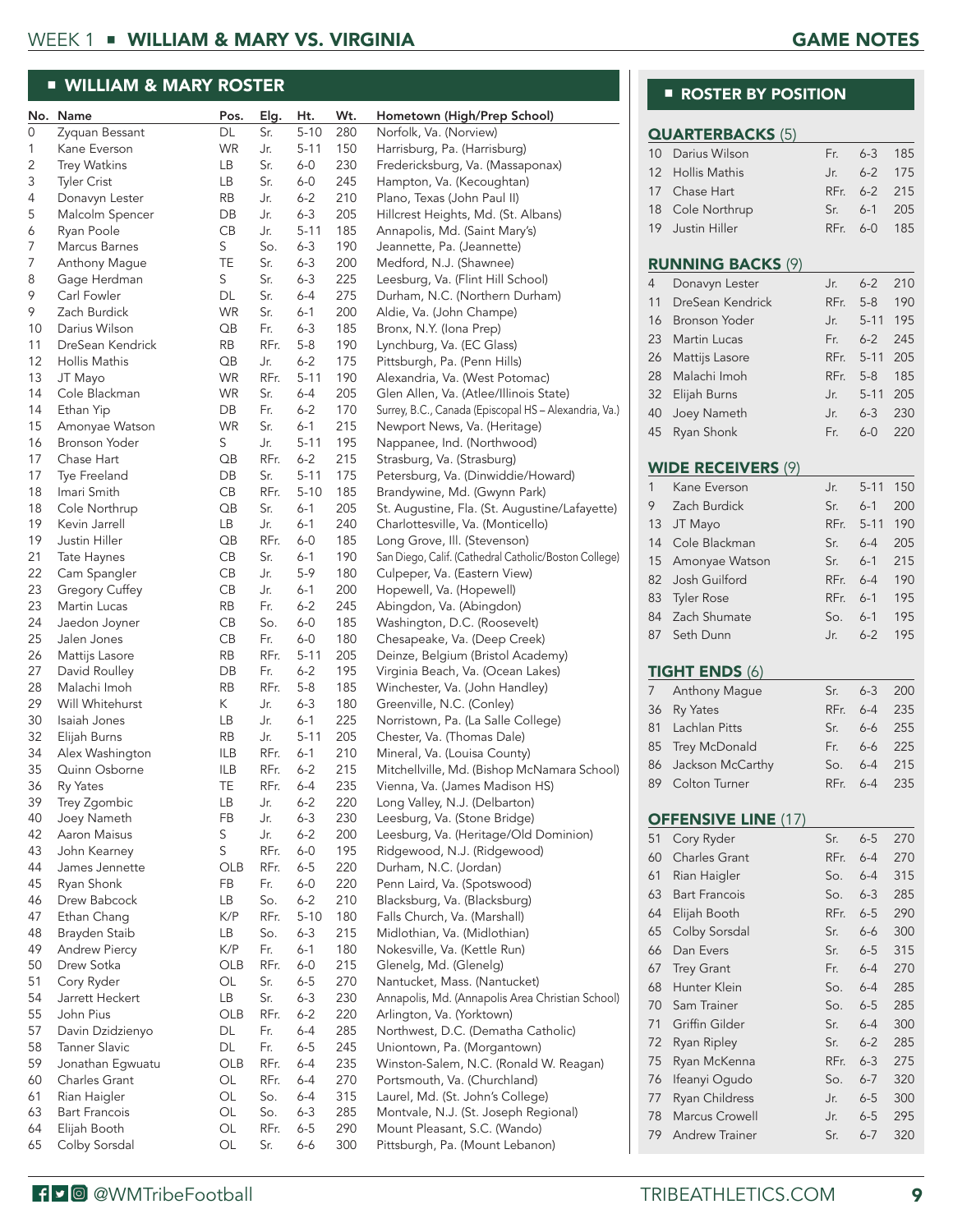# WEEK 1 ■ WILLIAM & MARY VS. VIRGINIA GAME NOTES

#### ■ WILLIAM & MARY ROSTER

| 66 | Dan Evers             | OL        | Sr.  | $6 - 5$  | 315 | Chapel Hill, N.C. (Thomas Aquinas/Fork Union)          |
|----|-----------------------|-----------|------|----------|-----|--------------------------------------------------------|
| 67 | <b>Trey Grant</b>     | OL        | Fr.  | $6 - 4$  | 270 | Woodstock, Va. (Central)                               |
| 68 | Hunter Klein          | OL        | So.  | $6 - 4$  | 285 | Midlothian, Va. (Midlothian)                           |
| 70 | Sam Trainer           | OL        | So.  | $6 - 5$  | 285 | Alexandria, Va. (St. Stephen's and St. Agnes)          |
| 71 | Griffin Gilder        | OL        | Sr.  | $6 - 4$  | 300 | Alpharetta, Ga. (Blessed Trinity Catholic)             |
| 72 | Ryan Ripley           | OL        | Sr.  | $6 - 2$  | 285 | Glen Allen, Va. (Glen Allen)                           |
| 75 | Ryan McKenna          | OL        | RFr. | $6 - 3$  | 275 | Doylestown, Pa. (Central Bucks West)                   |
| 76 | Ifeanyi Oqudo         | OL        | So.  | $6 - 7$  | 320 | Baltimore, Md. (St. Frances Academy)                   |
| 77 | Ryan Childress        | OL        | Jr.  | $6 - 5$  | 300 | Stafford, Va. (North Stafford)                         |
| 78 | Marcus Crowell        | <b>OL</b> | Jr.  | $6 - 5$  | 295 | Florence, N.J. (Montclair)                             |
| 79 | <b>Andrew Trainer</b> | OL        | Sr.  | $6 - 7$  | 320 | Alexandria, Va. (St. Stephen's and St. Agnes/Illinois) |
| 80 | Will Michael          | P         | Sr.  | $5 - 10$ | 175 | Chesterfield, Va. (Trinity Episcopal)                  |
| 81 | Lachlan Pitts         | TE        | Sr.  | $6-6$    | 255 | Great Falls, Va. (Langley)                             |
| 82 | Josh Guilford         | <b>WR</b> | RFr. | $6 - 4$  | 190 | Sanford, Fla. (Seminole/Florida International)         |
| 83 | <b>Tyler Rose</b>     | <b>WR</b> | RFr. | $6 - 1$  | 195 | Lynchburg, Va. (Liberty Christian Academy)             |
| 84 | Zach Shumate          | <b>WR</b> | So.  | $6 - 1$  | 195 | Richmond, Va. (Trinity Episcopal)                      |
| 85 | Trey McDonald         | TE        | Fr.  | $6-6$    | 225 | Kinnelon, N.J. (Kinnelon)                              |
| 86 | Jackson McCarthy      | TE.       | So.  | $6 - 4$  | 215 | Fair Haven, N.J. (Rumson Fair Haven)                   |
| 87 | Seth Dunn             | <b>WR</b> | Jr.  | $6 - 2$  | 195 | Fairfax Station (South County)                         |
| 89 | Colton Turner         | TE        | RFr. | $6 - 4$  | 235 | Plano, Texas (Home School)                             |
| 90 | Will Kiely            | <b>DL</b> | Sr.  | $6 - 4$  | 275 | Downingtown, Pa. (Downingtown East)                    |
| 91 | Sammy Sarantis        | <b>DL</b> | RFr. | $6 - 4$  | 265 | Oakton, Va. (James Madison HS)                         |
| 92 | Momen Zahid           | DL        | Fr.  | $6 - 5$  | 265 | Ashburn, Va. (Stone Bridge)                            |
| 93 | David Zhu             | DL        | RFr. | $6 - 1$  | 270 | Wuhan, China (Westminster Academy, Fla.)               |
| 94 | Garrett Huyck         | DL        | RFr. | $6 - 5$  | 290 | Chapin, S.C. (Chapin)                                  |
| 95 | Mike Malone           | DE        | RFr. | $6 - 4$  | 260 | Clark's Summit, Pa. (Abington Heights)                 |
| 96 | Thomas Creed          | <b>DL</b> | Jr.  | $6 - 5$  | 250 | Falls Church, Va. (George Mason HS)                    |
| 97 | Evan De Buglio        | DL        | So.  | $6 - 4$  | 280 | Toronto, Ontario (Kent School)                         |
| 98 | Marteise Phipps       | LB        | Jr.  | $6 - 2$  | 235 | North Chesterfield, Va. (Monacan)                      |
| 99 | Nate Lynn             | DL        | Jr.  | $6 - 3$  | 265 | Charlotte, N.C. (Zebulon B. Vance)                     |

### ■ WILLIAM & MARY ALPHABETICAL ROSTER

| No. | Name                  | Pos. | No.            | Name           |
|-----|-----------------------|------|----------------|----------------|
| 46  | Drew Babcock LB       |      | 19             | Justin H       |
| 7   | Marcus Barnes S       |      | 94             | Garrett        |
| 0   | Zyquan Bessant DL     |      | 28             | Malachi        |
| 14  | Cole Blackman. WR     |      | 19             | Kevin J        |
| 64  | Elijah Booth OL       |      | 44             | James.         |
| 9   | Zach Burdick WR       |      | 30             | Isaiah J       |
| 32  | Elijah Burns RB       |      | 25             | Jalen Jo       |
| 47  | Ethan Chang K/P       |      | 24             | Jaedon         |
| 77  | Ryan Childress. OL    |      | 43             | John Ke        |
| 96  | Thomas Creed. DL      |      | 11             | DreSea         |
| 3   | Tyler Crist. LB       |      | 90             | Will Kie       |
| 78  | Marcus Crowell OL     |      | 68             | <b>Hunter</b>  |
| 23  | Gregory Cuffey CB     |      | 26             | Mattijs        |
| 97  | Evan De Buglio DL     |      | 4              | Donavy         |
| 87  | Seth Dunn WR          |      | 23             | Martin I       |
| 57  | Davin Dzidzienyo. DL  |      | 99             | Nate Ly        |
| 59  | Jonathan Egwuatu. OLB |      | $\overline{7}$ | Anthon         |
| 66  | Dan Evers OL          |      | 42             | Aaron N        |
| 1   | Kane Everson. WR      |      | 95             | Mike M         |
| 9   | Carl Fowler DL        |      | 12             | Hollis N       |
| 63  | Bart Francois OL      |      | 13             | JT May         |
| 17  | Tye Freeland DB       |      | 86             | Jacksor        |
| 71  | Griffin Gilder OL     |      | 85             | <b>Trey Mo</b> |
| 60  | Charles Grant OL      |      | 75             | Ryan M         |
| 67  | Trey Grant OL         |      | 80             | Will Mio       |
| 82  | Josh Guilford WR      |      | 40             | Joey Na        |
| 61  | Rian Haigler. OL      |      | 18             | Cole No        |
| 17  | Chase Hart. QB        |      | 76             | Ifeanyi (      |
| 21  | Tate Haynes CB        |      | 35             | Quinn (        |
| 54  | Jarrett Heckert. LB   |      | 98             | Marteis        |
| 8   | Gage Herdman S        |      | 49             | Andrew         |
|     |                       |      |                |                |

| No. | Name                | Pos. |
|-----|---------------------|------|
| 19  | Justin Hiller QB    |      |
| 94  | Garrett Huyck DL    |      |
| 28  | Malachi Imoh. RB    |      |
| 19  | Kevin JarrellLB     |      |
| 44  | James Jennette OLB  |      |
| 30  | Isaiah JonesLB      |      |
| 25  | Jalen Jones CB      |      |
| 24  | Jaedon Joyner. CB   |      |
| 43  | John Kearney S      |      |
| 11  | DreSean Kendrick RB |      |
| 90  | Will Kiely DL       |      |
| 68  | Hunter Klein OL     |      |
| 26  | Mattijs Lasore RB   |      |
| 4   | Donavyn Lester RB   |      |
| 23  | Martin Lucas RB     |      |
| 99  | Nate Lynn DL        |      |
| 7   | Anthony Mague. TE   |      |
| 42  | Aaron Maisus. S     |      |
| 95  | Mike Malone DE      |      |
| 12  | Hollis Mathis QB    |      |
| 13  | JT Mayo. WR         |      |
| 86  | Jackson McCarthy TE |      |
| 85  | Trey McDonald TE    |      |
| 75  | Ryan McKenna. OL    |      |
| 80  | Will Michael. P     |      |
| 40  | Joey NamethFB       |      |
| 18  | Cole Northrup QB    |      |
| 76  | Ifeanyi Ogudo OL    |      |
| 35  | Quinn Osborne ILB   |      |
| 98  | Marteise Phipps. LB |      |
| 49  | Andrew Piercy K/P   |      |

| No. | Name                | Pos. |
|-----|---------------------|------|
| 81  | Lachlan Pitts TE    |      |
| 55  | John PiusOLB        |      |
| 6   | Ryan Poole CB       |      |
| 72  | Ryan Ripley OL      |      |
| 83  | Tyler Rose  WR      |      |
| 27  | David Roulley DB    |      |
| 51  | Cory Ryder. OL      |      |
| 91  | Sammy Sarantis DL   |      |
| 45  | Ryan Shonk FB       |      |
| 84  | Zach Shumate WR     |      |
| 58  | Tanner Slavic DL    |      |
| 18  | Imari Smith CB      |      |
| 65  | Colby Sorsdal OL    |      |
| 50  | Drew Sotka OLB      |      |
| 22  | Cam Spangler CB     |      |
| 5   | Malcolm Spencer. DB |      |
| 48  | Brayden Staib LB    |      |
| 79  | Andrew Trainer OL   |      |
| 70  | Sam Trainer OL      |      |
| 89  | Colton Turner TE    |      |
| 34  | Alex Washington ILB |      |
| 2   | Trey Watkins LB     |      |
| 15  | Amonyae Watson WR   |      |
| 29  | Will Whitehurst K   |      |
| 10  | Darius Wilson QB    |      |
| 36  | Ry YatesTE          |      |
| 14  | Ethan Yip DB        |      |
| 16  | Bronson Yoder S     |      |
| 92  | Momen Zahid DL      |      |
| 39  | Trey Zgombic. LB    |      |

93 David Zhu . . . . . . . . . . DL

#### ■ ROSTER BY POSITION

#### DEFENSIVE LINE (14)

| $\Omega$       | Zyquan Bessant          | Sr.  | $5 - 10$ | 280 |
|----------------|-------------------------|------|----------|-----|
| 9              | Carl Fowler             | Sr.  | $6 - 4$  | 275 |
| 57             | Davin Dzidzienyo        | Fr.  | $6 - 4$  | 285 |
| 58             | <b>Tanner Slavic</b>    | Fr.  | $6 - 5$  | 245 |
| 90             | <b>Will Kiely</b>       | Sr.  | 6-4      | 275 |
| 91             | Sammy Sarantis          | RFr. | $6 - 4$  | 265 |
| 92             | Momen Zahid             | Fr.  | $6 - 5$  | 265 |
| 93             | David Zhu               | RFr. | $6 - 1$  | 270 |
| 94             | Garrett Huyck           | RFr. | $6 - 5$  | 290 |
| 95             | Mike Malone             | RFr. | $6 - 4$  | 260 |
| 96             | <b>Thomas Creed</b>     | Jr.  | $6 - 5$  | 250 |
| 97             | Evan De Buglio          | So.  | 6-4      | 280 |
| 98             | Marteise Phipps         | Jr.  | $6 - 2$  | 235 |
| 99             | Nate Lynn               | Jr.  | $6 - 3$  | 265 |
|                |                         |      |          |     |
|                | <b>LINEBACKERS (14)</b> |      |          |     |
| $\overline{2}$ | <b>Trey Watkins</b>     |      |          | 230 |
| 3              |                         | Sr.  | $6-0$    |     |
|                | <b>Tyler Crist</b>      | Sr.  | $6-0$    | 245 |
| 19             | Kevin Jarrell           | Jr.  | $6 - 1$  | 240 |
| 30             | Isaiah Jones            | Jr.  | $6 - 1$  | 225 |
| 34             | Alex Washington         | RFr. | $6 - 1$  | 210 |
| 35             | Quinn Osborne           | RFr. | $6 - 2$  | 215 |
| 39             | Trey Zgombic            | Jr.  | $6 - 2$  | 220 |
| 44             | James Jennette          | RFr. | $6 - 5$  | 220 |
| 46             | Drew Babcock            | So.  | $6 - 2$  | 210 |
| 48             | Brayden Staib           | So.  | $6 - 3$  | 215 |
| 50             | Drew Sotka              | RFr. | $6-0$    | 215 |

 Jonathan Egwuatu RFr. 6-4 235 Jarrett Heckert Sr. 6-3 230

#### DEFENSIVE BACKS (15)

| 5  | Malcolm Spencer        | Jr.  | $6 - 3$  | 205 |
|----|------------------------|------|----------|-----|
| 6  | Ryan Poole             | Jr.  | $5 - 11$ | 185 |
| 7  | <b>Marcus Barnes</b>   | So.  | $6 - 3$  | 190 |
| 8  | Gage Herdman           | Sr.  | $6 - 3$  | 225 |
| 14 | Ethan Yip              | Fr.  | $6 - 2$  | 170 |
| 17 | Tye Freeland           | Sr.  | $5 - 11$ | 175 |
| 18 | Imari Smith            | RFr. | $5 - 10$ | 185 |
| 21 | <b>Tate Haynes</b>     | Sr.  | $6 - 1$  | 190 |
| 22 | Cam Spangler           | Jr.  | $5-9$    | 180 |
| 23 | <b>Gregory Cuffey</b>  | Jr.  | $6-1$    | 200 |
| 24 | Jaedon Joyner          | So.  | $6-0$    | 185 |
| 25 | Jalen Jones            | Fr.  | $6-0$    | 180 |
| 27 | David Roulley          | Fr.  | $6 - 2$  | 195 |
| 42 | <b>Aaron Maisus</b>    | Jr.  | $6 - 2$  | 200 |
| 43 | John Kearney           | RFr. | $6 - 0$  | 195 |
|    |                        |      |          |     |
|    | <b>SPECIALISTS (4)</b> |      |          |     |
| 29 | Will Whitehurst        | Jr.  | $6 - 3$  | 180 |
| 47 | Ethan Chang            | RFr. | $5 - 10$ | 180 |
| 49 | <b>Andrew Piercy</b>   | Fr.  | $6-1$    | 180 |
| 80 | Will Michael           | Sr.  | $5 - 10$ | 175 |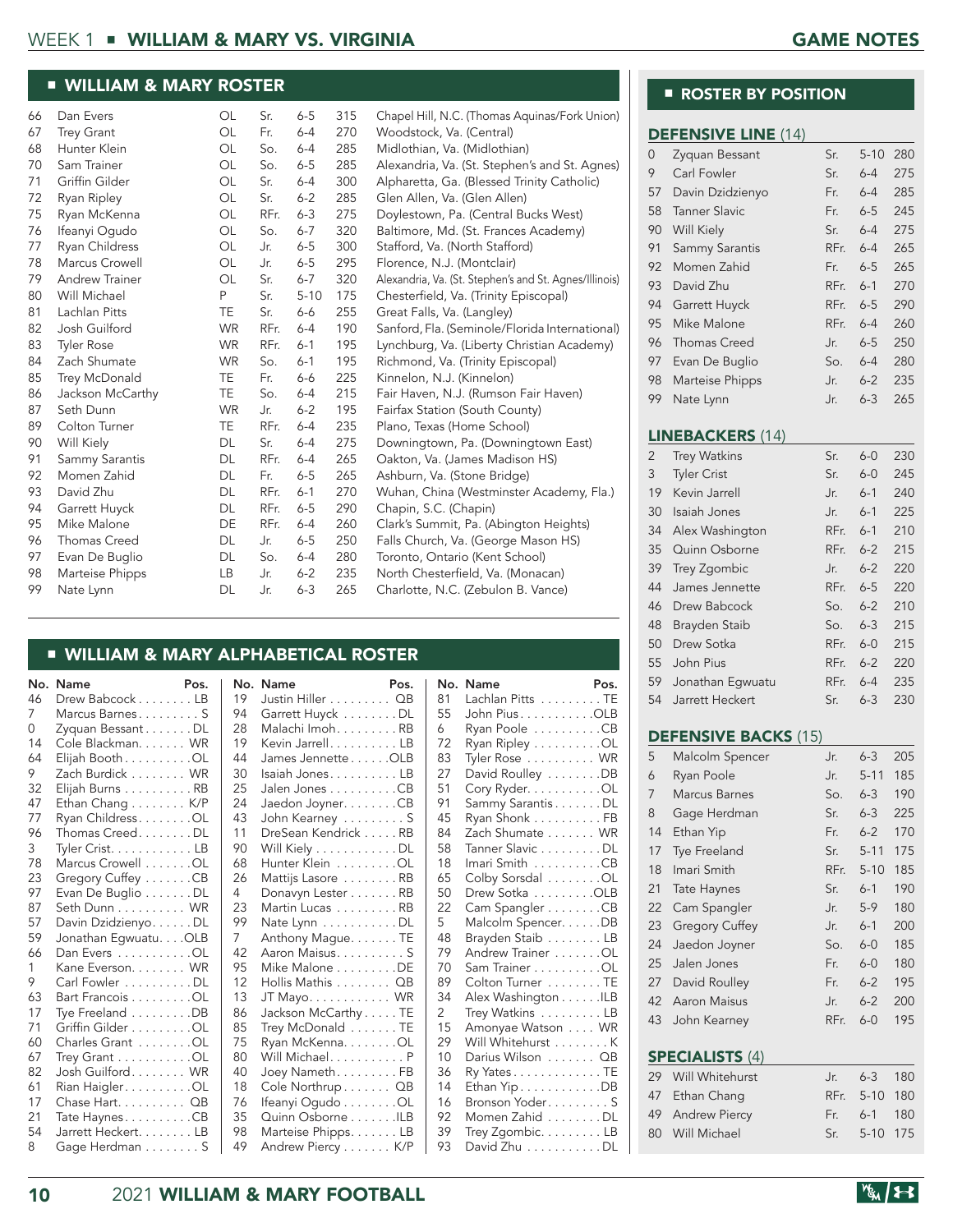# ■ 2021 (SPRING) W&M SUPERLATIVES

#### **HIGHS**

| <b>Points Scored</b> 31 vs. Elon $(3/20/21)$                           |
|------------------------------------------------------------------------|
| <b>Total Yards</b> 417 vs. Elon (3/20/21)                              |
| <b>Rushing Yards</b> 175 vs. Elon (3/20/21)                            |
| <b>Rushing Attempts</b> 42 vs. Elon (3/20/21)                          |
| <b>Rushing TDs</b> 3 vs. Elon (3/20/21)                                |
| Passing Yards 204 at Richmond (3/6/21)                                 |
| <b>Passes Completed</b> $\ldots \ldots \ldots 18$ at Richmond (3/6/21) |
| <b>Passes Attempted</b> 28 at Richmond (3/6/21)                        |
| Passing TDs 1, three times, last vs. JMU (3/27/21)                     |
| Passes Intercepted1 vs. JMU (3/27/21)                                  |
| <b>First Downs.</b> 20 vs. Elon (3/20/21)                              |
| <b>Penalties</b> 11 vs. Elon (3/20/21)                                 |
| <b>Penalty Yards</b> 100 vs. Elon (3/20/21)                            |
|                                                                        |

#### **LOWS**

| <b>Points Scored</b> 10 vs. JMU (3/27/21)                           |
|---------------------------------------------------------------------|
| <b>Total Yards</b> 187 vs. JMU (3/27/21)                            |
| <b>Rushing Yards</b> 59 vs. JMU (3/27/21)                           |
| <b>Rushing Attempts</b> $\ldots \ldots \ldots 27$ vs. JMU (3/27/21) |
| <b>Rushing TDs</b> 0 vs. JMU (3/27/21)                              |
| Passing Yards 128 vs. JMU (3/27/21)                                 |
| Passes Completed 13, twice, last vs. JMU (3/27/21)                  |
| <b>Passes Attempted</b> $\ldots \ldots \ldots 20$ vs. JMU (3/27/21) |
| <b>Passing TDs</b> 1, three times, last vs. JMU (3/27/21)           |
| Passes Intercepted. 0 at Richmond (3/6/21)                          |
| <b>First Downs.</b> 10 vs. JMU $(3/27/21)$                          |
| <b>Penalties</b> 3 vs. JMU $(3/27/21)$                              |
| Penalty Yards 25 vs. JMU (3/27/21)                                  |
|                                                                     |

#### INDIVIDUAL

| <b>All-Purpose Yards147, M. Imoh vs. Elon (3/20/21)</b>                                                 |
|---------------------------------------------------------------------------------------------------------|
| Rushing Yards 137, M. Imoh vs. Elon (3/20/21)                                                           |
| <b>Rushing Carries</b> 15, E. Burns vs. Elon (3/20/21)                                                  |
| Rushing TDs 3, M. Imoh vs. Elon (3/20/21)                                                               |
| Longest Rush 65, M. Imoh vs. Elon (3/20/21)                                                             |
| <b>Longest Rushing TD 65, M. Imoh vs. Elon (3/20/21)</b>                                                |
| Passing Yards 204, H. Mathis at Richmond (3/6/21)                                                       |
| Passing Completions 18, H. Mathis at Richmond (3/6/21)                                                  |
| Passing Attempts. 28, H. Mathis at Richmond (3/6/21)                                                    |
| <b>Passes Intercepted</b> 0, twice by Hollis Mathis, last vs. Elon (3/20/21)                            |
| Passing TDs 1, three times, last by T. Hefter vs. JMU (3/27/21)                                         |
| Longest Pass. 45, H. Mathis at Richmond (3/6/21)                                                        |
| Longest Passing TD 36, H. Mathis to C. Blackman vs. Elon (3/20/21)                                      |
| Receivng Yards 89, C. Blackman at Richmond (3/6/21)                                                     |
| Receptions 5, C. Blackman at Richmond (3/6/21)                                                          |
| <b>Receiving TDs.</b> $\dots$ $\dots$ $\dots$ $\dots$ 1, three times, last by S. Dunn vs. JMU (3/27/21) |
| Longest Reception 45, C. Blackman at Richmond (3/6/21)                                                  |
| Longest Receiving TD 36, C. Blackman vs. Elon (3/20/21)                                                 |
| <b>FGs Made</b> 1, twice, last by E. Chang vs. JMU (3/27/21)                                            |
| FGs Attempted 2, E. Chang vs. JMU (3/27/21)                                                             |
| <b>Longest FG Made29, E. Chang vs. JMU (3/27/21)</b>                                                    |
|                                                                                                         |
|                                                                                                         |
| <b>Punts Average</b> 43.4, W. Whitehurst vs. JMU (3/27/21)                                              |
| <b>Longest Punt</b> 63, W. Whitehurst at Richmond $(3/6/21)$                                            |
| Longest Punt Return 9, J. Lowery vs. JMU (3/27/21)                                                      |
| KO Return Yards. 42, J. Lowery vs. JMU (3/27/21)                                                        |
| <b>Longest KO Return</b> 23, J. Lowery vs. JMU (3/27/21)                                                |
| <b>Total Tackles</b> 12, T. Watkins at Richmond $(3/6/21)$                                              |
| Tackles for Loss 2, C. Fowler vs. JMU (3/27/21)                                                         |
|                                                                                                         |
| Interceptions $\ldots \ldots \ldots 1$ , A. Washington vs. Elon (3/20/21)                               |
| Int. Return Yards 0                                                                                     |
|                                                                                                         |

### ■ 2021 (SPRING) OPPONENT SUPERLATIVES

# **HIGHS**

| .                                                  |
|----------------------------------------------------|
| <b>Points Scored</b> 38 vs. JMU (3/27/21)          |
| <b>Total Yards</b> 460 vs. JMU (3/27/21)           |
| <b>Rushing Yards</b> 240 vs. JMU (3/27/21)         |
| <b>Rushing Attempts</b> 46 vs. JMU (3/27/21)       |
| <b>Rushing TDs</b> 4 vs. JMU (3/27/21)             |
| Passing Yards 220 vs. JMU (3/27/21)                |
| Passes Completed 16, twice, last vs. JMU (3/27/21) |
| <b>Passes Attempted</b> 35 vs. Elon (3/20/21)      |
| Passing TDs 2 at Richmond (3/6/21)                 |
| Passes Intercepted. 1 vs. Elon (3/20/21)           |
| <b>First Downs.</b> 24 vs. JMU (3/27/21)           |
| <b>Penalties</b> 8 vs. Elon (3/20/21)              |
| <b>Penalty Yards</b> 59 vs. Elon (3/20/21)         |
|                                                    |

#### LOWS

| <b>Points Scored</b> 10 vs. Elon $(3/20/21)$                            |
|-------------------------------------------------------------------------|
| <b>Total Yards</b> 196 vs. Elon (3/20/21)                               |
| <b>Rushing Yards</b> 54 vs. Elon (3/20/21)                              |
| Rushing Attempts 29 vs. Elon (3/20/21)                                  |
| <b>Rushing TDs</b> 0 vs. Elon (3/20/21)                                 |
| <b>Passing Yards</b> $\dots \dots \dots \dots 141$ at Richmond (3/6/21) |
| <b>Passes Completed</b> 15 at Richmond (3/6/21)                         |
| <b>Passes Attempted</b> $\ldots \ldots \ldots 24$ vs. JMU (3/27/21)     |
| <b>Passing TDs</b> 1, twice, last vs. JMU (3/27/21)                     |
| <b>Passes Intercepted</b> 0, twice, last vs. JMU $(3/27/21)$            |
| <b>First Downs.</b> 14 vs. Elon $(3/20/21)$                             |
| <b>Penalties</b> 4 at Richmond $(3/6/21)$                               |
| <b>Penalty Yards</b> 18 at Richmond (3/6/21)                            |
|                                                                         |

#### INDIVIDUAL

|                                            | <b>All-Purpose Yards141, K. Black vs. JMU (3/27/21)</b>                      |
|--------------------------------------------|------------------------------------------------------------------------------|
|                                            | Rushing Yards 141, K. Black vs. JMU (3/27/21)                                |
|                                            | Rushing Carries 19, K. Black vs. JMU (3/27/21)                               |
|                                            | Rushing TDs 2, J. Hamilton vs. JMU (3/27/21)                                 |
|                                            | Longest Rush 24, K. Black vs. JMU (3/27/21)                                  |
|                                            | Longest Rushing TD. 11, K. Black vs. JMU (3/27/21)                           |
|                                            | Passing Yards 220, C. Johnson vs. JMU (3/27/21)                              |
|                                            | Passing Completions 16, C. Johnson vs. JMU (3/27/21)                         |
|                                            | Passing Attempts 27, J. Mancuso at Richmond (3/6/21)                         |
|                                            | Passes Intercepted. 0, twice, last by C. Johnson vs. JMU (3/27/21)           |
|                                            | Passing TDs 2, J. Mancuso at Richmond (3/6/21)                               |
|                                            | Longest Pass. 39, JR Martin vs. Elon (3/20/21)                               |
|                                            | <b>Longest Passing TD</b> 17, JR Martin to J. Thomas vs. Elon $(3/20/21)$    |
|                                            | <b>Receivng Yards</b> 86, A. Wells Jr. vs. JMU (3/27/21)                     |
|                                            | <b>Receptions</b> 6, A. Wells Jr. vs. JMU (3/27/21)                          |
|                                            | Receiving TDs. 1, three times, last by C. Cheatham vs. JMU (3/27/21)         |
|                                            | Longest Reception 39, B. Daughtry vs. Elon (3/20/21)                         |
|                                            | <b>Longest Receiving TD</b> 17, J. Thomas vs. Elon $(3/20/21)$               |
|                                            | <b>FGs Made</b> 1, twice, last by E. Ratke vs. JMU (3/27/21)                 |
|                                            | FGs Attempted 3, S. Davis vs. Elon (3/20/21)                                 |
|                                            | <b>Longest FG Made42, E. Ratke vs. JMU (3/27/21)</b>                         |
|                                            |                                                                              |
|                                            |                                                                              |
|                                            | Punts Average 43.0, H. O'Kelly vs. JMU (3/27/21)                             |
|                                            | Longest Punt 49, H. Stephenson vs. Elon (3/20/21)                            |
|                                            | Longest Punt Return 13, J. Sroba vs. JMU (3/27/21)                           |
|                                            | KO Return Yards. 22, T. Jones vs. Elon (3/20/21)                             |
|                                            | <b>Longest KO Return</b> 22, T. Jones vs. Elon (3/20/21)                     |
|                                            | <b>Total Tackles</b> 11, K. Azanama vs. JMU (3/27/21)                        |
|                                            | Tackles for Loss $\ldots \ldots \ldots 2$ , T. Dressler at Richmond (3/6/21) |
|                                            | Sacks 1, twice, last by four players vs. JMU (3/27/21)                       |
|                                            | <b>Interceptions</b> 1, Q. Reid vs. JMU (3/27/21)                            |
| $Int.$ Return Yards $\ldots \ldots \ldots$ |                                                                              |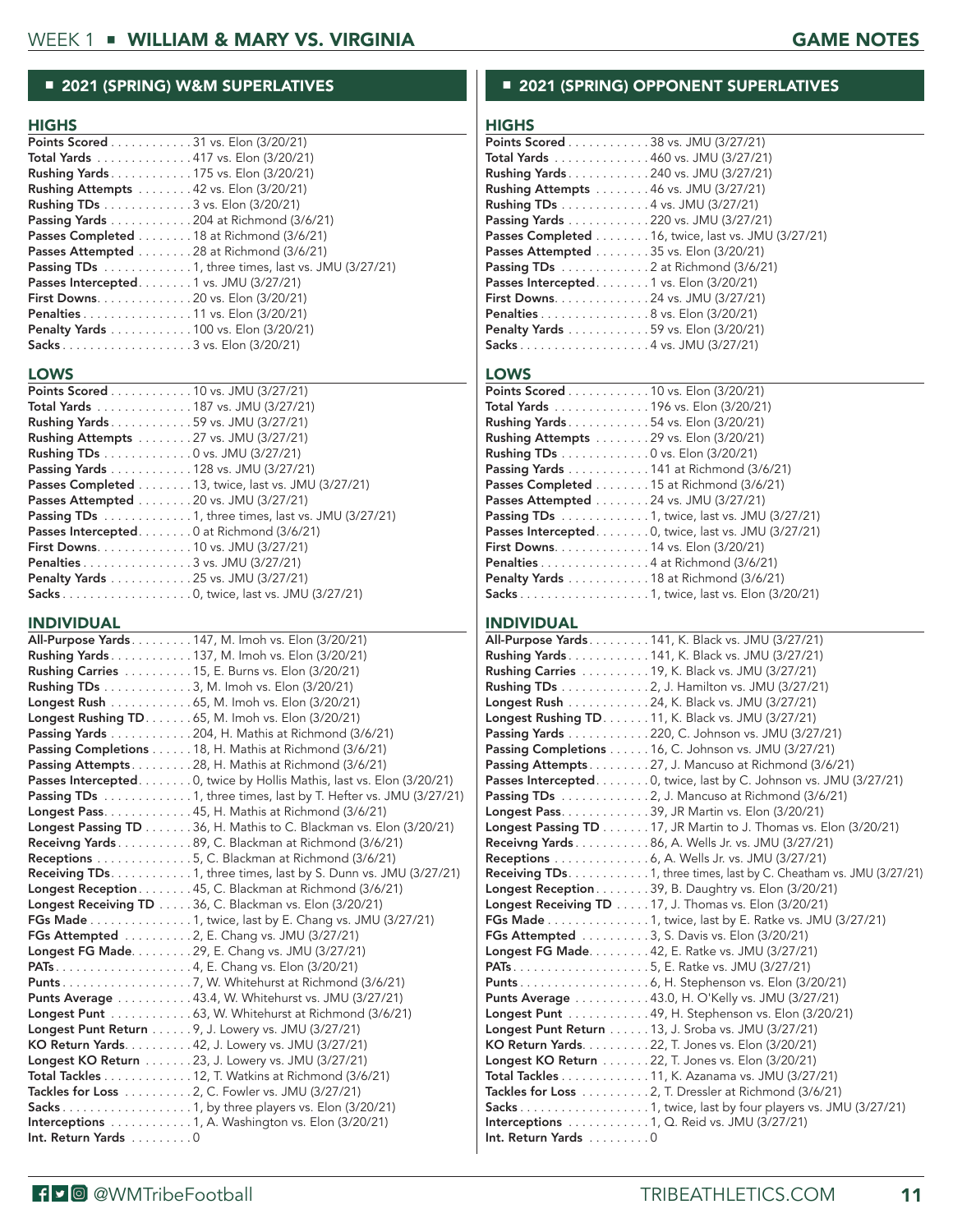# WEEK 1 ■ WILLIAM & MARY VS. VIRGINIA GAME NOTES GAME NOTES

#### ■ INDIVIDUAL RECORDS

#### **SCORING**

Most Points 36, Bill Palese vs. Bridgewater, 1931

Most Touchdowns 6, Bill Palese vs. Bridgewater, 1931

Most PATs 9, B. Pate at VMI, 2007 8, Greg Kuehn vs. Liberty, 2005 8, Greg Kuehn vs. VMI, 2002 8, Terry Regan vs. Davidson, 1972

Most Field Goals 4, Nick Dorka, Jr., vs. Hampton, 2015 4, Brian Pate at Virginia, 2009 4, Brett Sterba vs. Northeastern, 2000 4, Brian Shallcross vs. VU, 1995 4, Chris Dawson vs. Lehigh, 1992

# TOTAL OFFENSE

Most Yards 462, Jake Phillips vs. Delaware, 2007 454, David Corley vs. Northeastern, 2000

RUSHING

Rush Attempts 42, Kendell Anderson vs. Richmond, 2016

Rushing Yards 257, Phil Mosser vs. Ohio Wesl., 1970

PASSING Pass Attempts 55, R.J. Archer at Villanova, 2009

Completions 35, R.J. Archer at Villanova, 2009 35, Dave Murphy vs. Rutgers, 1983

Passing Yards 433, Jake Phillips vs. Delaware, 2007 426, David Corley vs. Northeastern, 2000

Touchdown Passes 6, Shawn Knight vs. Maine, 1993

#### RECEIVING

Receptions 13, Rich Musinski vs. URI, 2003 13, Glen Bodnar vs. Colgate, 1984

Receiving Yards 244, Dominique Thompson at UD, 2004 240, Dave Conklin vs. VMI, 1997

TD Receptions 4, Dominique Thompson at UD, 2004

- 4, Vito Ragazzo vs. WFU, 1949
- 4, Corey Ludwig vs. Maine, 1993

SACKS 6, Walt Brodie vs. VMI, 1955 5, Marcus Hyde vs. New Hampshire, 2011

INTERCEPTIONS

4, Jack Bruce vs. Richmond, 1947

## ■ INDIVIDUAL LONG PLAYS

RUSH FROM SCRIMMAGE 95 yds, John Truehart vs. Emory and Henry, 1934

#### PASS COMPLETION

98 yds, R.J. Archer to Cameron Dohse at Villanova, 2009

#### PUNT

77 yds, Russell Brown, 1972 77 yds, Joe Agee, 1975 77 yds, Jack Freeman, 1942

PUNT RETURN 101 yds, Dale Worrall vs. Bridgewater, 1932

KICKOFF RETURN 100 yds, Dick Pawlewicz vs. UVA, 1974

FUMBLE RETURN 91 yds, Meb Davis vs. Columbia, 1926

INTERCEPTION RETURN 94 yds, DeAndre Houston-Carson at Villanova, 2015

INT RETURN FOR A TOUCHDOWN

94 yds, DeAndre Houston-Carson at Villanova, 2015

#### FIELD GOAL

54 yds, Kris Hooper at UAlbany, 2019 53 yds, Steve Christie vs. ETSU, 1987 53 yds, Steve Christie vs. UVA, 1988 53 yds, Brett Sterba vs. Delaware, 2000

#### ■ **TEAM RECORDS**

MOST POINTS SCORED 95, vs. Bridgewater, 1931

MOST POINTS ALLOWED 93, by Delaware, 1915

MOST YARDS GAINTED 681, vs. Richmond, 1991

MOST PLAYS 100, vs. Virginia Tech, 1971

RUSHING YARDS 462, vs. Rhode Island, 2019 453, vs. Ohio Wesleyan, 1970 433, vs. Villanova, 1993 419, vs. Delaware, 1973 417, vs. Richmond, 1974 413, vs. VMI, 1993

PASS ATTEMPTS

55, at Villanova, 2009

PASS COMPLETIONS

35, at Villanova, 2009

#### PASSING YARDS

498, vs. VMI, 1997 433, vs. Delaware, 2007 426, vs. Northeastern, 2000 421, at Towson, 2007 414, vs. Miami (Ohio), 1982 412, vs. JMU, 1985 403, vs. East Carolina, 1981

#### FIRST DOWNS

36, vs. VMI, 1991 36, vs. VMI, 1993 35, vs. Liberty, 2005

#### MOST INTERCEPTIONS

6, vs. Wake Forest, 1947

#### FEWEST RUSHING YARDS ALLOWED

-46 yds, at Rhode Island, 2009 -39 yds, vs. Colgate, 1988 -39 yds, vs. Villanova, 1996 -35 yds, at Delaware, 2013 -11 yds, vs. Quantico, 1967 -6 yds, vs. Weber St., 2009 -6 yds, vs. Liberty, 2005 -6 yds, vs. Villanova, 1993 -2 yds, vs. Delaware, 2009

#### FEWEST PASSING YARDS ALLOWED

0 yds, at James Madison, 2010 9 yds, vs. UMass, 1995 9 yds, vs. East Carolina, 1980 9 yds, vs. Appalachian State, 1976 10 yds, vs. Furman, 1999 11 yds, vs. VMI, 1993

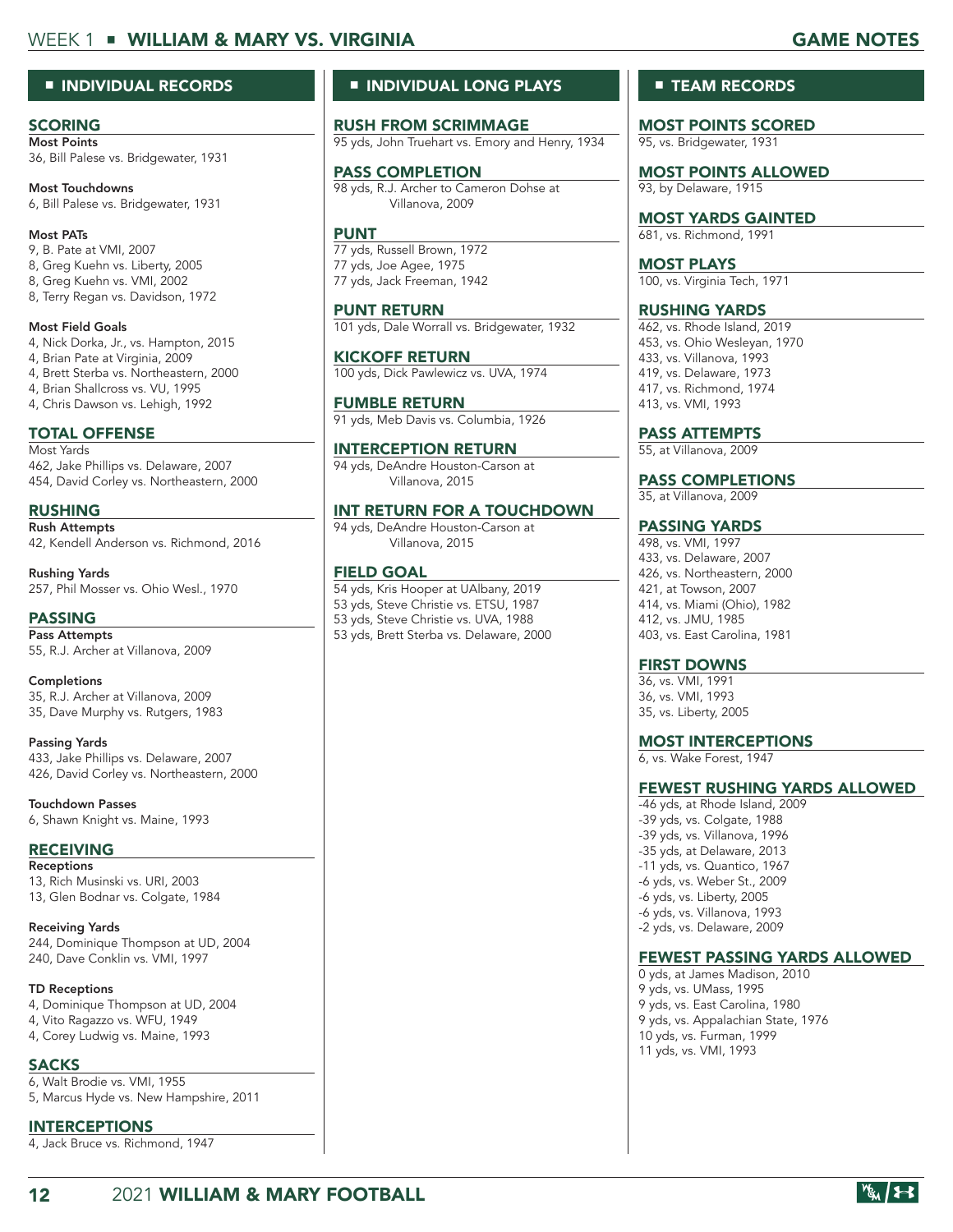#### ■ THE LAST TIME THE TRIBE ...

#### **SCORING**

#### TOTAL OFFENSE

#### RUSHING OFFENSE

#### PASSING OFFENSE

#### RUSHING/PASSING OFFENSE

| Rushed/Passed for 200+ yards in consecutive games vs. Hampton (10/24/15), James Madison (10/31/15) |  |
|----------------------------------------------------------------------------------------------------|--|

#### SCORING DEFENSE

#### TOTAL DEFENSE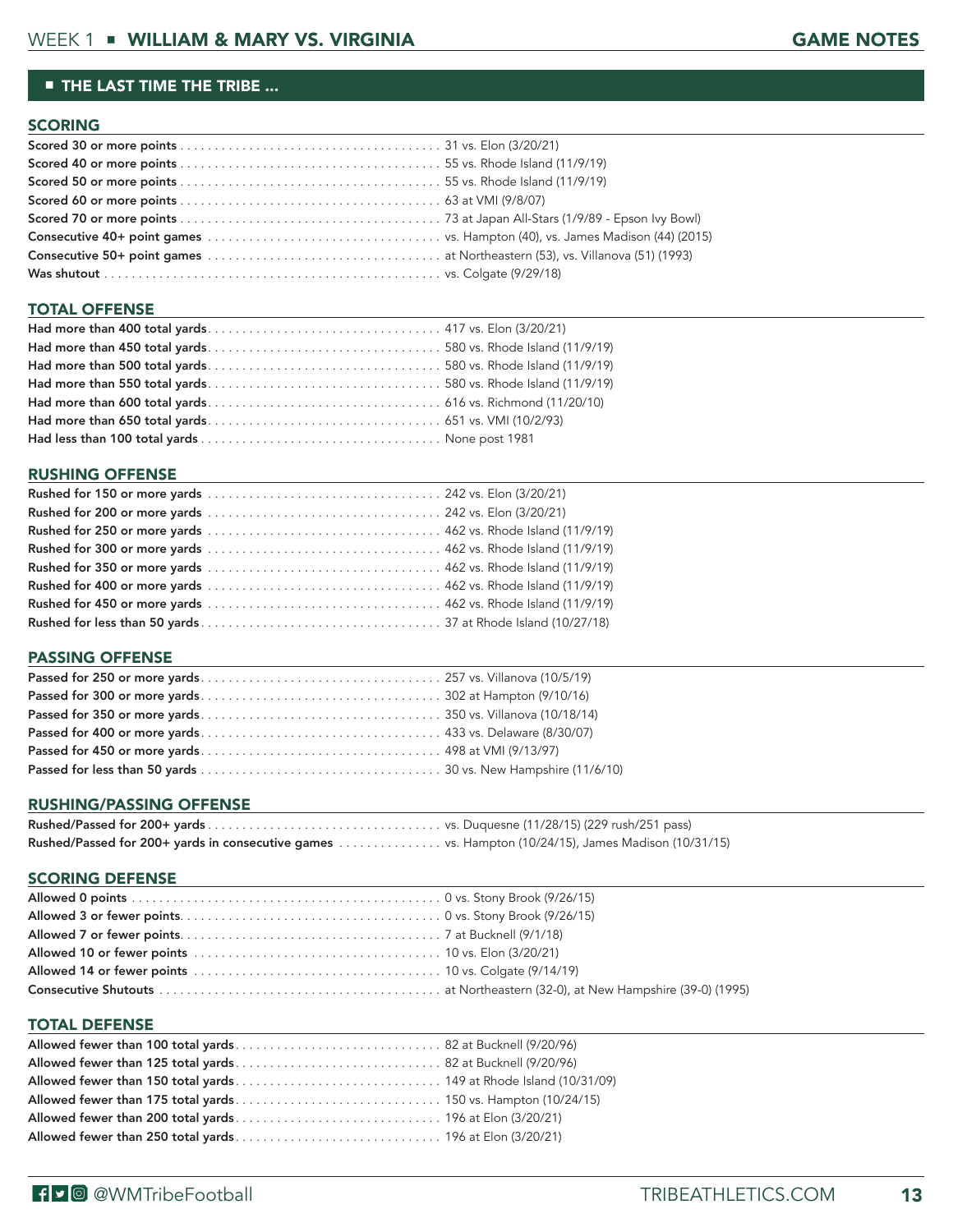#### ■ THE LAST TIME THE TRIBE ...

#### RUSHING DEFENSE

#### PASSING DEFENSE **Example 20** PASSING DEFENSE

| Allowed 100 or fewer yards passing 94 at Rhode Island (10/27/18) |  |
|------------------------------------------------------------------|--|
|                                                                  |  |

#### INDIVIDUAL RUSHING

|                                                                                                               | Rushed for three consecutive 100+ yard games Kendell Anderson vs. New Hampshire, James Madison, Delaware, Maine (2016)     |
|---------------------------------------------------------------------------------------------------------------|----------------------------------------------------------------------------------------------------------------------------|
|                                                                                                               | Rushed for four consecutive 100+ yard games Kendell Anderson vs. New Hampshire, James Madison, Delaware, Maine (2016)      |
|                                                                                                               |                                                                                                                            |
|                                                                                                               |                                                                                                                            |
| Rushed for seven conecutive 100+ yard games Mikal Abdul-Saboor vs. UD, JMU, EU, TU, UR (2014); LC, UVA (2015) |                                                                                                                            |
|                                                                                                               | Had two players rush for 100+ yardsBronson Yoder (144) and Owen Wright (123) vs. Rhode Island (11/9/19)                    |
|                                                                                                               |                                                                                                                            |
|                                                                                                               | Had a player rush/receive for 100 or more yards. Jonathan Grimes (169 rushing, 126 receiving) vs. New Hampshire (10/15/11) |

#### INDIVIDUAL PASSING

| Had a player pass for 250 or more yards263 by Shon Mitchell vs. Albany (10/6/18)                        |  |
|---------------------------------------------------------------------------------------------------------|--|
|                                                                                                         |  |
| Had a player pass for 350 or more yards350 by Steve Cluley vs. Villanova (10/18/14)                     |  |
| Had a player pass for 400 or more yards433 by Jake Phillips vs. Delaware (10/30/07)                     |  |
|                                                                                                         |  |
|                                                                                                         |  |
|                                                                                                         |  |
|                                                                                                         |  |
| Had a player complete 25 or more passes 25 by Kilton Anderson vs. Villanova (10/5/19)                   |  |
| Had a player complete 30 or more passes 35 by R.J. Archer at Villanova (10/3/09)                        |  |
| Had a player complete 35 or more passes 35 by R.J. Archer at Villanova (10/3/09)                        |  |
|                                                                                                         |  |
|                                                                                                         |  |
| Had a player throw 45 or more passes 45 by Steve Cluley vs. Maine (10/29/16)                            |  |
|                                                                                                         |  |
| Had a player throw 55 or more passes 55 by R.J. Archer at Villanova (10/3/09)                           |  |
| Had a player pass/rush for 100 or more yards Tommy McKee (169 pass, 114 rush) at Norfolk State (9/9/17) |  |
|                                                                                                         |  |

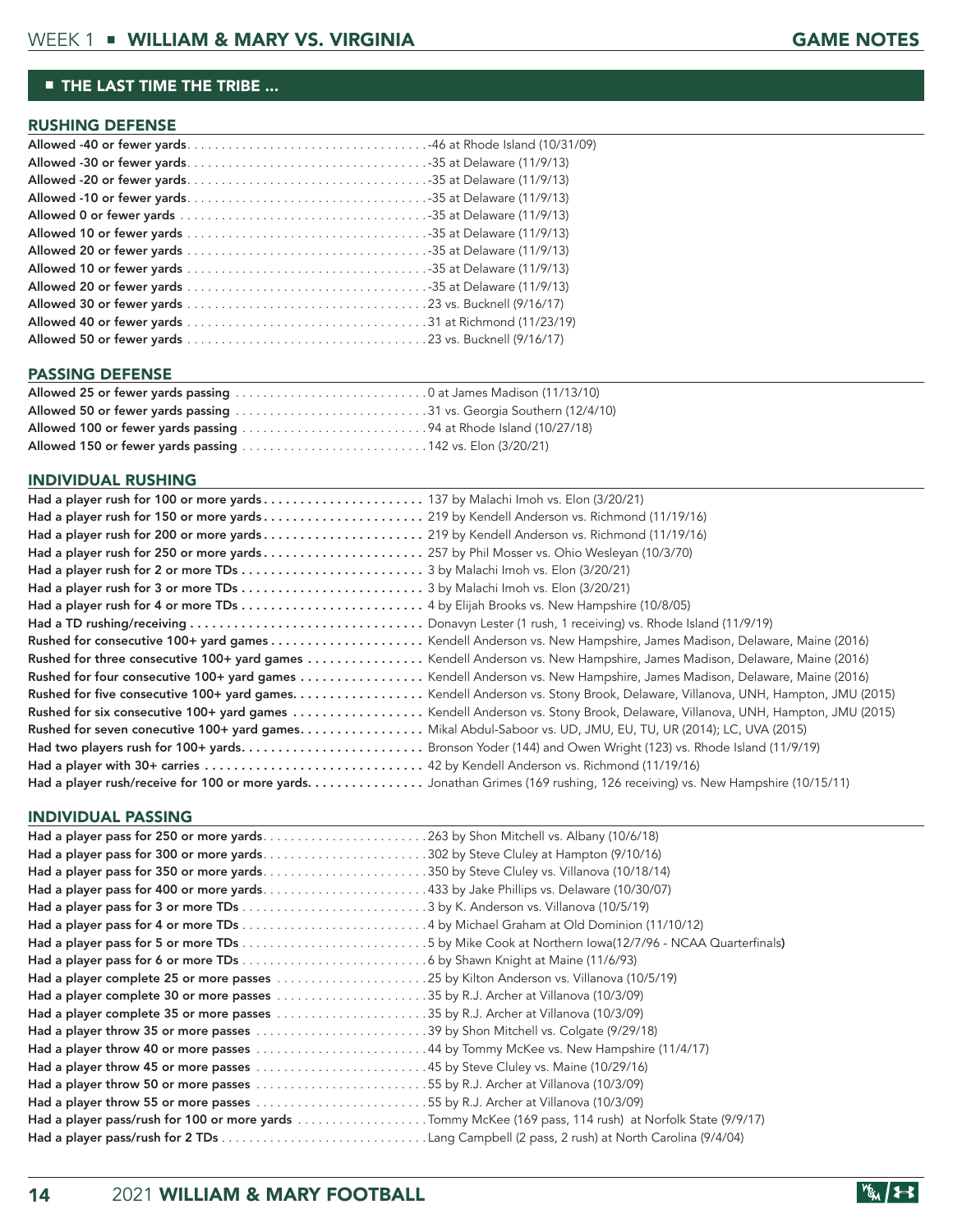# ■ THE LAST TIME THE TRIBE ...

#### INDIVIDUAL RECEIVING

#### INDIVIDUAL ALL-PURPOSE

| Had a player with consecutive 300+ all-purpose yard games J. Grimes vs. New Hampshire (10/15/11) and vs. Towson (10/22/11) |  |
|----------------------------------------------------------------------------------------------------------------------------|--|

#### SPECIAL TEAMS/SPECIAL SITUATION/DEFENSE

| Scored a defensive and special teams touchdown Interception return and blocked field goal return vs. Norfolk State (9/13/14) |
|------------------------------------------------------------------------------------------------------------------------------|
|                                                                                                                              |
|                                                                                                                              |
|                                                                                                                              |
|                                                                                                                              |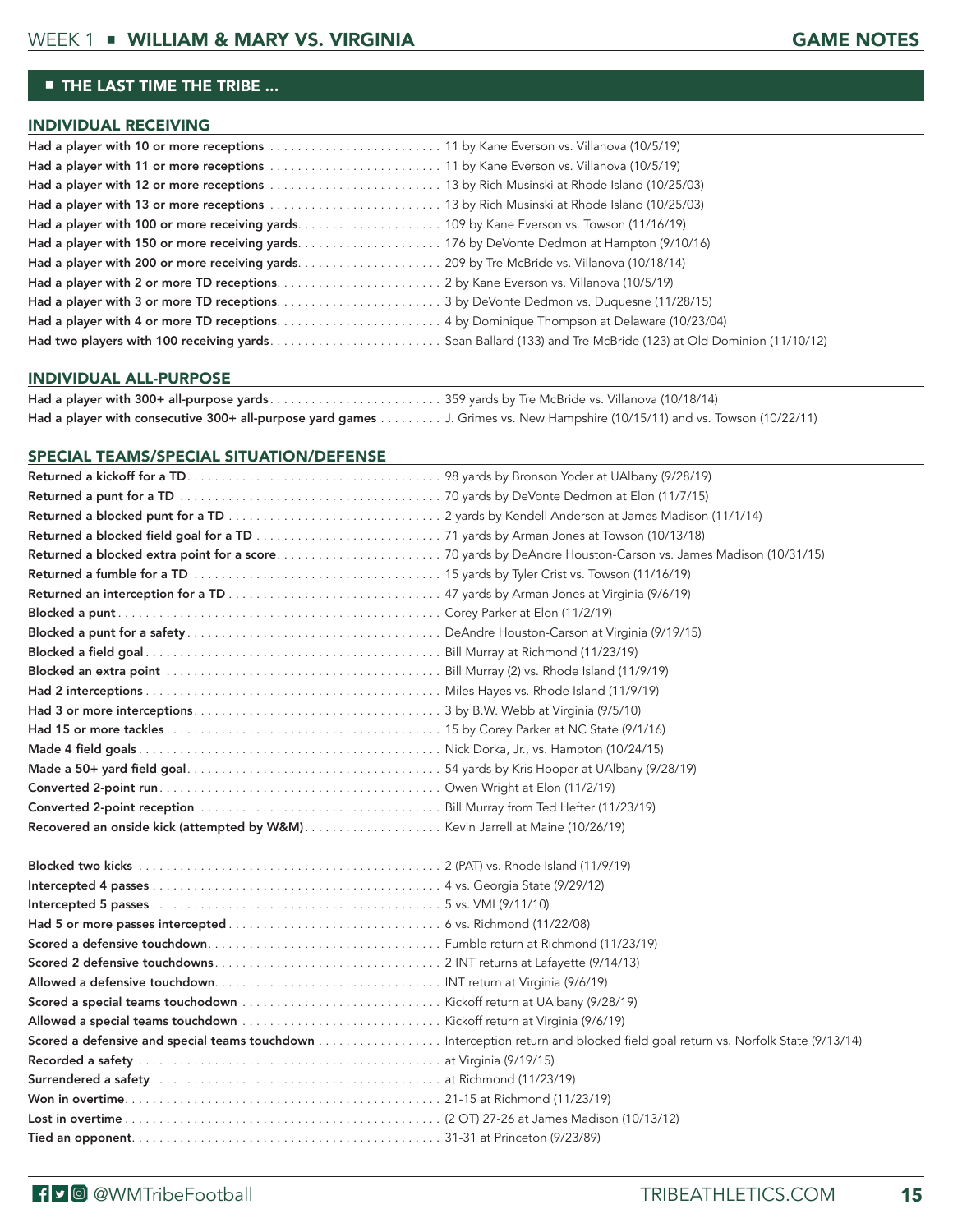#### ■ THE LAST TIME A TRIBE OPPONENT ...

#### TEAM OFFENSE

#### Passed for 400 or more yards . . . . . . . . . . . . . . . . . . . . . . . . . . . . . . . . . . . 406 vs. New Hampshire (11/4/17)

#### TEAM DEFENSE

#### TEAM SPECIAL TEAMS

| Scored a defensive and special teams touchdown. INT return and kickoff return at Virginia (9/6/19) |  |
|----------------------------------------------------------------------------------------------------|--|

#### INDIVIDUAL OFFENSE

| Had a rushing/receiving touchdownDeeWil Barlee (1 rush, 1 receiving) vs. Villanova (10/5/19)                 |  |
|--------------------------------------------------------------------------------------------------------------|--|
|                                                                                                              |  |
|                                                                                                              |  |
|                                                                                                              |  |
|                                                                                                              |  |
|                                                                                                              |  |
|                                                                                                              |  |
|                                                                                                              |  |
|                                                                                                              |  |
|                                                                                                              |  |
| Had two players with 100 receving yards  Twarn Mixson (123) and Jorrian Washington (113) at Hampton (9/6/14) |  |
|                                                                                                              |  |
|                                                                                                              |  |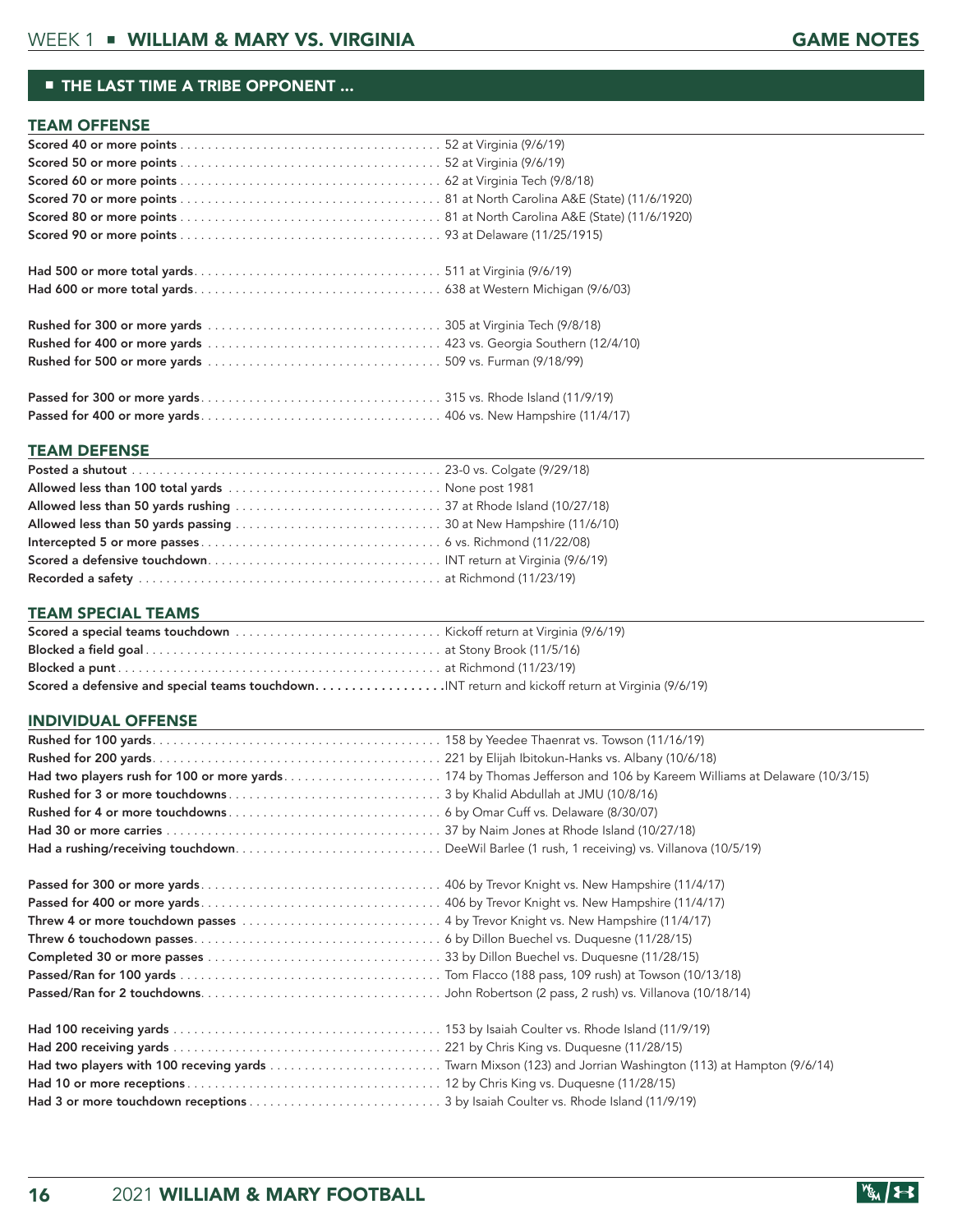#### ■ THE LAST TIME A TRIBE OPPONENT ...

#### INDIVIDUAL DEFENSE

#### INDIVIDUAL SPECIAL TEAMS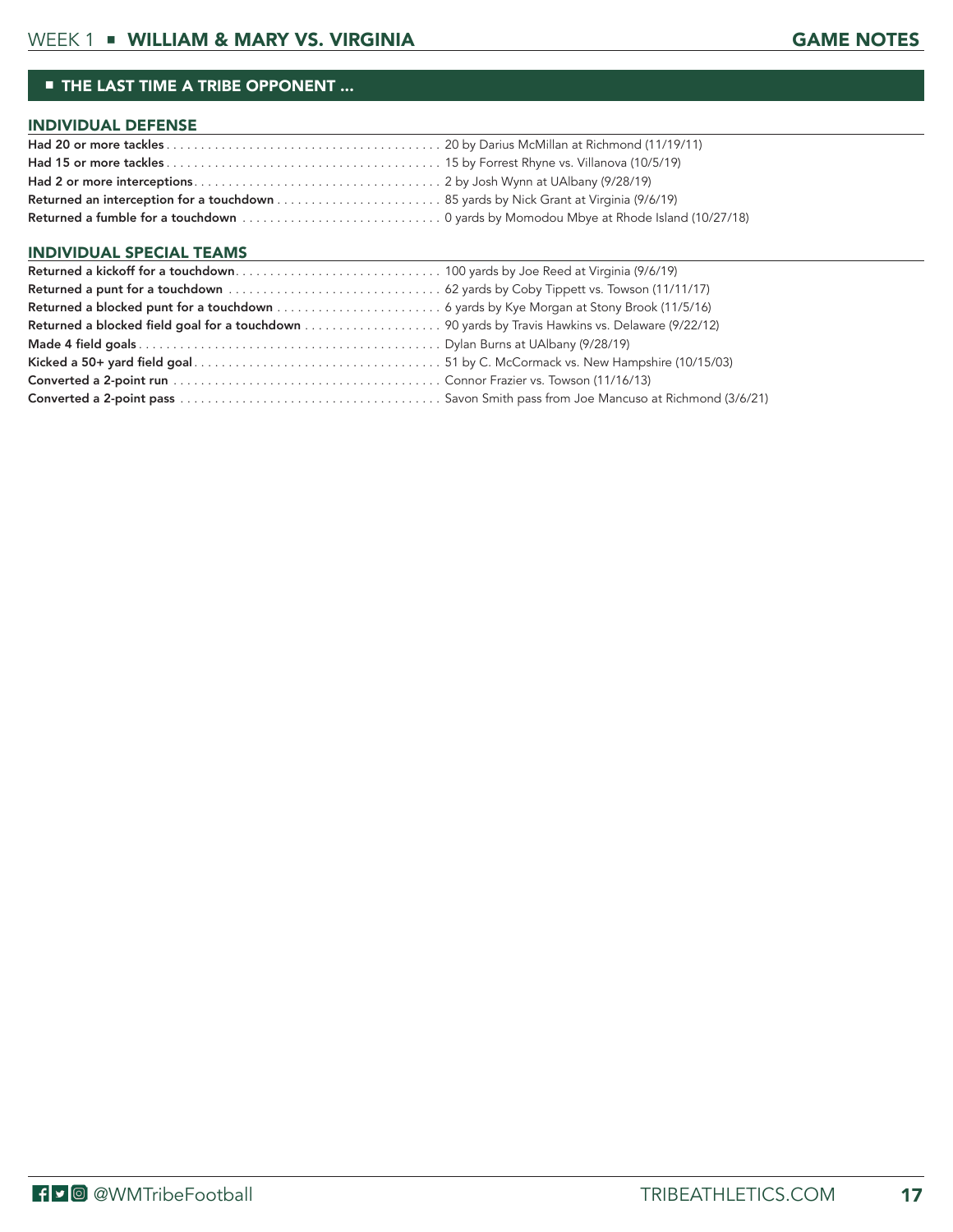## ■ QUARTERBACKS

#### HOLLIS MATHIS

| 28 at Richmond, 2021 (spring)       |
|-------------------------------------|
| 18  at Richmond, 2021 (spring)      |
| 80.0  at UAlbany, 2019              |
| 204  at Richmond, 2021 (spring)     |
| 49 vs. Colgate, 2019                |
| 1 (6), last vs. Elon, 2021 (spring) |
| 1 (2) last vs. Colgate, 2019        |
| 3 at Richmond, 2019                 |
|                                     |
|                                     |

| Att.  | 21  at Richmond, 2019    |
|-------|--------------------------|
| Yards | 127  vs. Lafayette, 2019 |
| TDs.  | 3  at Maine, 2019        |
| Long  | 56 at UAlbany, 2019      |
|       |                          |

## ■ RUNNING BACKS

#### ELIJAH BURNS  $\overline{R}$

| Rusning   |                                 |
|-----------|---------------------------------|
| Att.      | 15  vs. Elon, 2021 (spring)     |
| Yards     | 39  vs. JMU, 2021 (spring)      |
| TDs       | 0                               |
| Long      | 19 vs. JMU, 2021 (spring)       |
|           |                                 |
| Receiving |                                 |
|           |                                 |
| Rec.      | 3 vs. JMU, 2021 (spring)        |
| Yards     |                                 |
| TDs       | 15  vs. JMU, 2021 (spring)<br>0 |

#### MALACHI IMOH

| Rushing    |                              |
|------------|------------------------------|
| Att.       | 10  vs. Elon, 2021 (spring)  |
| Yards      | 137  vs. Elon, 2021 (spring) |
| <b>TDs</b> | 3 vs. Elon, 2021 (spring)    |
| Long       | 65  vs. Elon, 2021 (spring)  |

#### Receiving

| Rec.  | 2  at Richmond, 2021 (spring) |
|-------|-------------------------------|
| Yards | 12 at Richmond, 2021 (spring) |
| TDs   | 0                             |
| Long  | 10  vs. Elon, 2021            |
|       |                               |

#### DONAVYN LESTER Rushing

| rusning |                   |
|---------|-------------------|
| Att.    | 13 at Elon, 2019  |
| Yards   | 73 at Elon, 2019  |
| TDs.    | 2at Elon, 2019    |
| Long    | 30  at Elon, 2019 |

#### Receiving

| Rec.  | 4  vs. Villanova, 2019 |
|-------|------------------------|
| Yards | 58  vs. URI, 2019      |
| TDs.  | 1  vs. URI, 2019       |
| Long  | 58  vs. URI, 2019      |

#### BRONSON YODER

| Rushing    |                              |
|------------|------------------------------|
| Att.       | 14  vs. URI, 2019            |
| Yards      | 144  vs. URI, 2019           |
| <b>TDs</b> | 1 (3) last at Richmond, 2019 |
| Long       | 73  vs. JMU, 2019            |

#### Receiving

| Rec.  | 3  vs. JMU, 2019       |
|-------|------------------------|
| Yards | 12  vs. JMU, 2019      |
| TDs   | $0 \dots 0$            |
| Long  | 9  vs. Villanova, 2019 |

#### TREY ZGOMBIC  $\mathsf{R}$

| Rusning |     |
|---------|-----|
| Att.    | 0   |
| Yards   | 0.  |
| TDs     | $0$ |
| Long    | $0$ |

#### Receiving

| Rec.            | 1  vs. JMU, 2019 |  |
|-----------------|------------------|--|
| Yards           | 6  vs. JMU, 2019 |  |
| TD <sub>S</sub> | 1  vs. JMU, 2019 |  |
| Long            | 6  vs. JMU, 2019 |  |

# ■ WIDE RECEIVERS/TIGHT ENDS

# COLE BLACKMAN

| Receiving  |                                |
|------------|--------------------------------|
| Rec.       | 5  at Richmond, 2021 (spring)  |
| Yards      | 89 at Richmond, 2021 (spring)  |
| <b>TDs</b> | 1  vs. Elon, 2021 (spring)     |
| Long       | 45  at Richmond, 2021 (spring) |

### ZACH BURDICK

| Receiving  |                                |
|------------|--------------------------------|
| Rec.       | 5 (2) last vs. Villanova, 2019 |
| Yards      | 81  vs. Colgate, 2019          |
| <b>TDs</b> | 1 (2) last at Richmond, 2019   |
| Long       | 49 (2) last vs. Colgate, 2019  |

#### SETH DUNN

| Receiving |                                   |
|-----------|-----------------------------------|
| Rec.      | 1 (2) last vs. JMU, 2021 (spring) |
| Yards     | 6  vs. JMU, 2021 (spring)         |
| TDs       | 1 vs. JMU, 2021 (spring)          |
| Long      | 6  vs. JMU, 2021 (spring)         |

#### KANE EVERSON

| Receiving |                          |
|-----------|--------------------------|
| Rec.      | 11  vs. Villanova, 2019  |
| Yards     | 131  vs. Villanova, 2019 |
| TDs.      | 2vs. Villanova, 2019     |
| Long      | 83 at UAlbany, 2019      |

# **ANTHONY MAGUE**<br>Receiving

| 4 at Towson, 2018           |
|-----------------------------|
| 57 at Elon, 2019            |
| 1(2) last at Richmond, 2021 |
| 32 at Elon, 2019            |
|                             |

#### HOLLIS MATHIS

| Receiving  |                  |
|------------|------------------|
| Rec.       | 2  vs. JMU, 2019 |
| Yards      | 13 vs. JMU, 2019 |
| <b>TDs</b> | $0$              |
| Long       | 8  vs. JMU, 2019 |

# **LACHLAN PITTS**<br>Receiving

| Receiving  |                             |
|------------|-----------------------------|
| Rec.       | 1 vs. Elon, 2021 (spring)   |
| Yards      | 17  vs. Elon, 2021 (spring) |
| <b>TDs</b> | 0                           |
| Long       | 17  vs. Elon, 2021 (spring) |

#### AMONYAE WATSON

| 2  vs. Lafayette, 2019  |
|-------------------------|
| 15  vs. Lafayette, 2019 |
| $0 \ldots \ldots$       |
| 9  vs. Lafayette, 2019  |
|                         |

#### RY YATES

| Receiving  |                                   |
|------------|-----------------------------------|
| Rec.       | 1 (2) last vs. JMU, 2021 (spring) |
| Yards      | 28  vs. JMU, 2021 (spring)        |
| <b>TDs</b> | 0                                 |
| Long       | 28  vs. JMU, 2021 (spring)        |

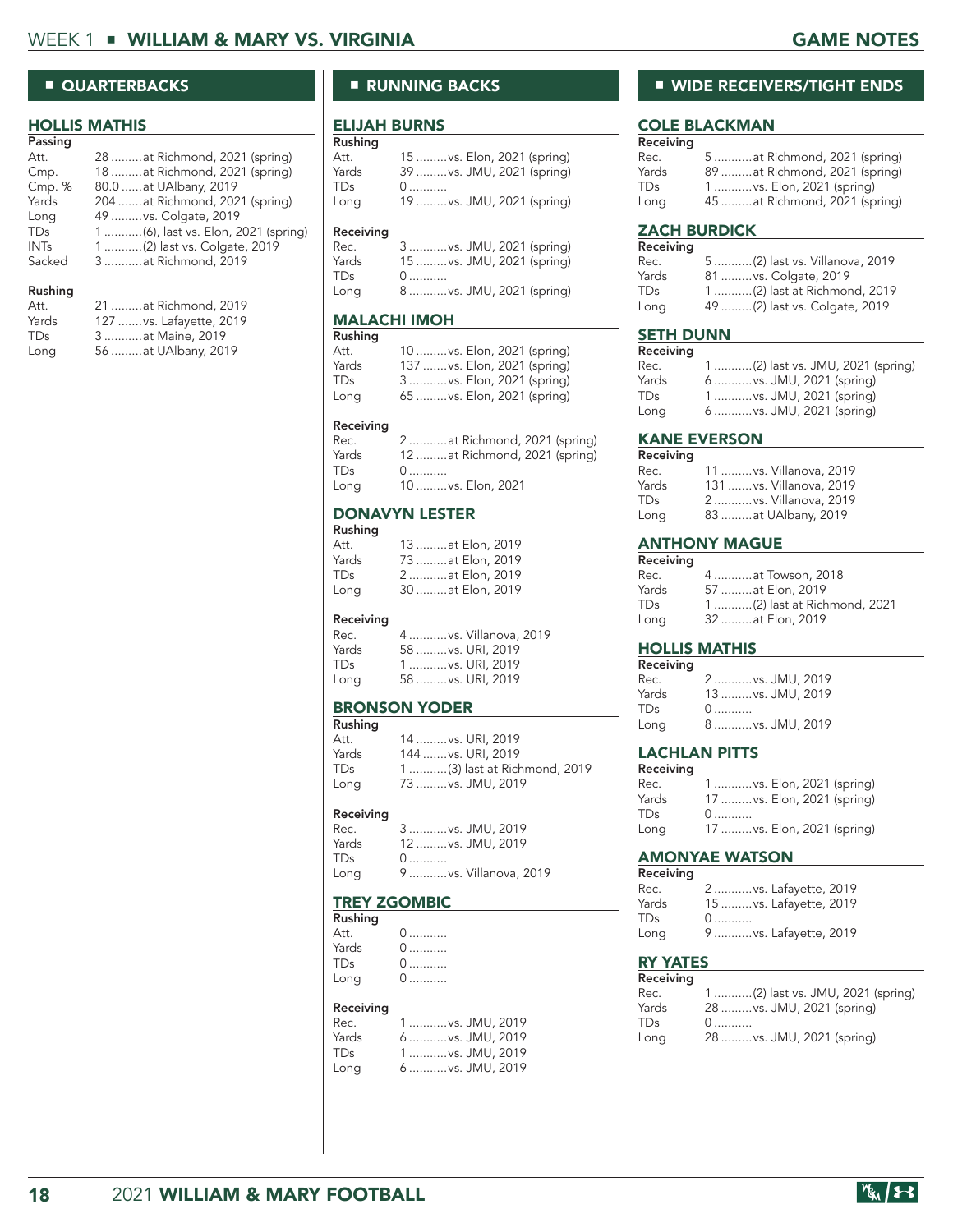# WEEK 1 ■ WILLIAM & MARY VS. VIRGINIA GAME NOTES

#### ■ DEFENSIVE LINE

#### ZYQUAN BESSANT

| TТ    | 4  at Richmond, 2021 (spring)         |
|-------|---------------------------------------|
| UT    | 2 (2) last at Richmond, 2021 (spring) |
| AT    | 2  at Richmond, 2021 (spring)         |
| Sacks | 1vs. Richmond, 2018                   |
| TFL   | 1  vs. Richmond, 2018                 |
| FF    | 0                                     |
| FR.   | 0                                     |
| INT   | 0                                     |
| PBU   |                                       |
|       |                                       |

#### THOMAS CREED

| TТ    | 3  at Richmond, 2021 (spring) |
|-------|-------------------------------|
| UT    | 3at Richmond, 2021 (spring)   |
| AT    | $0$                           |
| Sacks | $0$                           |
| TFL   | 0                             |
| FF.   | 0.                            |
| FR.   | 0.                            |
| INT   | 0.                            |
| PBU   | 1 vs. Elon, 2021 (spring)     |

#### CARL FOWLER

| TT         | 6 (4) last at Maine, 2019          |
|------------|------------------------------------|
| UT         | 5  vs. Colgate, 2018               |
| AT         | 3 (2) last vs. JMU, 2019           |
| Sacks      | 1.5 (2) last at Maine, 2019        |
| <b>TFL</b> | 2 (3) last vs. JMU, 2021 (spring)  |
| FF         | $\mathbf{0}$                       |
| FR.        | 1vs. Lafayette, 2019               |
| <b>INT</b> | $\mathbf{0}$                       |
| PBU        | 1 (4) last vs. Elon, 2021 (spring) |
|            |                                    |

#### WILL KIELY

| <b>TT</b>  | 8  at Maine, 2019         |
|------------|---------------------------|
| UT         | 6  vs. JMU, 2017          |
| AT         | 5  vs. Richmond, 2018     |
| Sacks      | 1 (7) last at Maine, 2019 |
| <b>TFL</b> | 4  at Maine, 2019         |
| FF         |                           |
| FR.        | 1vs. Lafayette, 2019      |
| <b>INT</b> |                           |
| PRU        | 1at Richmond, 2019        |
|            |                           |

#### NATE LYNN

| TT         | 4 (2) last at Richmond, 2021 (spring) |
|------------|---------------------------------------|
| UT         | 3  at Richmond, 2021 (spring)         |
| AT         | 4  at Elon, 2019                      |
| Sacks      | $\mathbf{0}$                          |
| <b>TFL</b> | 1(2) last vs. Elon, 2021 (spring)     |
| FF         | 0                                     |
| <b>FR</b>  | 0                                     |
| INT        | 0.                                    |
| PBU        | 1 vs. Elon, 2021 (spring)             |
|            |                                       |

# ■ LINEBACKERS

# **DREW BABCOCK**

| π          | 1vs. Elon, 2021 (spring)   |
|------------|----------------------------|
| UT         | 1  vs. Elon, 2021 (spring) |
| AT         | $0 \ldots \ldots$          |
| Sacks      | 0.                         |
| TFL        | 0. 0                       |
| FF         | $0$                        |
| <b>FR</b>  | 0                          |
| <b>INT</b> | $0 \dots \dots \dots$      |
|            | $0$                        |

# $T$ TYLER CRIST

| ТT    | 5  vs. URI, 2019                  |
|-------|-----------------------------------|
| UT    | 5  vs. URI, 2019                  |
| AT    | 2 (2) last at Richmond, 2019      |
| Sacks | 1(3) last vs. Elon, 2021 (spring) |
| TFL   | 2.5  at Elon, 2019                |
| FF    | 1 (2) last vs. JMU, 2021 (spring) |
| FR    | 1 (2) last vs. Towson, 2019       |
| INT   | $\mathbf{0}$                      |
| PBU   | 1 (2) last vs. JMU, 2021 (spring) |
|       |                                   |

#### JARRETT HECKERT

| TТ    | 2 (2) last at Virginia, 2019   |
|-------|--------------------------------|
| UT    | 1 (3) last at Virginia, 2019   |
| AТ    | 1 (6) last at UAlbany, 2019    |
| Sacks | 1  vs. Lafayette, 2019         |
| TFL   | 1  vs. Lafayette, 2019         |
| FF    | 1 (2) last vs. Lafayette, 2019 |
| FR    | 0                              |
| INT   | 0                              |
| PBU   | 1  at UAlbany, 2019            |
|       |                                |

#### KEVIN JARRELL

| ТT    | 6  vs. Elon, 2021 (spring)         |
|-------|------------------------------------|
| UT    | 3  vs. JMU, 2021 (spring)          |
| AT    | 4 (2) last vs. Elon, 2021 (spring) |
| Sacks | $0 \dots 0$                        |
| TFL   | 1 vs. JMU, 2021 (spring)           |
| FF    | $0$                                |
| FR    |                                    |
| INT   | 1vs. Lafayette, 2019               |
| PBU   | $\Omega$                           |
|       |                                    |

#### JAMES JENNETTE

| TT                  | 5 vs. JMU, 2021 (spring)  |
|---------------------|---------------------------|
| UT                  | 3  vs. JMU, 2021 (spring) |
| AT                  | 2  vs. JMU, 2021 (spring) |
| Sacks               | $0 \dots 0$               |
| TFL                 | 1vs. Elon, 2021 (spring)  |
| FF                  | $0$                       |
| FR                  | $\Omega$ and $\Omega$     |
| <b>INT</b>          | 0.                        |
| PBU                 |                           |
|                     |                           |
| <b>ISAIAH JONES</b> |                           |

| TТ    | 9  at Richmond, 2019                  |
|-------|---------------------------------------|
| UT    | 5 (2) last vs. JMU, 2021 (spring)     |
| AΤ    | 5  at Maine, 2019                     |
| Sacks | 2 at Richmond, 2019                   |
| TFL   | 4  at Richmond, 2019                  |
| FF    | 1 (2) last at Richmond, 2019          |
| FR    | 1 (2) last at Richmond, 2021 (spring) |
| INT   | $0$                                   |
| PBU   | 1 (2) last vs. Elon, 2021             |
|       |                                       |

# **QUINN OSBORNE**

#### TT 1 ...........(3) last vs. JMU, 2021 (spring)<br>UT 1 ...........(3) last vs. JMU, 2021 (spring) UT 1 ...........(3) last vs. JMU, 2021 (spring)<br>AT 0 ........... AT 0...........<br>Sacks 0........... Sacks 0 ...........<br>TFL 0 ........... TFL 0...........<br>FF 0........... FF 0...........<br>FR 0........... FR 0 ........... INT 0...........<br>PBU 0...........  $0$  ............

#### MARTEISE PHIPPS

| ТT    | 3  at UAlbany, 2019           |
|-------|-------------------------------|
| UT    | 1 (5) last at Richmond, 2019  |
| AT    | 2at UAlbany, 2019             |
| Sacks | 1.5  vs. Lafayette, 2019      |
| TFL   | 1.5 (2) last at UAlbany, 2019 |
| FF    | $0$                           |
| FR    | 0                             |
| INT   | 0                             |
| PBU   | $0$                           |
|       |                               |

#### JOHN PIUS

| TТ    | 5 vs. JMU, 2021 (spring)          |
|-------|-----------------------------------|
| UT    | 4 vs. JMU, 2021 (spring)          |
| AТ    | 1 vs. JMU, 2021 (spring)          |
| Sacks | 1  vs. Elon, 2021 (spring)        |
| TFL   | 1 (2) last vs. JMU, 2021 (spring) |
| FF    | 0                                 |
| FR    | 0                                 |
| INT   | 0                                 |
| PBU   | $0$                               |
|       |                                   |

#### BRAYDEN STAIB

| TT         | 7  vs. JMU, 2021 (spring)         |
|------------|-----------------------------------|
| UT         | 5 (2) last vs. JMU, 2021 (spring) |
| AT         | 2  vs. JMU, 2021 (spring)         |
| Sacks      | $0$                               |
| <b>TFL</b> | $0$                               |
| FF         | $0$                               |
| <b>FR</b>  | 1 vs. JMU, 2021 (spring)          |
| INT        | $0$                               |
| PBU        | $\Omega$                          |
|            |                                   |

#### ALEX WASHINGTON

| TТ         | 3 vs. JMU, 2021 (spring)          |
|------------|-----------------------------------|
| UT         | 1 (2) last vs. JMU, 2021 (spring) |
| AT         | 2 vs. JMU, 2021 (spring)          |
| Sacks      | $0 \ldots \ldots$                 |
| <b>TFL</b> | 1vs. Elon, 2021 (spring)          |
| FF         | 0.                                |
| <b>FR</b>  | $0 \ldots \ldots$                 |
| INT        | 1  vs. Elon, 2021 (spring)        |
| PBU        |                                   |

#### TREY WATKINS

| ТT    | 12  at Richmond, 2021 (spring)        |
|-------|---------------------------------------|
| UT    | 8  at Richmond, 2021 (spring)         |
| AT    | 5 (4) last vs. URI, 2019              |
| Sacks | 0                                     |
| TFL   | 1 (3) last at Richmond, 2021 (spring) |
| FF    | 1  vs. Towson, 2019                   |
| FR    | 1  at Virginia, 2019                  |
| INT   | $0$                                   |
| PBU   | 1  vs. Maine, 2018                    |
|       |                                       |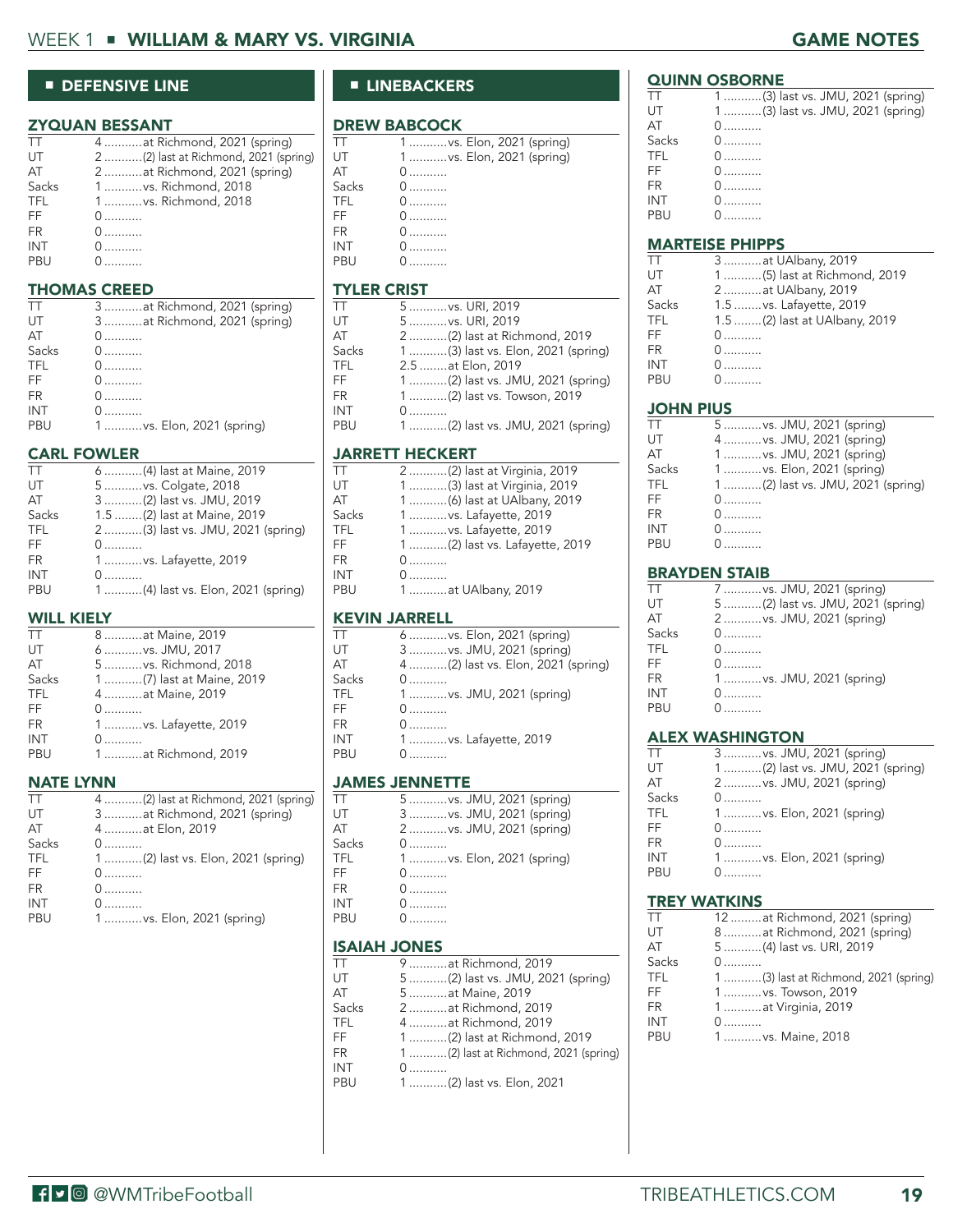# WEEK 1 ■ WILLIAM & MARY VS. VIRGINIA GAME NOTES

#### ■ DEFENSIVE BACKS

#### MARCUS BARNES

| TT         | 7  vs. JMU, 2021 (spring)          |
|------------|------------------------------------|
| UT         | 7  vs. JMU, 2021 (spring)          |
| AT         | 2  vs. Elon, 2021 (spring)         |
| Sacks      | 0                                  |
| <b>TFL</b> | 1  vs. JMU, 2021 (spring)          |
| FF.        | $0$                                |
| <b>FR</b>  | $0$                                |
| INT        | 0.                                 |
| PBU        | 1 (2) last vs. Elon, 2021 (spring) |
|            |                                    |

#### GREGORY CUFFEY

|            | 3  vs. URI, 2019 | Sa |
|------------|------------------|----|
| UT         | 3  vs. URI, 2019 | ΤF |
| AT         | 0                | FF |
| Sacks      | $0$              | FR |
| <b>TFL</b> | 1 vs. URI, 2019  | IN |
| FF.        |                  | РE |
| <b>FR</b>  |                  |    |
| <b>INT</b> |                  |    |
| PBU        |                  |    |
|            |                  |    |

# GAGE HERDMAN

| TT         | 10  vs. Villanova, 2019        |
|------------|--------------------------------|
| UT         | 5 (2) last vs. Villanova, 2019 |
| AT         | 5 (2) last at Maine, 2019      |
| Sacks      | $\mathbf{0}$                   |
| <b>TFL</b> | 0.5 (4) last at Maine, 2019    |
| FF.        | 1  vs. Colgate, 2018           |
| FR.        | 1 (2) last at Richmond, 2019   |
| <b>INT</b> | 1  at JMU, 2018                |
| PBU        | 1 (2) last at UAlbany, 2019    |
|            |                                |

#### JT MAYO

| TT         | 1 (2) last vs. JMU, 2021 (spring) |
|------------|-----------------------------------|
| UT         | 1 (2) last vs. JMU, 2021 (spring) |
| AT         | $\Omega$                          |
| Sacks      | $0$                               |
| <b>TFL</b> |                                   |
| FF.        | 1 vs. JMU, 2021 (spring)          |
| <b>FR</b>  | 0                                 |
| <b>INT</b> | 0                                 |
| PBU        | 0.                                |
|            |                                   |

#### RYAN POOLE

| $\perp$    | 7  at Richmond, 2019           |
|------------|--------------------------------|
| UT         | 4  vs. Elon, 2021 (spring)     |
| AT         | 5  at Richmond, 2019           |
| Sacks      | 0.5  at Richmond, 2019         |
| <b>TFL</b> | 0.5 (2) last at Richmond, 2019 |
| FF         | $0$                            |
| FR         | $0$                            |
| INT        | 0.                             |
| PBU        | 2 (2) last vs. URI, 2019       |
|            |                                |

#### IMARI SMITH

| TT.        | 2 (2) last vs. JMU, 2021 (spring) |
|------------|-----------------------------------|
| UT         | 2 (2) last vs. JMU, 2021 (spring) |
| AT         | $0, \ldots, \ldots$               |
| Sacks      | 0.                                |
| <b>TFL</b> | 0.                                |
| FF         | 0.                                |
| FR.        | 0.                                |
| <b>INT</b> | $0 \ldots \ldots$                 |
| PBU        | $\mathbf{0}$                      |
|            |                                   |

# **MALCOLM SPENCER**

| TТ    | 6  vs. JMU, 2021 (spring)  |
|-------|----------------------------|
| UT    | 5  vs. Elon, 2021 (spring) |
| AТ    | 2  vs. JMU, 2021 (spring)  |
| Sacks |                            |
| TFL   | 1  vs. Elon, 2021 (spring) |
| FF    | $0$                        |
| FR    | $0$                        |
| INT   |                            |
| PBU   | 2  vs. Elon, 2021 (spring) |
|       |                            |

#### BRONSON YODER

| TT    | 5 at Richmond, 2021 (spring) |
|-------|------------------------------|
| UT    | 5 at Richmond, 2021 (spring) |
| AТ    | 1 (3) last at UAlbany, 2019  |
| Sacks | $0$                          |
| TFL   | $0$                          |
| FF    | $0$                          |
| FR    | $0$                          |
| INT   |                              |
| PBU   | 2vs. Lafayette, 2019         |
|       |                              |

## ■ SPECIAL TEAMS

# **ETHAN CHANG**<br>Placekicking (Field Gr

|      | Placekicking (Field Goals)        |
|------|-----------------------------------|
| Att. | 2vs. JMU, 2021 (spring)           |
| Made | 1 (2) last vs. JMU, 2021 (spring) |
| Long | 29  vs. JMU, 2021 (spring)        |

#### WILL MICHAEL

| Punting |                              |
|---------|------------------------------|
| Att.    | 9 (2) last at JMU, 2018      |
| Long    | 65  vs. SBU, 2017            |
| 120     | 2(4) last vs. Richmond, 2018 |
| $50+$   | 1(3) last vs. Richmond, 2018 |

#### WILL WHITEHURST

| Punting |                               |
|---------|-------------------------------|
| Att.    | 7  at Richmond, 2021 (spring) |
| Long    | 63 at Richmond, 2021 (spring) |
| 120     | 4  at Richmond, 2021 (spring) |
| $50+$   | 1at Richmond, 2021 (spring)   |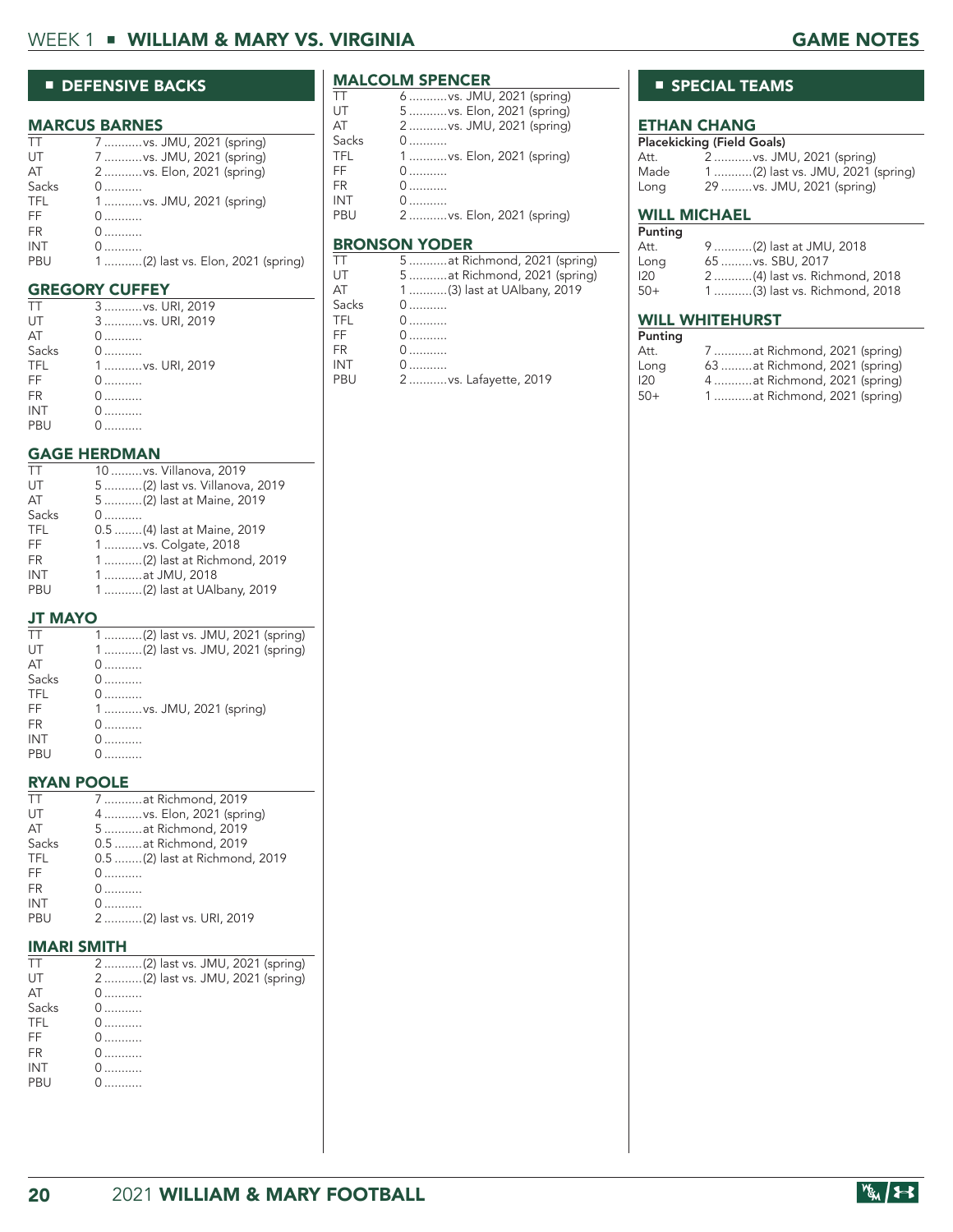#### **The Automated ScoreBook William & Mary Combined Team Statistics (as of Aug 30, 2021) All games**

| $\star$<br>$\star$<br>$\star$ | Date<br>3/6/2021<br>3/20/2021<br>3/27/2021                                                                                                                                                              | Opponent<br>at Richmond<br>ELON<br><b>JAMES MADISON</b>                                                 |                                                                                                                  |                                                                                      |                                                                                                       | L<br>W<br>L                                                         |                                                                               | Score<br>14-21<br>$31 - 10$<br>10-38                                    |                                                    | Att.<br>1000<br>1000<br>1000                                            |                                                 |          |
|-------------------------------|---------------------------------------------------------------------------------------------------------------------------------------------------------------------------------------------------------|---------------------------------------------------------------------------------------------------------|------------------------------------------------------------------------------------------------------------------|--------------------------------------------------------------------------------------|-------------------------------------------------------------------------------------------------------|---------------------------------------------------------------------|-------------------------------------------------------------------------------|-------------------------------------------------------------------------|----------------------------------------------------|-------------------------------------------------------------------------|-------------------------------------------------|----------|
|                               | Rushing<br>Malachi Imoh<br><b>Hollis Mathis</b><br>Elijah Burns<br>Owen Wright<br>Donavyn Lester<br>Joe Murray<br>Total<br>Opponents                                                                    | gp<br>$\overline{2}$<br>$\overline{c}$<br>$\bar{3}$<br>1<br>1<br>1<br>3<br>3                            | att<br>16<br>20<br>28<br>9<br>6<br>6<br>99<br>113                                                                | qain<br>148<br>114<br>85<br>33<br>28<br>23<br>450<br>540                             | $\log$<br>0<br>22<br>13<br>5<br>2<br>0<br>77<br>77                                                    | net<br>148<br>92<br>72<br>28<br>26<br>23<br>373<br>463              | avq<br>9.2<br>4.6<br>2.6<br>3.1<br>4.3<br>3.8<br>3.8<br>4.1                   | td<br>3<br>1<br>0<br>0<br>0<br>0<br>4<br>5                              | la<br>65<br>30<br>19<br>15<br>10<br>15<br>65<br>24 | avg/g<br>74.0<br>46.0<br>24.0<br>28.0<br>26.0<br>23.0<br>124.3<br>154.3 |                                                 |          |
| Total                         | Passing<br><b>Hollis Mathis</b><br><b>Ted Hefter</b><br>Opponents                                                                                                                                       | gp<br>2<br>3<br>3<br>3                                                                                  | effic<br>136.15<br>125.26<br>133.08<br>116.80                                                                    |                                                                                      | comp-att-int<br>$31 - 51 - 0$<br>13-20-1<br>44-71-1<br>47-86-1                                        | pct<br>60.8<br>65.0<br>62.0<br>54.7                                 |                                                                               | yds<br>379<br>128<br>507<br>503                                         | td<br>$\overline{2}$<br>$\mathbf{1}$<br>3<br>4     | lg<br>45<br>28<br>45<br>39                                              | avg/g<br>189.5<br>42.7<br>169.0<br>167.7        |          |
| Total                         | Receiving<br>Cole Blackman<br><b>Anthony Mague</b><br>Jordan Lowery<br>Elijah Burns<br>Zach Burdick<br>Owen Wright<br>Malachi Imoh<br>Ry Yates<br>Seth Dunn<br>Lachlan Pitts<br>Joe Murray<br>Opponents | gp<br>3<br>3<br>$\overline{3}$<br>3<br>$\overline{1}$<br>$\mathbf{1}$<br>$223$<br>$23$<br>$1$<br>3<br>3 | no.<br>12<br>8<br>5<br>$\overline{4}$<br>3<br>$\frac{3}{3}$<br>$\overline{c}$<br>$\bar{2}$<br>1<br>1<br>44<br>47 | yds<br>194<br>100<br>23<br>22<br>48<br>24<br>22<br>46<br>11<br>17<br>0<br>507<br>503 | avg<br>16.2<br>12.5<br>4.6<br>5.5<br>16.0<br>8.0<br>7.3<br>23.0<br>5.5<br>17.0<br>0.0<br>11.5<br>10.7 | td<br>1<br>1<br>0<br>0<br>0<br>0<br>0<br>0<br>1<br>0<br>0<br>3<br>4 | lq<br>45<br>27<br>11<br>8<br>29<br>12<br>10<br>28<br>6<br>17<br>0<br>45<br>39 | avg/g<br>64.7<br>33.3<br>48.0<br>24.0<br>11.0<br>23.0<br>169.0<br>167.7 | 7.7<br>7.3<br>3.7<br>8.5<br>0.0                    |                                                                         |                                                 |          |
|                               | <b>Field Goals</b><br>Ethan Chang                                                                                                                                                                       | fg<br>$2-3$                                                                                             | pct.<br>66.7                                                                                                     | $01-19$<br>$0-0$                                                                     | 20-29<br>$2 - 2$                                                                                      |                                                                     | 30-39<br>$0-1$                                                                | 40-49<br>$0-0$                                                          | $0-0$                                              | 50-99                                                                   | Ig<br>29                                        | blk<br>0 |
|                               | Scoring<br>Malachi Imoh<br>Ethan Chang<br>Hollis Mathis<br>Seth Dunn<br><b>Anthony Mague</b><br>Cole Blackman<br>Total<br>Opponents                                                                     | td<br>3<br>÷,<br>1<br>1<br>1<br>1<br>$\overline{7}$<br>9                                                | fg<br>٠<br>$2-3$<br>÷,<br>ä,<br>÷,<br>$\frac{1}{2}$<br>$2-3$<br>$2 - 4$                                          | ä,<br>L.                                                                             | kick<br>7-7<br>7-7<br>7-7                                                                             | PAT<br>rush<br>ä,<br>L.<br>L<br>L<br>L<br>$\overline{a}$<br>L       | rcv pass<br>ä,<br>ä,<br>ä,<br>$\overline{a}$<br>÷,<br>1                       | L<br>ä,<br>L,<br>$\overline{a}$<br>L<br>$1-2$                           | dxp saf<br>L<br>$\overline{a}$<br>$\overline{a}$   | Ĭ.<br>$\overline{a}$<br>L<br>ä,<br>$\overline{a}$<br>L,<br>÷,<br>÷,     | pts<br>18<br>13<br>6<br>6<br>6<br>6<br>55<br>69 |          |
|                               | <b>Score by Quarters</b><br>William & Mary<br>Opponents                                                                                                                                                 |                                                                                                         | 1st<br>7<br>31                                                                                                   | 2nd<br>10<br>7                                                                       | 3rd<br>17<br>16                                                                                       | 4th<br>21<br>15                                                     | OT<br>0<br>0                                                                  |                                                                         | Total<br>55<br>69                                  |                                                                         |                                                 |          |

| Record:<br>All games<br>Conference<br>Non-Conference                                                                                                          |                                                   | Overall<br>$1-2$<br>$1-2$<br>$0-0$                  |                                                  | Home<br>$1 - 1$<br>$1-1$<br>0-0 |                                                   |                                                             | Away<br>$0-1$<br>$0-1$<br>$0-0$       |                                                      |                | Neutral<br>0-0<br>$0-0$<br>0-0                                  |
|---------------------------------------------------------------------------------------------------------------------------------------------------------------|---------------------------------------------------|-----------------------------------------------------|--------------------------------------------------|---------------------------------|---------------------------------------------------|-------------------------------------------------------------|---------------------------------------|------------------------------------------------------|----------------|-----------------------------------------------------------------|
| <b>Team Statistics</b><br><b>FIRST DOWNS</b><br>Rushing<br>Passing                                                                                            |                                                   |                                                     |                                                  |                                 |                                                   | WM<br>42<br>16<br>24                                        |                                       |                                                      |                | <b>OPP</b><br>56<br>31<br>23                                    |
| Penalty<br>RUSHING YARDAGE<br><b>Rushing Attempts</b><br>Average Per Rush<br>Average Per Game                                                                 |                                                   |                                                     |                                                  |                                 |                                                   | $\overline{2}$<br>373<br>99<br>3.8<br>124.3                 |                                       |                                                      |                | $\overline{2}$<br>463<br>113<br>4.1<br>154.3                    |
| <b>TDs Rushing</b><br>PASSING YARDAGE<br>Comp-Att-Int<br>Average Per Pass<br>Average Per Catch<br>Average Per Game<br><b>TDs Passing</b>                      |                                                   |                                                     |                                                  |                                 |                                                   | 4<br>507<br>44-71-1<br>7.1<br>11.5<br>169.0<br>3            |                                       |                                                      |                | 5<br>503<br>47-86-1<br>5.8<br>10.7<br>167.7<br>4                |
| <b>TOTAL OFFENSE</b><br>Average Per Play<br>Average Per Game<br>KICK RETURNS: #-Yards<br>PUNT RETURNS: #-Yards<br>INT RETURNS: #-Yards<br><b>FUMBLES-LOST</b> |                                                   |                                                     |                                                  |                                 |                                                   | 880<br>5.2<br>293.3<br>7-100<br>$8 - 7$<br>$1 - 0$<br>$5-3$ |                                       |                                                      |                | 966<br>4.9<br>322.0<br>4-51<br>$5-40$<br>1-0<br>$3-2$           |
| PENALTIES-Yards<br>PUNTS-AVG<br>TIME OF POSSESSION/Game<br><b>3RD-DOWN Conversions</b><br>4TH-DOWN Conversions                                                |                                                   |                                                     |                                                  |                                 |                                                   | 18-180<br>17-39.2<br>27:57<br>13/37<br>4/5                  |                                       |                                                      |                | 17-135<br>12-40.1<br>32:03<br>20/43<br>4/7                      |
| Interceptions<br>Alex Washington                                                                                                                              |                                                   | no.<br>1                                            |                                                  | yds<br>0                        | avq<br>0.0                                        | td<br>$\theta$                                              | Ig<br>0                               |                                                      |                |                                                                 |
| Punting<br>Will Whitehurst<br>Hollis Mathis                                                                                                                   |                                                   | no.<br>16<br>1                                      | yds<br>627<br>39                                 | avq<br>39.2<br>39.0             | 39                                                | Ig<br>tb<br>$6\bar{3}$<br>2<br>$\mathbf{1}$                 | fc<br>4<br>0                          | $i20 \ 50+$<br>6<br>0                                | 1<br>0         | blk<br>0<br>0                                                   |
| Punt Returns<br>Jordan Lowery<br>Bronson Yoder<br>Total<br>Opponents                                                                                          |                                                   | no.<br>7<br>1<br>8<br>5                             |                                                  | yds<br>8<br>$-1$<br>7<br>40     | avq<br>1.1<br>$-1.0$<br>0.9<br>8.0                | td<br>0<br>0<br>0<br>0                                      | lg<br>9<br>0<br>9<br>13               |                                                      |                |                                                                 |
| Kick Returns<br>Jordan Lowery<br>Bronson Yoder<br>JT Mayo<br>Total<br>Opponents                                                                               |                                                   | no.<br>3<br>3<br>1<br>7<br>4                        |                                                  | yds<br>47<br>0<br>100<br>51     | avg<br>15.7<br>53 17.7<br>0.0<br>14.3<br>12.8     | td<br>0<br>- 0<br>0<br>0<br>0                               | lg<br>23<br>21<br>0<br>23<br>22       |                                                      |                |                                                                 |
| All Purpose<br>Cole Blackman<br>Malachi Imoh<br>Anthony Mague<br>Elijah Burns<br>Hollis Mathis<br>Total<br>Opponents                                          | g<br>3<br>2<br>3<br>3<br>$\overline{2}$<br>3<br>3 | rush<br>0<br>148<br>0<br>72<br>92<br>373<br>463     | rcv<br>194<br>22<br>100<br>22<br>0<br>507<br>503 |                                 | pr<br>0<br>0<br>0<br>0<br>0<br>7<br>40            | kr<br>0<br>0<br>0<br>0<br>0<br>100<br>51                    | ir<br>0<br>0<br>0<br>0<br>0<br>0<br>0 | total<br>194<br>170<br>100<br>987<br>1057            | 94<br>92       | avg/g<br>64.7<br>85.0<br>33.3<br>31.3<br>46.0<br>329.0<br>352.3 |
| Total Offense<br>Hollis Mathis<br>Malachi Imoh<br>Ted Hefter<br>Elijah Burns<br>Owen Wright<br>Total<br>Opponents                                             |                                                   | $\frac{9}{2}$<br>3<br>$\overline{3}$<br>1<br>3<br>3 | plays<br>71<br>16<br>28<br>28<br>9<br>170<br>199 |                                 | rush<br>92<br>148<br>-6<br>72<br>28<br>373<br>463 | pass<br>379<br>0<br>128<br>0<br>0<br>507<br>503             |                                       | total<br>471<br>148<br>122<br>72<br>28<br>880<br>966 | 235.5<br>322.0 | avg/g<br>74.0<br>40.7<br>24.0<br>28.0<br>293.3                  |
| ıcks<br>Pass defense<br>vdsl int-vds hrun ahhl                                                                                                                |                                                   |                                                     |                                                  |                                 | Fumbles<br>shv-vrh                                |                                                             |                                       | blkd<br>ff kick                                      |                | saf                                                             |

|    |                      |    |     |    | Tackles |           | <b>Sacks</b> |         | Pass defense |      | <b>Fumbles</b> | blkd |     |
|----|----------------------|----|-----|----|---------|-----------|--------------|---------|--------------|------|----------------|------|-----|
| ## | Defensive Leaders    | gp | ua  |    | tot     | tfl/yds   | no-yds       | int-yds | brup         | gbhi | rcv-vds        | kick | saf |
| 48 | <b>Brayden Staib</b> |    | ۱4  |    |         |           |              |         |              |      | l-U            |      |     |
|    | <b>Marcus Barnes</b> |    | 1 า |    | 14      | $.0 - 1$  |              |         |              |      |                |      |     |
| 30 | Isaiah Jones         |    |     |    | ۱4      |           |              |         |              |      | 1-0            |      |     |
| 90 | Will Kiely           |    |     |    | 14      | $0.5 - 1$ |              |         |              |      |                |      |     |
| 27 | Malcolm Spencer      |    | 10  |    |         | .0-7      |              |         |              |      |                |      |     |
|    | Total                |    | 100 | EΩ | 170     | 1170      | <b>CCC</b>   |         |              |      | $\Omega$       |      |     |
|    |                      |    |     |    |         |           |              |         |              |      |                |      |     |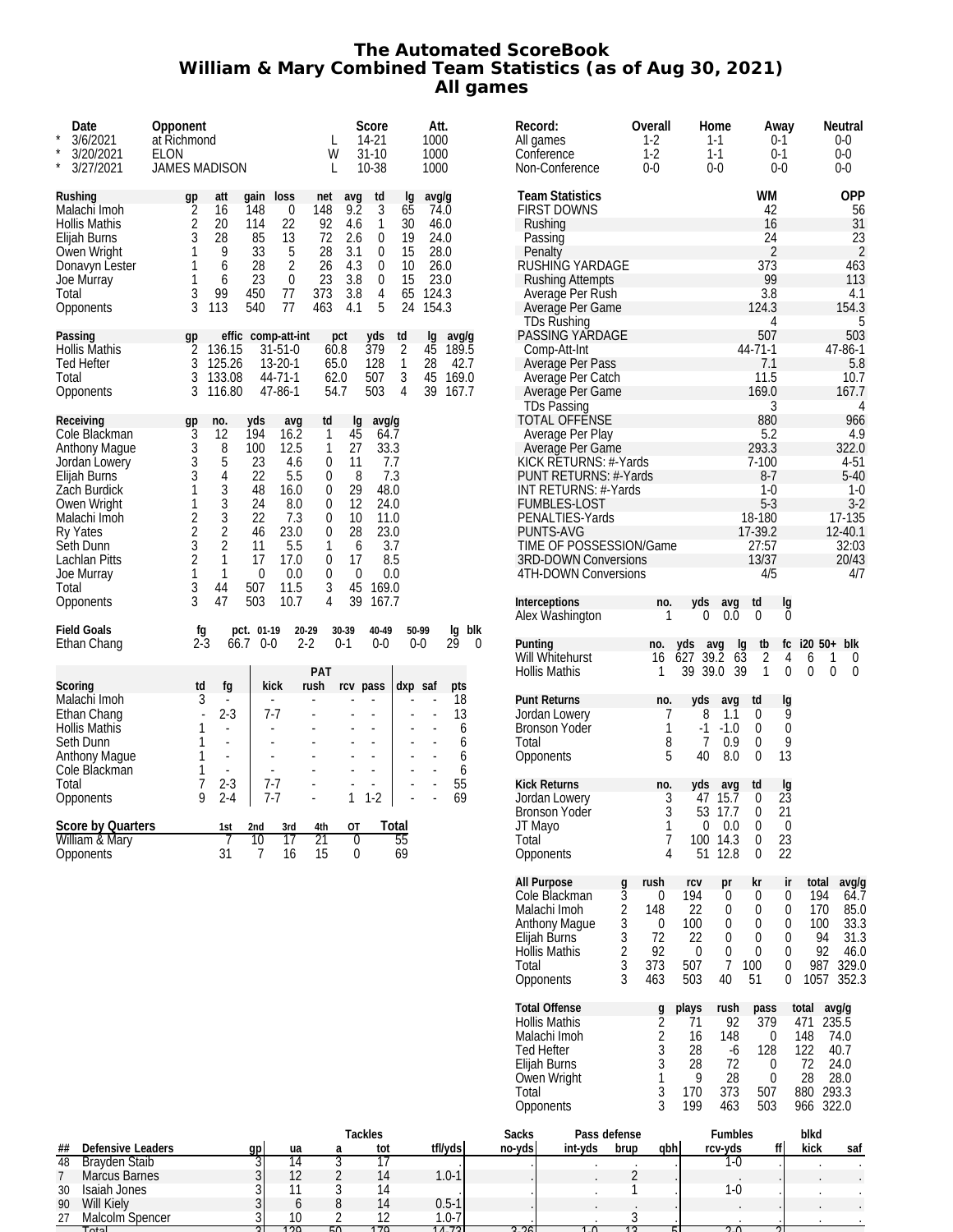#### **The Automated ScoreBook William & Mary Overall Team Statistics (as of Aug 30, 2021) All games**

| <b>Team Statistics</b>      |                |                |     |     |                  |                 | <b>WM</b>      | <b>OPP</b>     |
|-----------------------------|----------------|----------------|-----|-----|------------------|-----------------|----------------|----------------|
| <b>SCORING</b>              |                |                |     |     |                  |                 | 55             | 69             |
| Points Per Game             |                |                |     |     |                  |                 | 18.3           | 23.0           |
| <b>Points Off Turnovers</b> |                |                |     |     |                  |                 | $\mathbf{0}$   | 7              |
| <b>FIRST DOWNS</b>          |                |                |     |     |                  |                 | 42             | 56             |
| Rushing                     |                |                |     |     |                  |                 | 16             | 31             |
| Passing                     |                |                |     |     |                  |                 | 24             | 23             |
| Penalty                     |                |                |     |     |                  |                 | $\overline{2}$ | $\overline{2}$ |
| RUSHING YARDAGE             |                |                |     |     |                  |                 | 373            | 463            |
| Yards gained rushing        |                |                |     |     |                  |                 | 450            | 540            |
| Yards lost rushing          |                |                |     |     |                  |                 | 77             | 77             |
| <b>Rushing Attempts</b>     |                |                |     |     |                  |                 | 99             | 113            |
| Average Per Rush            |                |                |     |     |                  |                 | 3.8            | 4.1            |
| Average Per Game            |                |                |     |     |                  |                 | 124.3          | 154.3          |
| <b>TDs Rushing</b>          |                |                |     |     |                  |                 | 4              | 5              |
| PASSING YARDAGE             |                |                |     |     |                  |                 | 507            | 503            |
| Comp-Att-Int                |                |                |     |     |                  |                 | 44-71-1        | 47-86-1        |
|                             |                |                |     |     |                  |                 | 7.1            | 5.8            |
| Average Per Pass            |                |                |     |     |                  |                 | 11.5           | 10.7           |
| Average Per Catch           |                |                |     |     |                  |                 | 169.0          | 167.7          |
| Average Per Game            |                |                |     |     |                  |                 |                |                |
| <b>TDs Passing</b>          |                |                |     |     |                  |                 | 3              | 4              |
| <b>TOTAL OFFENSE</b>        |                |                |     |     |                  |                 | 880            | 966            |
| <b>Total Plays</b>          |                |                |     |     |                  |                 | 170            | 199            |
| Average Per Play            |                |                |     |     |                  |                 | 5.2            | 4.9            |
| Average Per Game            |                |                |     |     |                  |                 | 293.3          | 322.0          |
| KICK RETURNS: #-Yards       |                |                |     |     |                  |                 | $7 - 100$      | $4 - 51$       |
| PUNT RETURNS: #-Yards       |                |                |     |     |                  |                 | $8-7$          | $5 - 40$       |
| INT RETURNS: #-Yards        |                |                |     |     |                  |                 | $1 - 0$        | $1 - 0$        |
| KICK RETURN AVERAGE         |                |                |     |     |                  |                 | 14.3           | 12.8           |
| PUNT RETURN AVERAGE         |                |                |     |     |                  |                 | 0.9            | 8.0            |
| INT RETURN AVERAGE          |                |                |     |     |                  |                 | 0.0            | 0.0            |
| <b>FUMBLES-LOST</b>         |                |                |     |     |                  |                 | $5 - 3$        | $3-2$          |
| PENALTIES-Yards             |                |                |     |     |                  |                 | 18-180         | 17-135         |
| Average Per Game            |                |                |     |     |                  |                 | 60.0           | 45.0           |
| PUNTS-Yards                 |                |                |     |     |                  |                 | 17-666         | 12-481         |
| Average Per Punt            |                |                |     |     |                  |                 | 39.2           | 40.1           |
| Net punt average            |                |                |     |     |                  |                 | 33.3           | 37.8           |
| KICKOFFS-Yards              |                |                |     |     |                  |                 | 12-661         | 14-757         |
| Average Per Kick            |                |                |     |     |                  |                 | 55.1           | 54.1           |
| Net kick average            |                |                |     |     |                  |                 | 42.5           | 41.6           |
| TIME OF POSSESSION/Game     |                |                |     |     |                  |                 | 27:57          | 32:03          |
| <b>3RD-DOWN Conversions</b> |                |                |     |     |                  |                 | 13/37          | 20/43          |
| 3rd-Down Pct                |                |                |     |     |                  |                 | 35%            | 47%            |
| 4TH-DOWN Conversions        |                |                |     |     |                  |                 | 4/5            | 4/7            |
| 4th-Down Pct                |                |                |     |     |                  |                 | 80%            | 57%            |
| <b>SACKS BY-Yards</b>       |                |                |     |     |                  |                 | $3 - 26$       | $6 - 30$       |
| <b>MISC YARDS</b>           |                |                |     |     |                  |                 | 0              | $\bf{0}$       |
| TOUCHDOWNS SCORED           |                |                |     |     |                  |                 | $\overline{7}$ | 9              |
| FIELD GOALS-ATTEMPTS        |                |                |     |     |                  |                 | $2-3$          | $2 - 4$        |
| <b>ON-SIDE KICKS</b>        |                |                |     |     |                  |                 | $0-0$          | $0 - 0$        |
| RED-ZONE SCORES             |                |                |     |     |                  |                 | $(6-8)$ 75%    | (10-10) 100%   |
| <b>RED-ZONE TOUCHDOWNS</b>  |                |                |     |     |                  |                 | $(4-8)$ 50%    | $(9-10)$ 90%   |
| PAT-ATTEMPTS                |                |                |     |     |                  |                 | $(7-7)$ 100%   | $(7-7)$ 100%   |
| ATTENDANCE                  |                |                |     |     |                  |                 | 2000           | 1000           |
| Games/Avg Per Game          |                |                |     |     |                  |                 | 2/1000         | 1/1000         |
| <b>Neutral Site Games</b>   |                |                |     |     |                  |                 |                | 0/0            |
|                             |                |                |     |     |                  |                 |                |                |
| Score by Quarters           | 1st            | 2nd            | 3rd | 4th | ОT               | Total           |                |                |
| William & Mary              | $\overline{7}$ | 10             | 17  | 21  | 0                | $\overline{55}$ |                |                |
| Opponents                   | 31             | $\overline{7}$ | 16  | 15  | $\boldsymbol{0}$ | 69              |                |                |
|                             |                |                |     |     |                  |                 |                |                |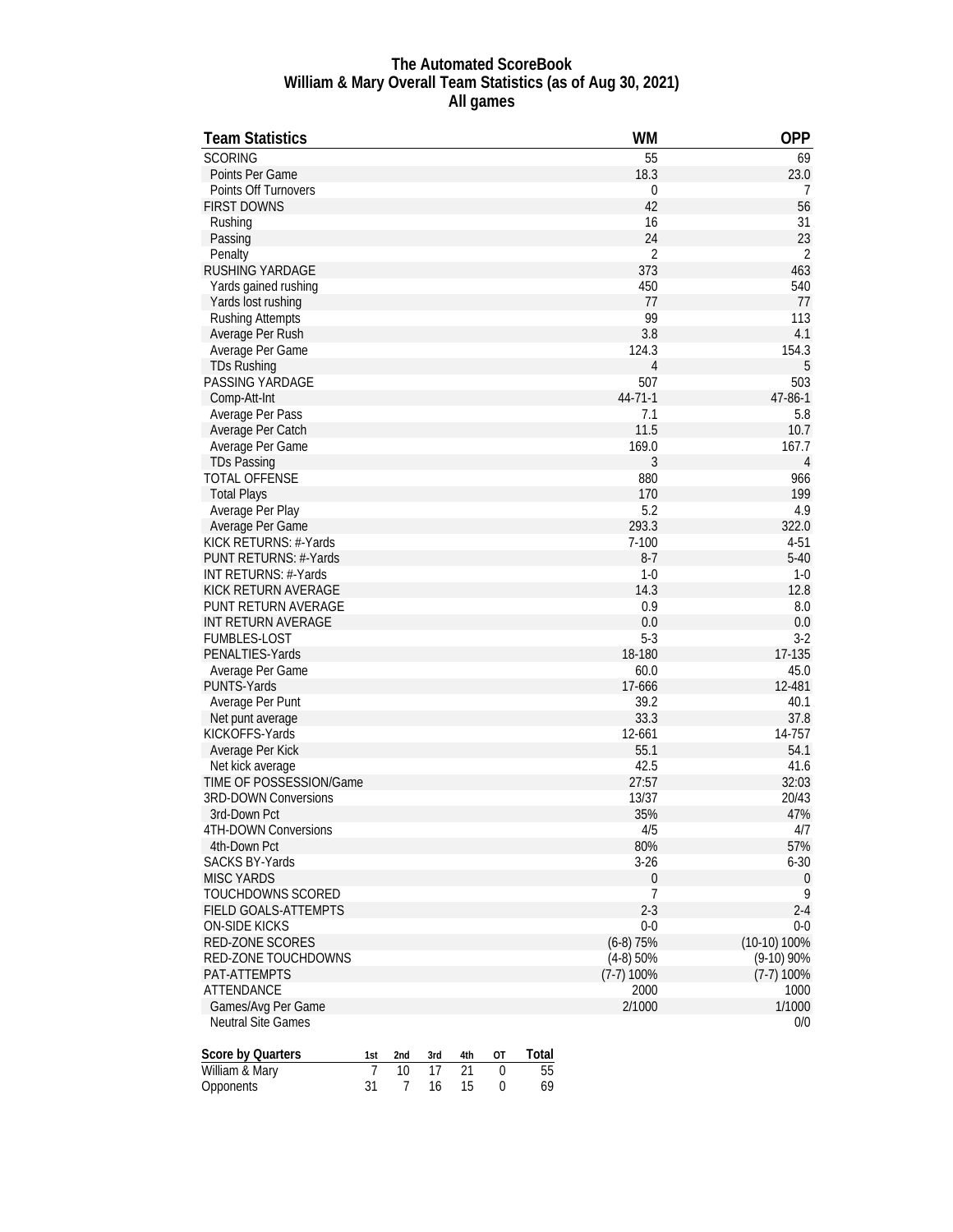#### **The Automated ScoreBook William & Mary Overall Individual Statistics (as of Aug 30, 2021) All games**

| Rushing              | gp             | att            | gain           | loss               | net              | avq          | td               | lg               | avg/g |        |
|----------------------|----------------|----------------|----------------|--------------------|------------------|--------------|------------------|------------------|-------|--------|
| Malachi Imoh         | $\overline{2}$ | 16             | 148            | $\mathbf 0$        | 148              | 9.2          | 3                | 65               | 74.0  |        |
| <b>Hollis Mathis</b> | $\overline{2}$ | 20             | 114            | 22                 | 92               | 4.6          | 1                | 30               | 46.0  |        |
| Elijah Burns         | 3              | 28             | 85             | 13                 | 72               | 2.6          | 0                | 19               | 24.0  |        |
| Owen Wright          | 1              | 9              | 33             | 5                  | 28               | 3.1          | 0                | 15               | 28.0  |        |
| Donavyn Lester       | 1              | 6              | 28             | $\overline{2}$     | 26               | 4.3          | 0                | 10               | 26.0  |        |
| Joe Murray           | 1              | 6              | 23             | $\overline{0}$     | 23               | 3.8          | 0                | 15               | 23.0  |        |
| Jordan Lowery        | 3              | 3              | 8              | 9                  | $-1$             | $-0.3$       | 0                | 8                |       | $-0.3$ |
| <b>Ted Hefter</b>    | $\overline{3}$ | 8              | 11             | 17                 | -6               | $-0.8$       | 0                | 5                |       | $-2.0$ |
| <b>TEAM</b>          | $\overline{2}$ | 3              | $\overline{0}$ | 9                  | -9               | $-3.0$       | $\boldsymbol{0}$ | $\boldsymbol{0}$ |       | $-4.5$ |
| Total                | $\overline{3}$ | 99             | 450            | 77                 | 373              | 3.8          | 4                | 65               | 124.3 |        |
| Opponents            | 3              | 113            | 540            | 77                 | 463              | 4.1          | 5                | 24               | 154.3 |        |
| Passing              | gp             |                |                | effic comp-att-int |                  | pct          | yds              | td               | lq    | avg/g  |
| <b>Hollis Mathis</b> | $\overline{2}$ | 136.15         |                | $31 - 51 - 0$      | 60.8             |              | 379              | $\overline{2}$   | 45    | 189.5  |
| <b>Ted Hefter</b>    | 3              | 125.26         |                | $13 - 20 - 1$      | 65.0             |              | 128              | 1                | 28    | 42.7   |
| Total                | 3              | 133.08         |                | 44-71-1            | 62.0             |              | 507              | $\overline{3}$   | 45    | 169.0  |
| Opponents            | 3              | 116.80         |                | 47-86-1            | 54.7             |              | 503              | 4                | 39    | 167.7  |
| Receiving            | gp             | no.            | yds            | avq                | td               | lq           | avg/g            |                  |       |        |
| Cole Blackman        | 3              | 12             | 194            | 16.2               | $\mathbf{1}$     | 45           | 64.7             |                  |       |        |
| <b>Anthony Mague</b> | 3              | 8              | 100            | 12.5               | $\mathbf{1}$     | 27           | 33.3             |                  |       |        |
| Jordan Lowery        | 3              | 5              | 23             | 4.6                | 0                | 11           | 7.7              |                  |       |        |
| Elijah Burns         | 3              | 4              | 22             | 5.5                | 0                | 8            | 7.3              |                  |       |        |
| Zach Burdick         | 1              | 3              | 48             | 16.0               | 0                | 29           | 48.0             |                  |       |        |
| Owen Wright          | 1              | 3              | 24             | 8.0                | 0                | 12           | 24.0             |                  |       |        |
| Malachi Imoh         | $\overline{2}$ | 3              | 22             | 7.3                | $\boldsymbol{0}$ | 10           | 11.0             |                  |       |        |
| Ry Yates             | $\overline{2}$ | $\overline{2}$ | 46             | 23.0               | 0                | 28           | 23.0             |                  |       |        |
| Seth Dunn            | 3              | $\overline{2}$ | 11             | 5.5                | 1                | 6            | 3.7              |                  |       |        |
| Lachlan Pitts        | $\overline{2}$ | $\mathbf{1}$   | 17             | 17.0               | 0                | 17           | 8.5              |                  |       |        |
| Joe Murray           | $\mathbf{1}$   | $\mathbf{1}$   | $\mathbf 0$    | 0.0                | 0                | $\mathbf{0}$ | 0.0              |                  |       |        |
| Total                | $\overline{3}$ | 44             | 507            | 11.5               | 3                | 45           | 169.0            |                  |       |        |
| Opponents            | 3              | 47             | 503            | 10.7               | 4                | 39           | 167.7            |                  |       |        |

| <b>Punt Returns</b>   | no. | yds | avq    | td | lg        |
|-----------------------|-----|-----|--------|----|-----------|
| Jordan Lowery         | 7   | 8   | 1.1    | 0  | 9         |
| <b>Bronson Yoder</b>  | 1   | -1  | $-1.0$ | 0  | 0         |
| Total                 | 8   | 7   | 0.9    | 0  | 9         |
| Opponents             | 5   | 40  | 8.0    | 0  | 13        |
| Interceptions         | no. | yds | avq    | td | <u>lg</u> |
| Alex Washington       | 1   | 0   | 0.0    | 0  | 0         |
| Total                 | 1   | 0   | 0.0    | 0  | 0         |
| Opponents             | 1   | 0   | 0.0    | 0  | 0         |
|                       |     |     |        |    |           |
| <b>Kick Returns</b>   | no. | yds | avq    | td | lg        |
| <b>Bronson Yoder</b>  | 3   | 53  | 17.7   | 0  | 21        |
| Jordan Lowery         | 3   | 47  | 15.7   | 0  | 23        |
| JT Mayo               | 1   | 0   | 0.0    | 0  | 0         |
| Total                 | 7   | 100 | 14.3   | 0  | 23        |
| Opponents             | 4   | 51  | 12.8   | 0  | 22        |
|                       |     |     |        |    |           |
| <b>Fumble Returns</b> | no. | yds | avq    | td | lg        |
| Total                 | 0   | 0   | 0.0    | 0  | 0         |
| Opponents             | 1   | 0   | 0.0    | 0  | 0         |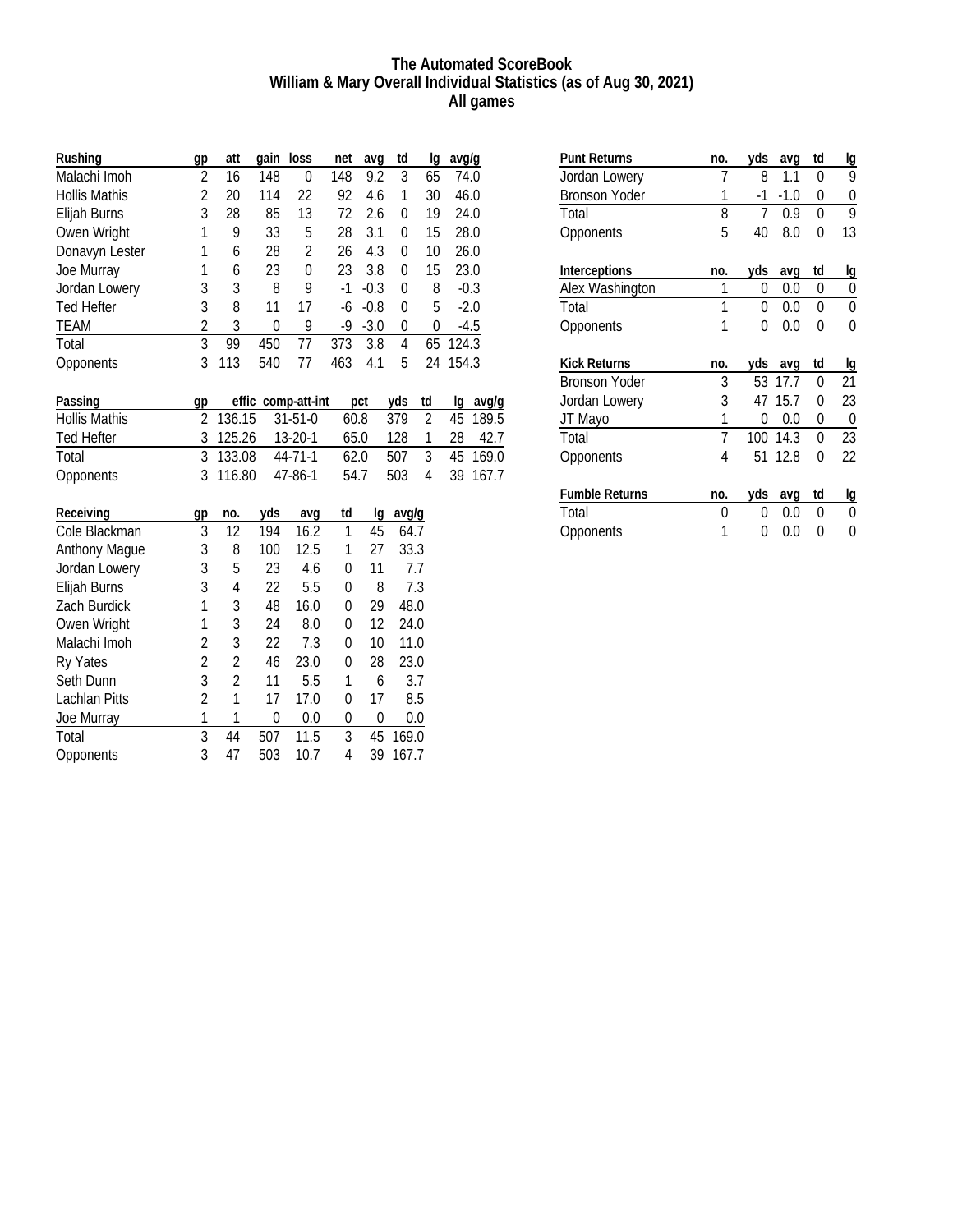# **The Automated ScoreBook William & Mary Overall Individual Statistics (as of Aug 30, 2021) All games**

|                      |    |         |       | PAT  |          |         |     |
|----------------------|----|---------|-------|------|----------|---------|-----|
| Scoring              | td | fq      | kick  | rush | rcv pass | dxp saf | pts |
| Malachi Imoh         | 3  |         |       |      |          |         | 18  |
| Ethan Chang          |    | $2 - 3$ | 7-7   |      |          |         | 13  |
| Cole Blackman        |    |         |       |      |          |         | 6   |
| Anthony Mague        |    |         |       |      |          |         | 6   |
| <b>Hollis Mathis</b> |    |         |       |      |          |         | 6   |
| Seth Dunn            |    |         |       |      |          |         |     |
| Total                |    | $2 - 3$ | $7-7$ |      |          |         | 55  |
| Opponents            |    | $2 - 4$ | 7-7   |      | $1-2$    |         | 69  |

| <b>Total Offense</b> | g | plays | rush | pass | total | avg/g  |
|----------------------|---|-------|------|------|-------|--------|
| <b>Hollis Mathis</b> | 2 | 71    | 92   | 379  | 471   | 235.5  |
| Malachi Imoh         | 2 | 16    | 148  | 0    | 148   | 74.0   |
| <b>Ted Hefter</b>    | 3 | 28    | -6   | 128  | 122   | 40.7   |
| Elijah Burns         | 3 | 28    | 72   | 0    | 72    | 24.0   |
| Owen Wright          | 1 | 9     | 28   | 0    | 28    | 28.0   |
| Donavyn Lester       | 1 | 6     | 26   | 0    | 26    | 26.0   |
| Joe Murray           |   | 6     | 23   | 0    | 23    | 23.0   |
| Jordan Lowery        | 3 | 3     | -1   | 0    | $-1$  | $-0.3$ |
| <b>TEAM</b>          | 2 | 3     | -9   | N    | $-9$  | $-4.5$ |
| Total                | 3 | 170   | 373  | 507  | 880   | 293.3  |
| Opponents            | 3 | 199   | 463  | 503  | 966   | 322.0  |
|                      |   |       |      |      |       |        |

| <b>Field Goals</b> | tα      | pct. 01-19 20-29 30-39 |         |            | 40-49   | 50-99   | la | blk      |  |  |  |
|--------------------|---------|------------------------|---------|------------|---------|---------|----|----------|--|--|--|
| Ethan Chang        | $2 - 3$ | 66.7 0-0               | $2 - 2$ | $0-1$      | $0 - 0$ | $0 - 0$ | 29 | $\Omega$ |  |  |  |
| <b>FG Sequence</b> |         | William & Mary         |         | Opponents  |         |         |    |          |  |  |  |
| Richmond           |         |                        |         |            |         |         |    |          |  |  |  |
| Elon               | (28)    |                        |         | 52,(34),49 |         |         |    |          |  |  |  |
| James Madison      | 35,(29) |                        |         | (42)       |         |         |    |          |  |  |  |

Numbers in (parentheses) indicate field goal was made.

| Punting              | no. |     | yds avg        | lq  | tb           |            | fc $i20\,50+10k$ |   |          |
|----------------------|-----|-----|----------------|-----|--------------|------------|------------------|---|----------|
| Will Whitehurst      | 16  |     | 627 39.2 63    |     | 2            | 4          | 6                |   | 0        |
| <b>Hollis Mathis</b> |     |     | 39 39.0        | -39 | 1            | 0          | 0                | 0 | 0        |
| Total                |     |     | 666 39.2 63    |     | 3            | 4          | 6                | 1 | 0        |
| <b>Opponents</b>     |     |     | 12 481 40.1 49 |     | 1            |            | $\mathfrak{D}$   | 0 | 0        |
| <b>Kickoffs</b>      | no. |     | yds avg        |     |              | tb ob retn |                  |   | net ydln |
| Ethan Chang          | 9   |     | 531 59.0       | 4   | $\mathbf{1}$ |            |                  |   |          |
| Will Whitehurst      | 3   | 130 | 43.3           | 0   | 0            |            |                  |   |          |
| Total                | 12  |     | 661 55.1       | 4   |              |            | 1 12.8 42.5      |   | 22       |
| Opponents            | 14  | 757 | 54.1           | 3   |              |            | 1 14.3 41.6      |   | 23       |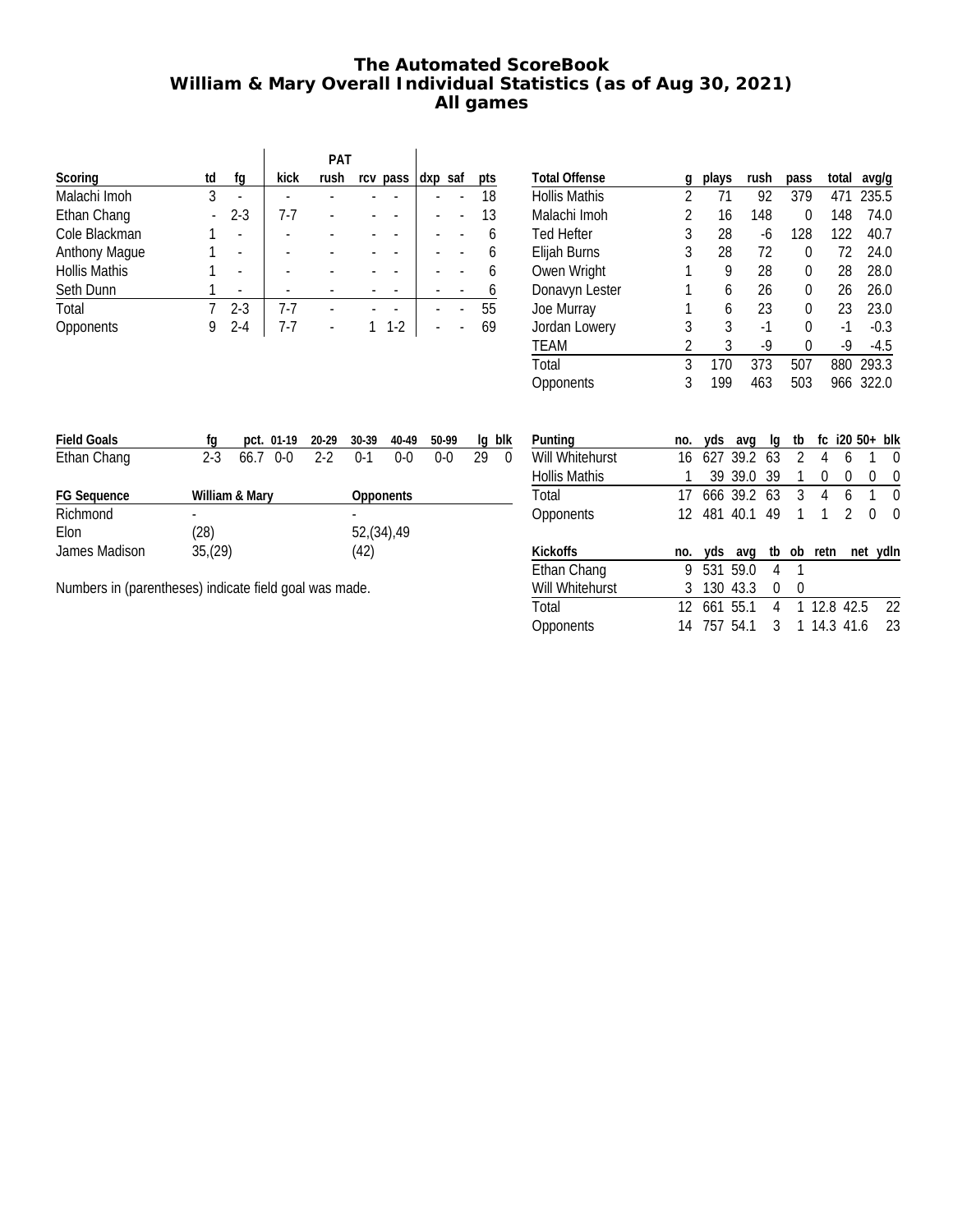## **The Automated ScoreBook William & Mary Overall Individual Statistics (as of Aug 30, 2021) All games**

| All Purpose          | g | rush | rcv      | рr | kr  | ir | total | avg/g  |
|----------------------|---|------|----------|----|-----|----|-------|--------|
| Cole Blackman        | 3 | 0    | 194      | 0  | 0   | 0  | 194   | 64.7   |
| Malachi Imoh         | 2 | 148  | 22       | 0  | 0   | 0  | 170   | 85.0   |
| <b>Anthony Mague</b> | 3 | 0    | 100      | 0  | 0   | 0  | 100   | 33.3   |
| Elijah Burns         | 3 | 72   | 22       | 0  | 0   | 0  | 94    | 31.3   |
| <b>Hollis Mathis</b> | 2 | 92   | $\Omega$ | 0  | 0   | 0  | 92    | 46.0   |
| Jordan Lowery        | 3 | -1   | 23       | 8  | 47  | 0  | 77    | 25.7   |
| Owen Wright          |   | 28   | 24       | 0  | O   | 0  | 52    | 52.0   |
| <b>Bronson Yoder</b> | 2 | 0    | 0        | -1 | 53  | 0  | 52    | 26.0   |
| Zach Burdick         |   | 0    | 48       | 0  | 0   | 0  | 48    | 48.0   |
| Ry Yates             | 2 | 0    | 46       | 0  | 0   | 0  | 46    | 23.0   |
| Donavyn Lester       | 1 | 26   | 0        | 0  | 0   | 0  | 26    | 26.0   |
| Joe Murray           |   | 23   | $\Omega$ | 0  | 0   | 0  | 23    | 23.0   |
| Lachlan Pitts        | 2 | 0    | 17       | 0  | 0   | 0  | 17    | 8.5    |
| Seth Dunn            | 3 | 0    | 11       | 0  | 0   | 0  | 11    | 3.7    |
| <b>Ted Hefter</b>    | 3 | -6   | 0        | 0  | 0   | N  | -6    | $-2.0$ |
| TEAM                 | 2 | -9   | 0        | 0  | 0   | 0  | -9    | -4.5   |
| Total                | 3 | 373  | 507      | 7  | 100 | N  | 987   | 329.0  |
| Opponents            | 3 | 463  | 503      | 40 | 51  | 0  | 1057  | 352.3  |